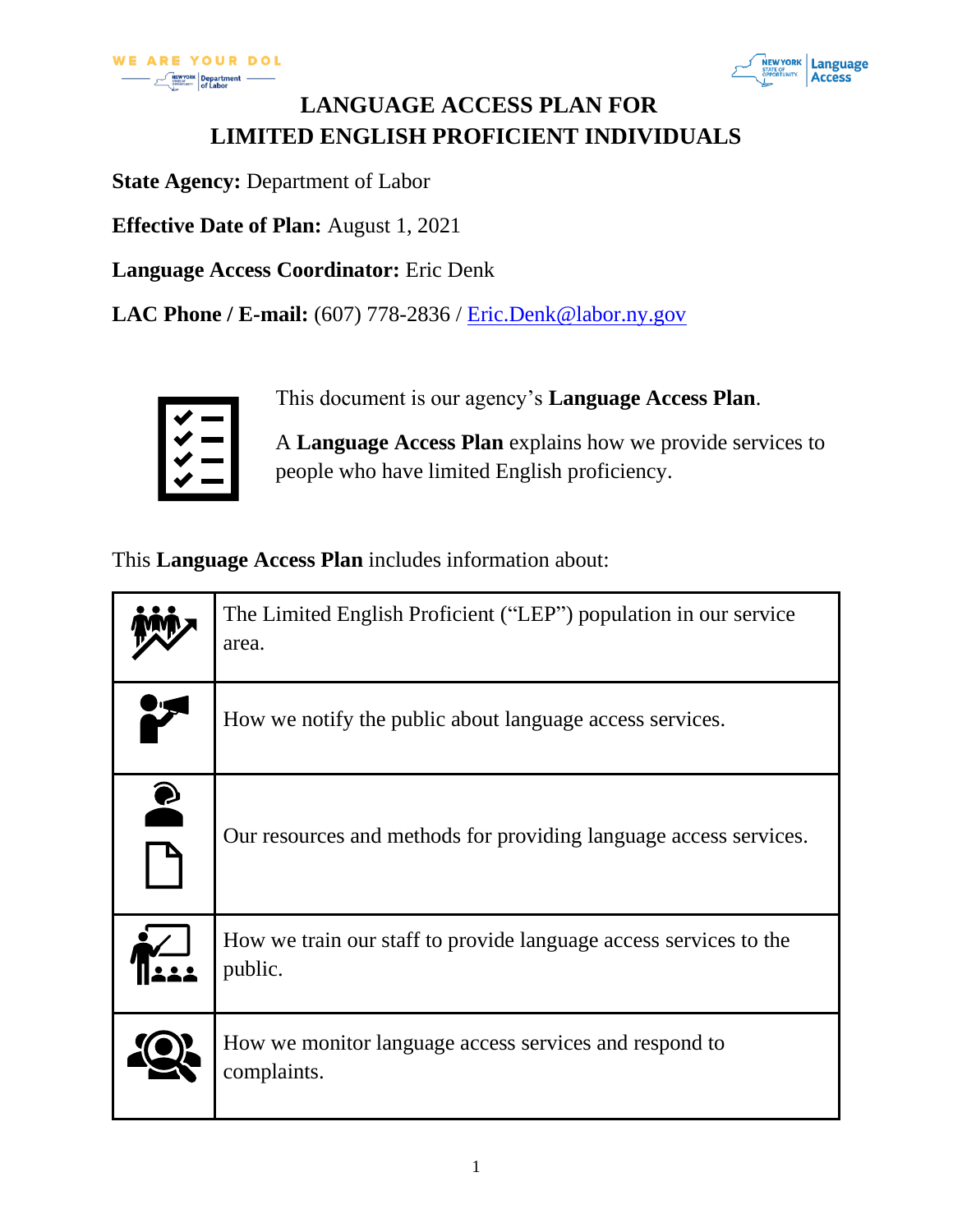



# **Table of Contents**

| PART 2 – The Limited English Proficient Population in Our Service Area5      |  |
|------------------------------------------------------------------------------|--|
| PART 3 – Public Outreach About the Availability of Language Access Services5 |  |
|                                                                              |  |
|                                                                              |  |
|                                                                              |  |
|                                                                              |  |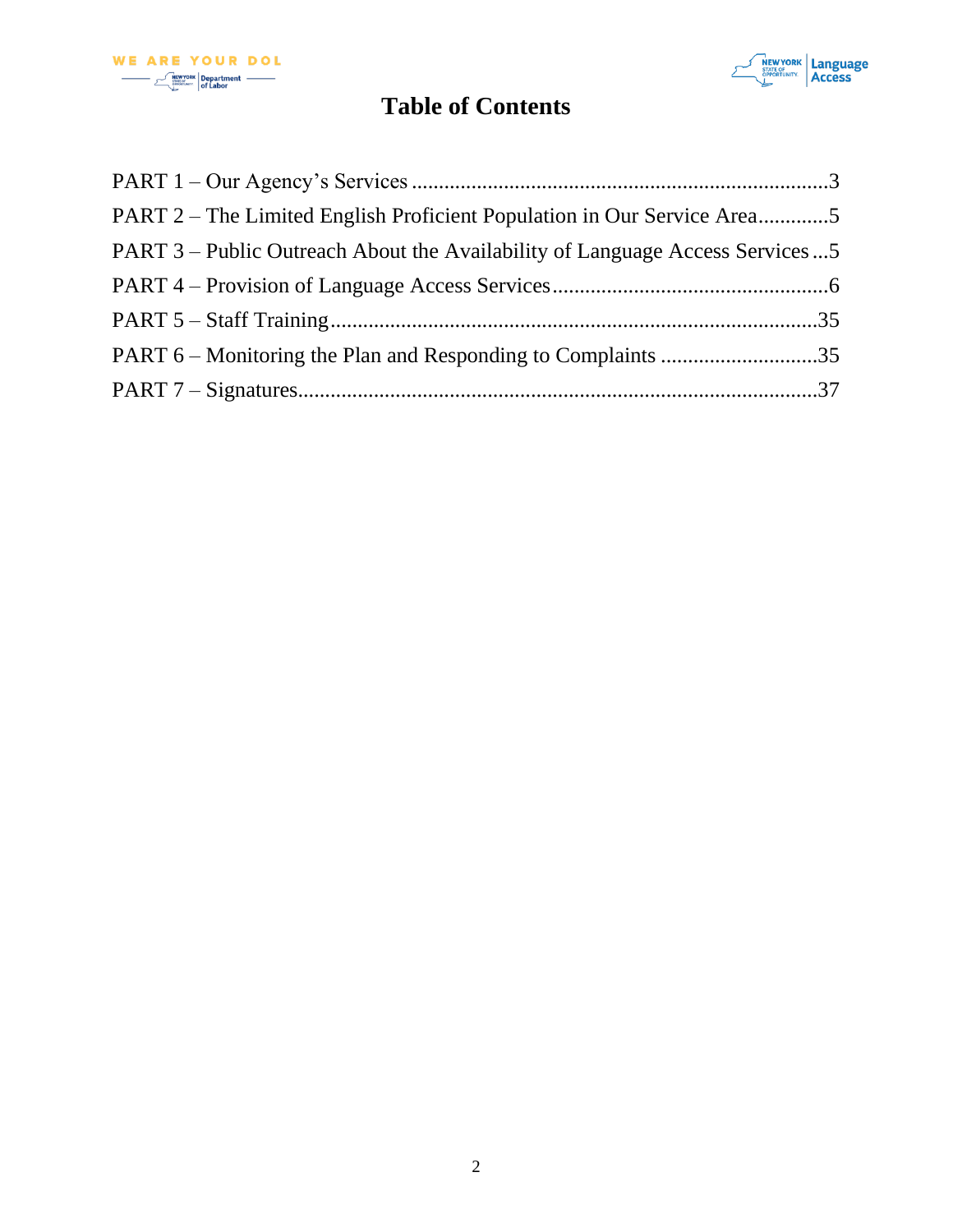

<span id="page-2-0"></span>

**We prepared this Language Access Plan ("Plan") to comply with Executive Order No. 26, as amended by Executive Order No. 26.1, which established New York's [Statewide](https://www.ny.gov/language-access-policy)  [Language Access Policy.](https://www.ny.gov/language-access-policy) <sup>1</sup> This Plan explains how we make sure that Limited English Proficient ("LEP") individuals have meaningful access to agency services, programs, and activities.**

**In this Plan, LEP individuals are understood as people who do not speak English as their primary language and who have a limited ability to read, speak, write, or understand English.** 

#### **Our agency's services to the public include:**

The mission of the New York State Department of Labor is to protect workers, assist the unemployed, and connect job seekers to jobs. NYSDOL does this through several divisions and offices:

The **Division of Labor Standards** enforces State labor laws including minimum wage, wage payment, and child labor laws through office and field investigations.

The **Bureau of Public Work** administers and enforces Article 8 (Construction) and Article 9 (Building Services) of the New York State Labor Law.

The **Unemployment Insurance Division** administers the State's Unemployment Insurance Law, including the Unemployment Insurance Benefit Payment Program and the Unemployment Contribution Program.

The **Unemployment Insurance Appeal Board** is an independent board, which decides issues of Unemployment Insurance benefit eligibility and Unemployment Insurance contribution liability. The Board and its administrative law judges who conduct hearings are independent of the DOL in making these decisions.

The **Office of Special Investigations** investigates Unemployment Insurance fraud and makes referrals to criminal law enforcement agencies to protect the integrity of the Unemployment Insurance Fund.

**Counsel's Office** provides legal advice and counsel to the Commissioner of Labor and to

<sup>1</sup> For additional information about our agency's obligations to provide language access services, please visit: <https://www.ny.gov/language-access-policy>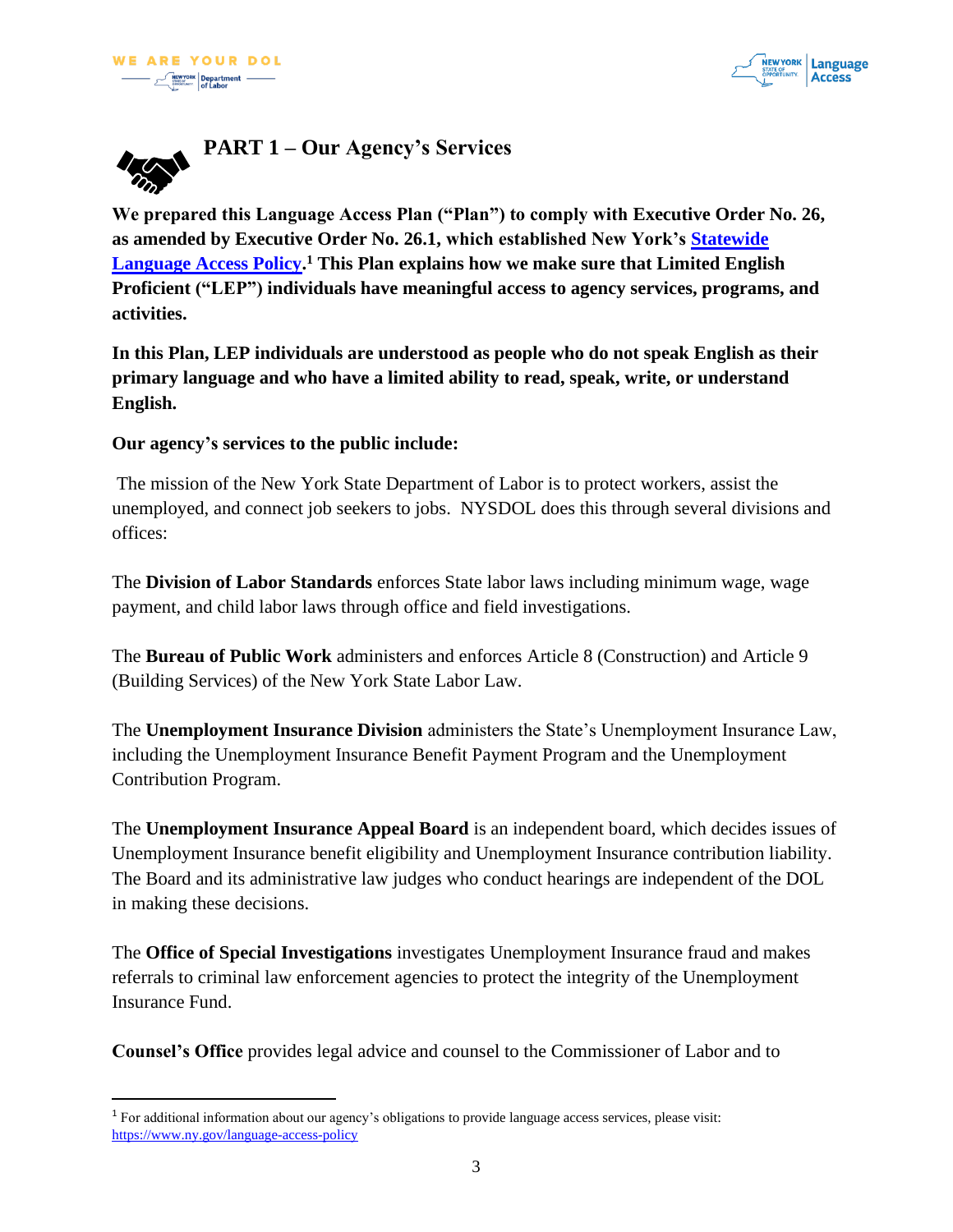

programs within the Department. Attorneys in Counsel's Office represent the Commissioner in administrative hearings relating to underpayments of wages and overtime, safety and health violations, license suspension or revocation, and other matters. The Counsel's Office is also responsible for promulgating regulations on behalf of the Department. It coordinates the Department's legislative program, developing Departmental legislation and working with the Governor's Office and the Legislature on bills that will impact the Department and working New Yorkers throughout the State.

The **Division of Safety and Health** provides services aimed at protecting the public, employees, and employers. DOSH conducts training, inspection, permitting and licensing to uphold many state laws relating to safety and health.

The **Division of Employment and Workforce Solutions** provides employment assistance and career counseling to job seekers and other interested customers through the Career Centers.

The **Office of Administrative Adjudications** holds hearings concerning Prevailing Wage Law, Asbestos Law, and other similar laws.

The **Office of Communications** informs the public about the mission and achievements of the Department of Labor.

The **Division of Research and Statistics** obtains various data from businesses and is the premier source of labor market information in the State.

The **Contact Center** is a single point of contact for individuals, businesses and governmental or research organizations who need assistance navigating the Department of Labor's services, other than Unemployment Insurance inquiries.

The **Division of Equal Opportunity Development** ensures that all DOL programs, activities and facilities operate in a non-discriminatory manner in accordance with State and Federal Equal Employment Opportunity and Anti-Discrimination Laws through the conduct of discrimination complaint investigations, reasonable accommodation assessments, and Equal Employment Opportunity Monitoring and Compliance Reviews.

The **Division of Immigrant Policies and Affairs** works inside and outside the Department of Labor to serve the needs of immigrant workers (including migrant and seasonal farmworkers) and employers. The Division also helps victims of human trafficking by providing a variety of services including referrals to community organizations.

The **Industrial Board of Appeals** is an independent board, which holds formal administrative hearings to review orders of the Commissioner of Labor.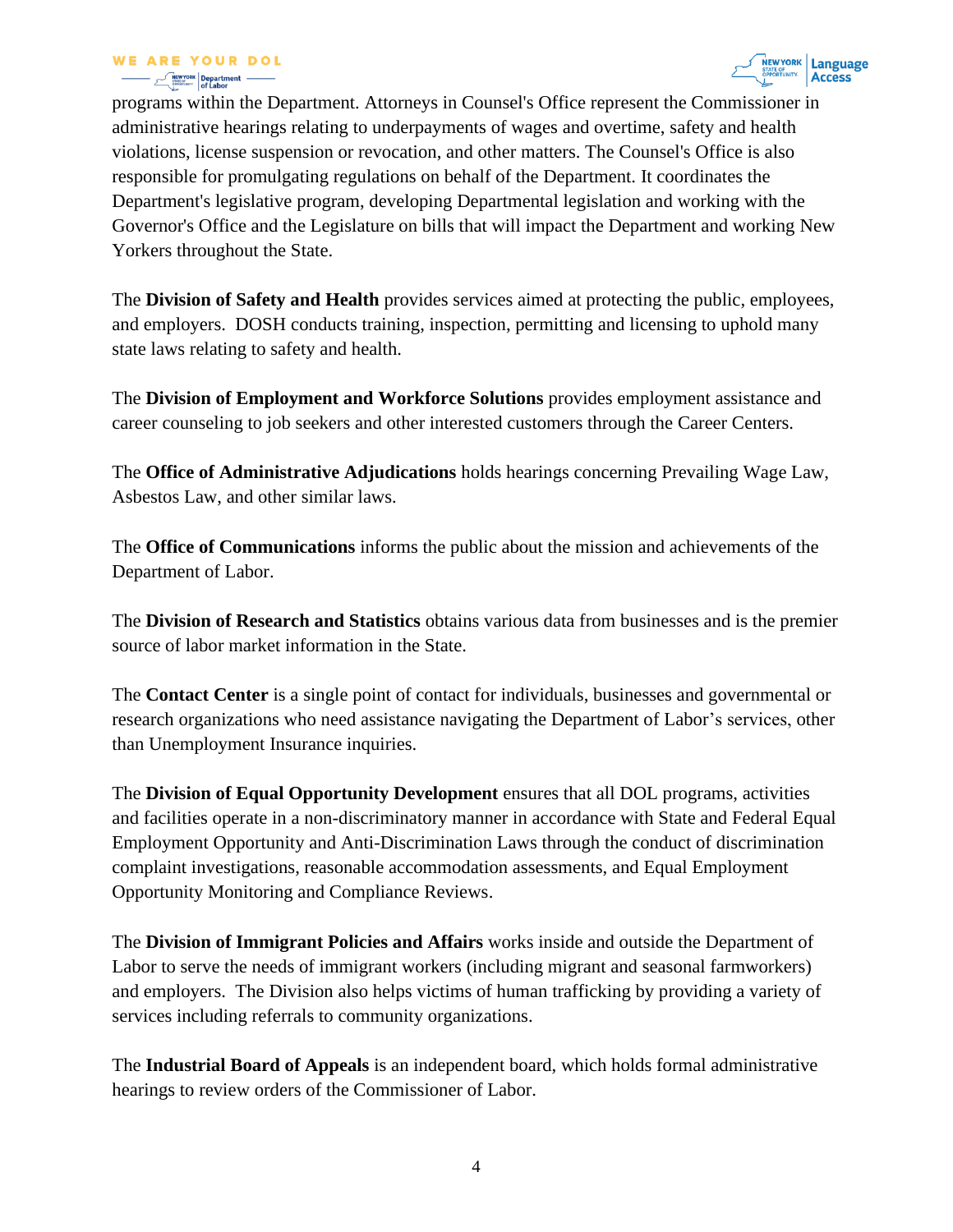



The remaining divisions and offices (Administrative Finance Bureau, Office of Personnel, The Training and Development Unit, and Office of Intergovernmental Affairs) provide services only internally.

# <span id="page-4-0"></span>**PART 2 – The Limited English Proficient Population in Our Service Area**

**Our agency uses U.S. Census data (including data from the American Community Survey) to determine the top ten languages most commonly spoken by LEP individuals in New York State.** 

**The estimated total number of LEP individuals in our service area is:** Approximately 2.5 million LEP individuals in New York State.

| #                       | Language              | <b>Estimated Number of</b><br><b>LEP Speakers</b> |
|-------------------------|-----------------------|---------------------------------------------------|
| 1                       | Spanish               | 1,201,322                                         |
| $\overline{2}$          | Chinese               | 379,745                                           |
| 3                       | Russian               | 119,380                                           |
| $\overline{\mathbf{4}}$ | Yiddish               | 64,070                                            |
| 5                       | Bengali               | 64,020                                            |
| 6                       | Korean                | 55,506                                            |
| 7                       | <b>Haitian Creole</b> | 54,746                                            |
| 8                       | Italian               | 46,431                                            |
| 9                       | Arabic                | 40,781                                            |
| 10                      | Polish                | 34,840                                            |

**The top ten languages spoken by LEP individuals in New York State are:**

Our agency will reassess the public's language needs at least every two years after the effective date of this Plan.

#### **Our agency tracks encounters with LEP individuals in the following ways:**

Employees who interact with the public are instructed to keep track of encounters with LEP individuals and report those encounters quarterly.



## <span id="page-4-1"></span>**PART 3 – Public Outreach About the Availability of Language Access Services**

**Our agency informs LEP individuals about their right to free language assistance services in the following ways, using at least the top ten languages shown in Part 2 of this Plan:**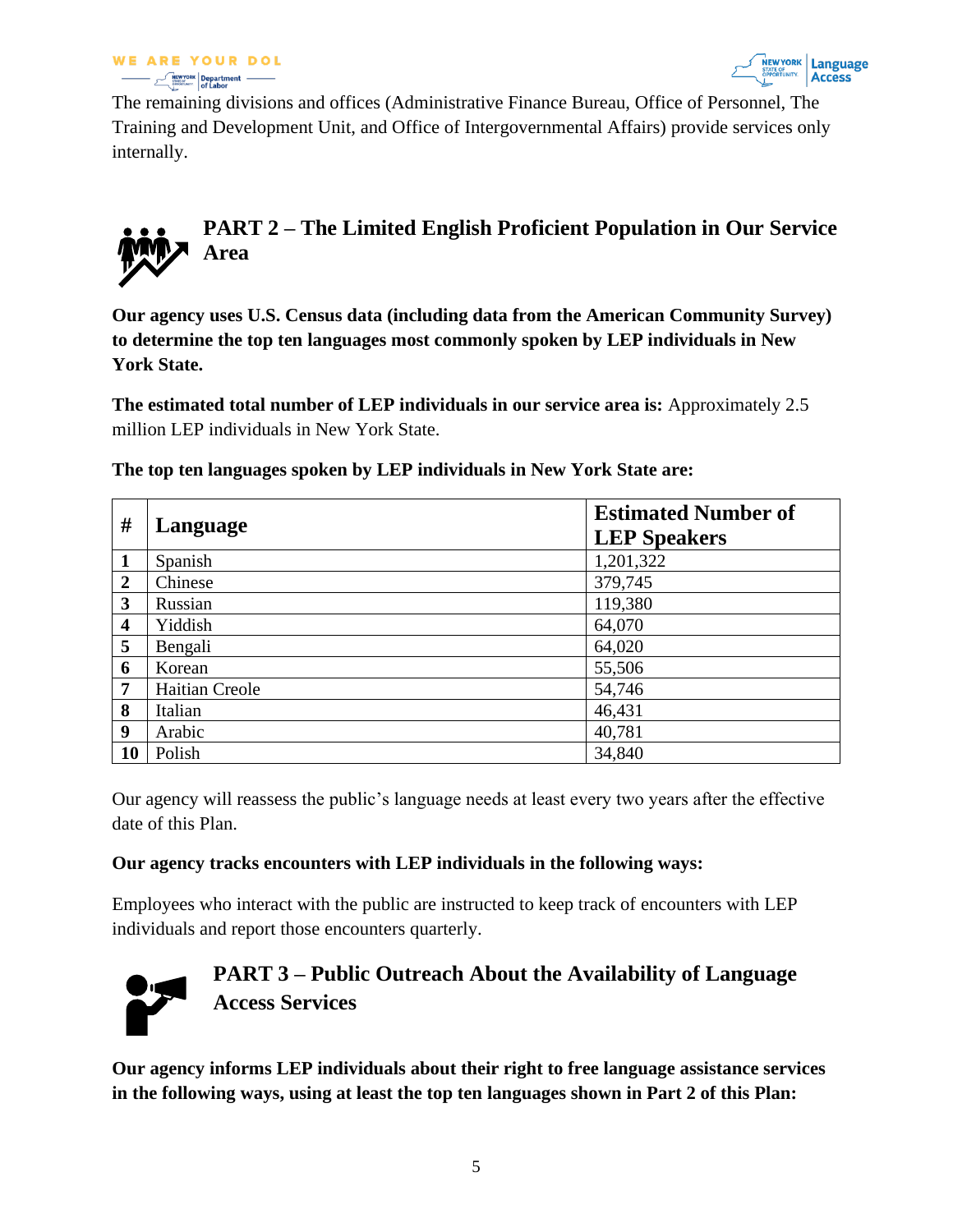#### **WE ARE YOUR DOL Example 19 Department** –



 $\boxtimes$  LEP individuals are directly informed by our staff

**In which ways?** Employees inform customers about their right to free language assistance services with the help of "I Speak" posters and/or contracted vendors.

☒ Signs posted about language assistance services

 $\boxtimes$  In areas operated by the agency and open to the public

 $\Box$  Other (describe)

 $\boxtimes$  Information is published on our agency's website in at least the top ten languages spoken by LEP individuals in New York State

- ☒ Outreach and presentations at schools, faith-based groups, and other community organizations **What are the LEP populations targeted?** Department of Labor personnel routinely attend events and make presentations throughout the state. Our agency informs the public of the availability of free language assistance services and tries to find out in advance the languages that are spoken by known attendees at such events. We schedule interpreters in any language that is in demand.
- $\Box$  Local, non-English language media directed at LEP individuals in their languages **What are the LEP populations targeted?**

 $\boxtimes$  Social media posts directed at LEP individuals in their languages **What are the LEP populations targeted?** Spanish.

☒ Telephonic voice menu providing information in non-English languages

**In which languages?** The two most frequent initial points of contact are the Contact Center and the Unemployment Insurance Telephone Claims Center. The Contact Center has English, Spanish, Mandarin, Cantonese, Russian, Polish, Korean, Haitian Creole, French, Italian, Arabic, Urdu, Bengali, Tagalog, Hindi, Vietnamese, and Nepalese voice prompts recordings available from the main menu. The Unemployment Insurance Telephone Claims Center has greetings and other voice prompts in Spanish, Haitian Creole, Russian, Cantonese, Mandarin, Korean, Polish, Bengali, Arabic, French, Italian, Hindi, Vietnamese, Urdu, Nepali, and Tagalog.

 $\Box$  Other (describe)

<span id="page-5-0"></span>

#### **A. Determining the Need for Services**

**During** *in person* **encounters, our agency uses the following tools to determine whether an individual is LEP, and what their primary language is:**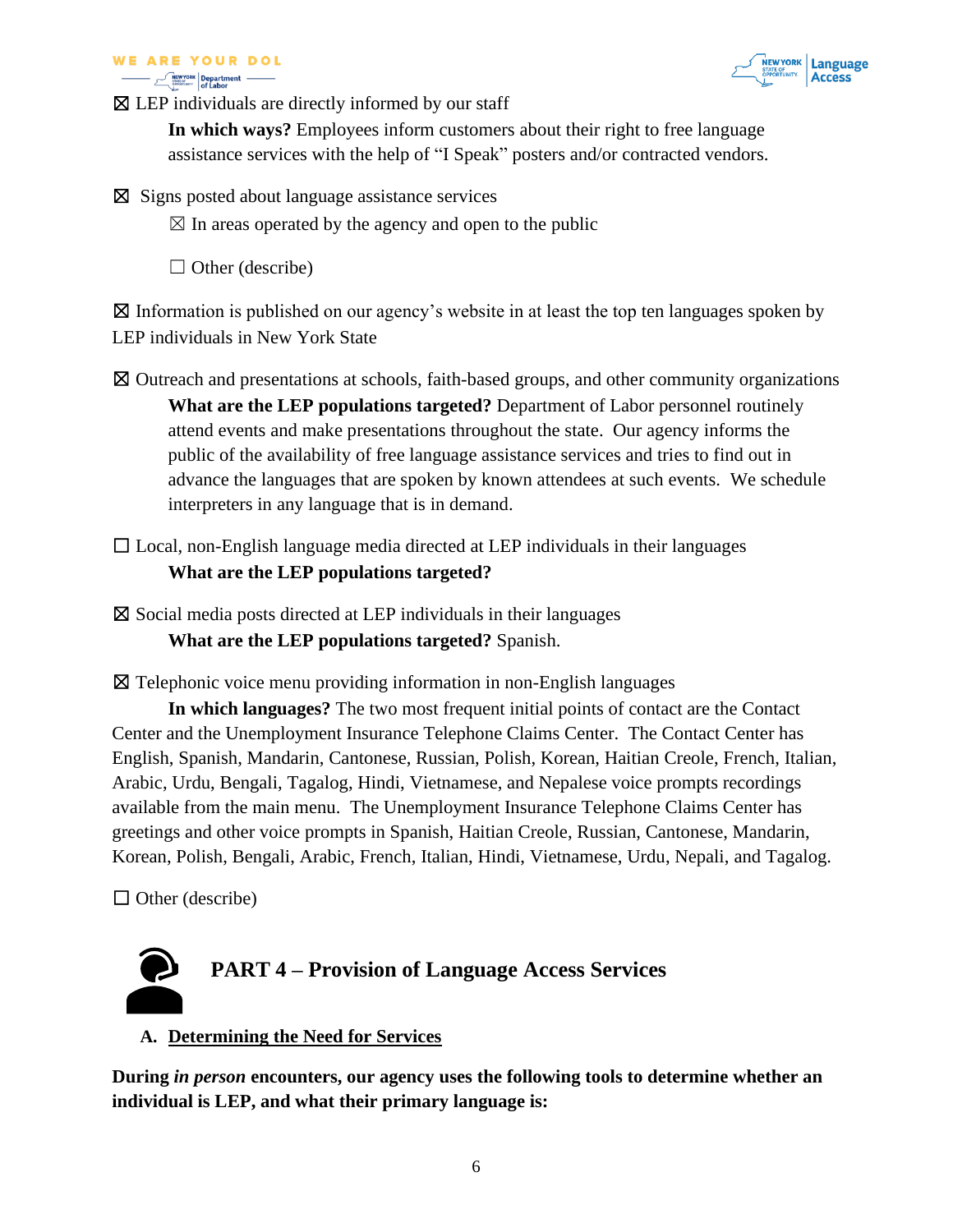#### **WE ARE YOUR DOL**  $\frac{NEWYORK}{SWOMNEW}$  Department -



☒ "I Speak" posters or visual aids that provide information about free interpreting services in multiple languages

☒ Reception staff make those determinations based on training and experience

 $\boxtimes$  Bilingual staff members, where available, assist in identifying LEP individual's language

 $\Box$  Other (describe)

## **On** *telephone calls***, our agency uses the following tools to find out if an individual is LEP, and what their primary language is:**

 $\boxtimes$  Reception staff make those determinations based on training and experience

 $\boxtimes$  Bilingual staff members, where available, assist in identifying an LEP individual's language

☒ Telephonic interpreting service

 $\Box$  Other (describe)

**Our agency's protocols for assessing whether an individual needs** *oral interpreting* **services in different service situations is as follows:**

☒ **During office in-person encounters:** If the person does not ask for an interpreter but seems to be struggling to communicate, the employee should ask the person if they would like to use a different language.

☒ **At initial contact in the field:** If the person does not ask for an interpreter but seems to be struggling to communicate, the employee should ask the person if they would like to use a different language.

☒ **When speaking on the telephone:** If the person does not ask for an interpreter but seems to be struggling to communicate, the employee should ask the person if they would like to use a different language.

☒ **For pre-planned appointments with LEP individuals:** With pre-planned appointments, language preference should be already recorded in the individual's file. We can arrange in advance to have an in-person interpreter be present or we can call the telephonic interpretation service at the time of the appointment.

#### ☐ **Other (describe):**

**Our agency records and maintains documentation of each LEP individual's language assistance needs as follows:**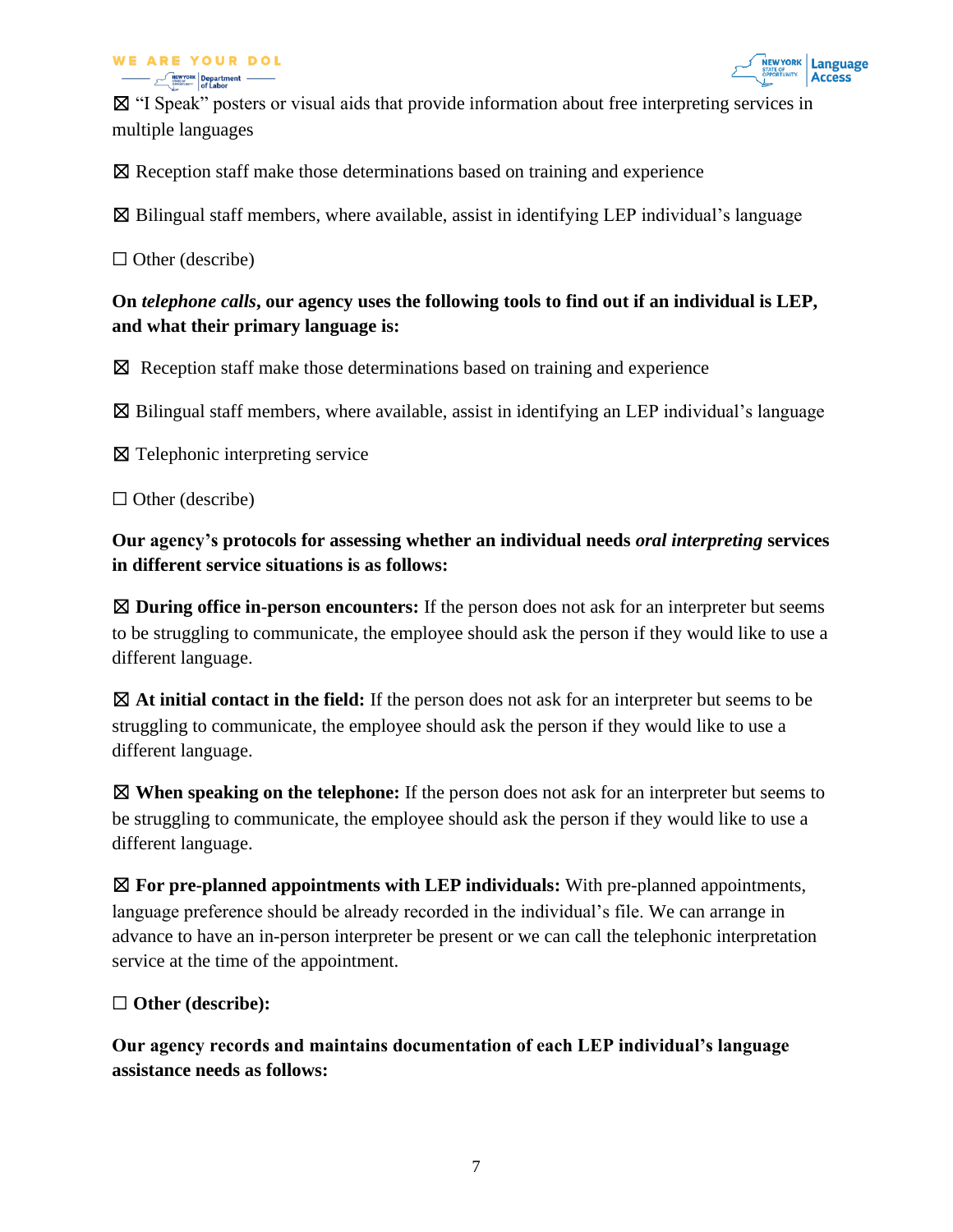## **WE ARE YOUR DOL**

**Department -**<br> **Department -**<br> **of Labor** 



- If the preferred language is known, the customer's record is noted so that future communication can be made in the preferred language.
- Waivers of free language services are retained in the customer's file.
- The various divisions and offices within the Department of Labor report language usage including oral interpretation and translation to the LAC quarterly.
- The agency LAC reports on usage annually.

#### **B. Oral Interpreting Services**

**Contact Center** 

#### **Our agency has made the following resources available for oral interpreting requests:**

 $\boxtimes$  Bilingual staff members who work directly with LEP individuals

**Number of staff and languages spoken:** Language Parenthetic Report as of February 2021 ( $SL =$  Spanish,  $CL =$  Chinese,  $CrL =$  Creole,  $KL =$  Korean,  $PL =$  Polish,  $RL =$  Russian):

#### **Administrative Finance Bureau (AFB)**

| <b>Title</b>        | <b>Number of Staff</b><br><b>PERM</b> | <b>Number of Staff</b><br><b>HOURLY</b> |
|---------------------|---------------------------------------|-----------------------------------------|
| Security Officer SL |                                       |                                         |

| <b>Title</b>                                            | <b>Number of Staff</b><br><b>PERM</b> | <b>Number of Staff</b><br><b>HOURLY</b> |
|---------------------------------------------------------|---------------------------------------|-----------------------------------------|
| Senior Employment Security Clerk SL                     | 2                                     |                                         |
| Senior Employment Security Clerk CL                     | 2                                     |                                         |
| <b>Principal Employment Security Clerk</b><br><b>SL</b> |                                       |                                         |

# **Division of Employment and Workforce Solutions (DEWS)**

| <b>Title</b>                   | <b>Number of Staff</b><br><b>PERM</b> | <b>Number of Staff</b><br><b>HOURLY</b> |
|--------------------------------|---------------------------------------|-----------------------------------------|
| <b>Employment Counselor SL</b> |                                       |                                         |
| Labor Services Rep CL          |                                       |                                         |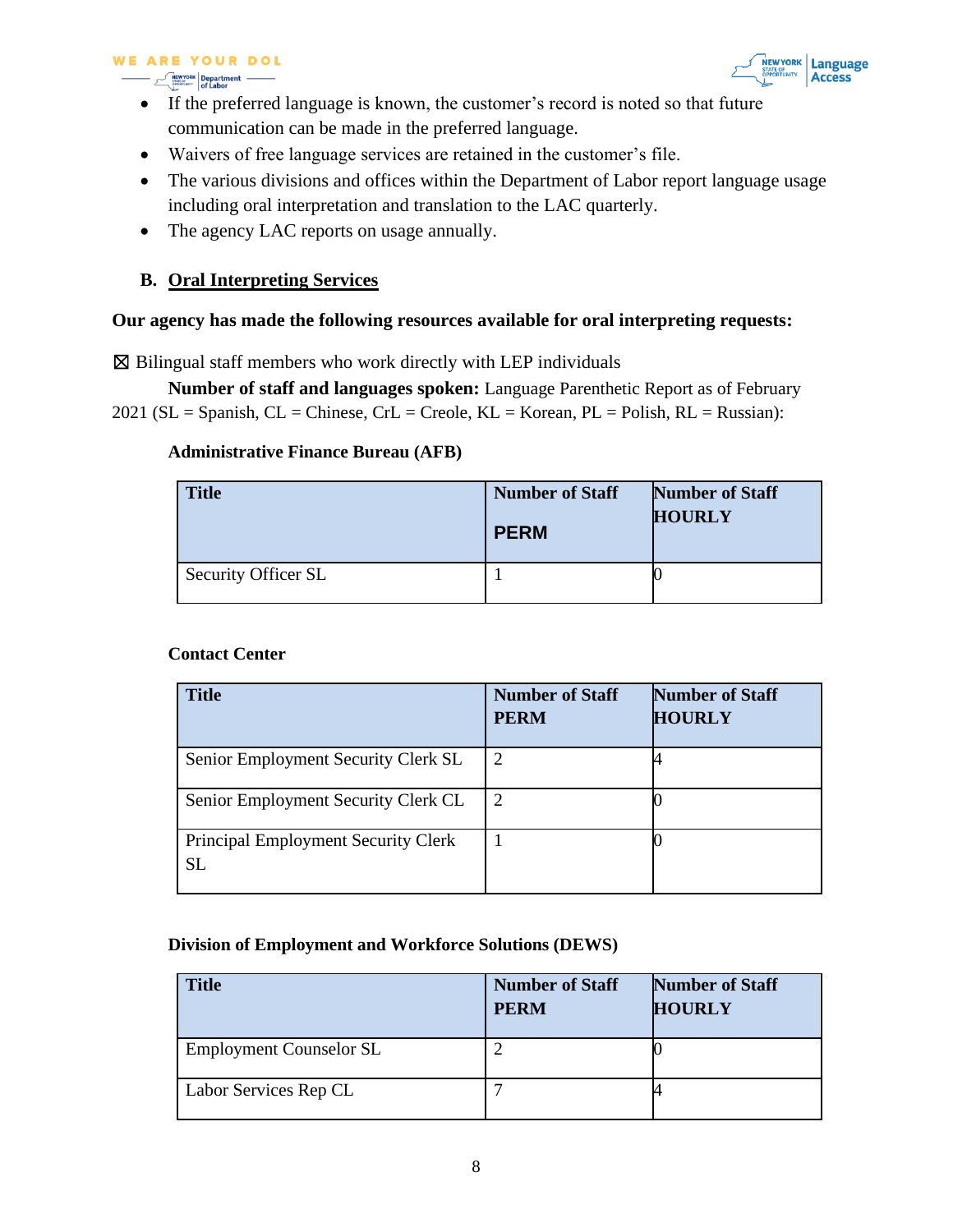#### **WE ARE YOUR DOL**

| 39             | 18             |
|----------------|----------------|
|                |                |
|                |                |
| $\overline{2}$ |                |
|                |                |
| $\Omega$       |                |
|                | $\overline{2}$ |

#### **Division of Safety and Health (DOSH)**

| <b>Title</b>      | <b>Number of Staff</b><br><b>PERM</b> | <b>Number of Staff</b><br><b>HOURLY</b> |
|-------------------|---------------------------------------|-----------------------------------------|
| Office Assnt 1 SL |                                       |                                         |

## **Office of Special Investigations (OSI)**

| Title                               | <b>Number of Staff</b><br><b>PERM</b> | <b>Number of Staff</b><br><b>HOURLY</b> |
|-------------------------------------|---------------------------------------|-----------------------------------------|
| Investigative Officer 1 SL          |                                       |                                         |
| Senior Employment Security Clerk SL |                                       |                                         |

#### **Division of Labor Standards (LS)**

| <b>Title</b>                    | <b>Number of Staff</b><br><b>PERM</b> | <b>Number of Staff</b><br><b>HOURLY</b> |
|---------------------------------|---------------------------------------|-----------------------------------------|
| Investigator Officer 1 CL       | 5                                     |                                         |
| Investigator Officer 1 KL       |                                       |                                         |
| <b>Investigator Officer 1SL</b> | 23                                    |                                         |
| Investigator Officer 2 LS CL    | 3                                     |                                         |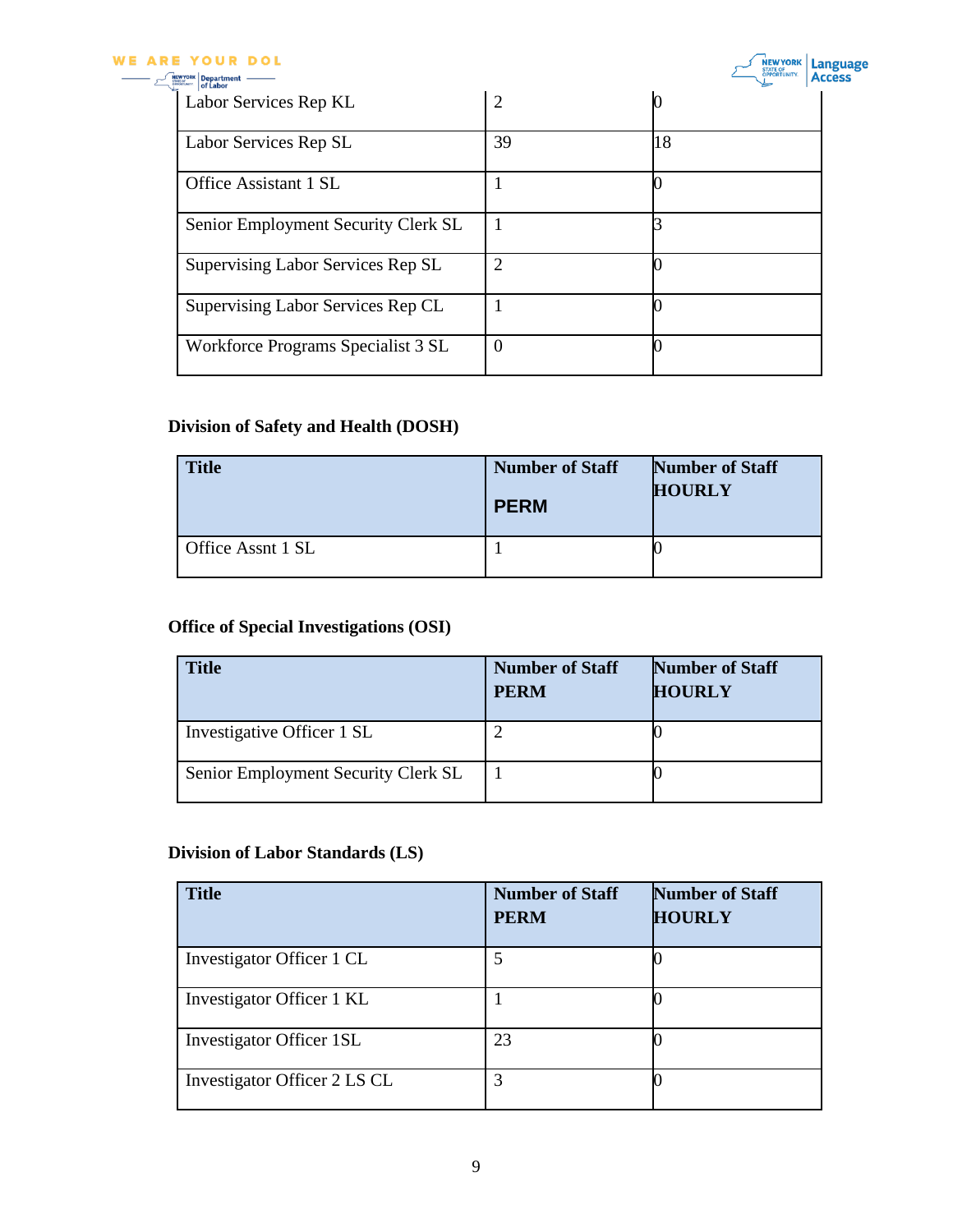Investigator Officer 2 LS SL 5 0

# **Unemployment Insurance Division (UID)**

| <b>Title</b>                                          | <b>Number of Staff</b> | <b>Number of Staff</b> |
|-------------------------------------------------------|------------------------|------------------------|
|                                                       | <b>PERM</b>            | <b>Hourly</b>          |
| Labor Services Rep CL                                 | 1                      | 3                      |
| Labor Services Rep CRL                                | $\overline{0}$         | 0                      |
| Labor Services Rep KL                                 | $\overline{0}$         |                        |
| Labor Services Rep PL                                 | $\overline{0}$         | O                      |
| Labor Services Rep RL                                 | $\overline{0}$         | 0                      |
| Labor Services Rep SL                                 | 20                     | 2                      |
| OA 2 Cust Svc SL                                      | $\overline{0}$         | 0                      |
| Principal Employment Security Clerk<br>SL             | $\mathbf{1}$           | D                      |
| Senior Employment Security Clerk CL                   | $\overline{2}$         | 0                      |
| Senior Employment Security Clerk CRL                  | $\overline{0}$         |                        |
| Senior Employment Security Clerk KL                   | $\theta$               | ⋂                      |
| Senior Employment Security Clerk PL                   | $\overline{0}$         |                        |
| Senior Employment Security Clerk RL                   | $\mathbf{1}$           |                        |
| Senior Employment Security Clerk SL                   | 12                     | 14                     |
| Supervising Labor Services Rep CL                     | 3                      | 0                      |
| Supervising Labor Services Rep SL                     | $\overline{4}$         | D                      |
| Tax Compliance Rep SL                                 | $\overline{0}$         | 0                      |
| <b>Unemployment Insurance Program</b><br>Manager 1 CL | $\overline{0}$         | O                      |
| <b>Unemployment Insurance Program</b><br>Manager 1 SL | $\mathbf{1}$           |                        |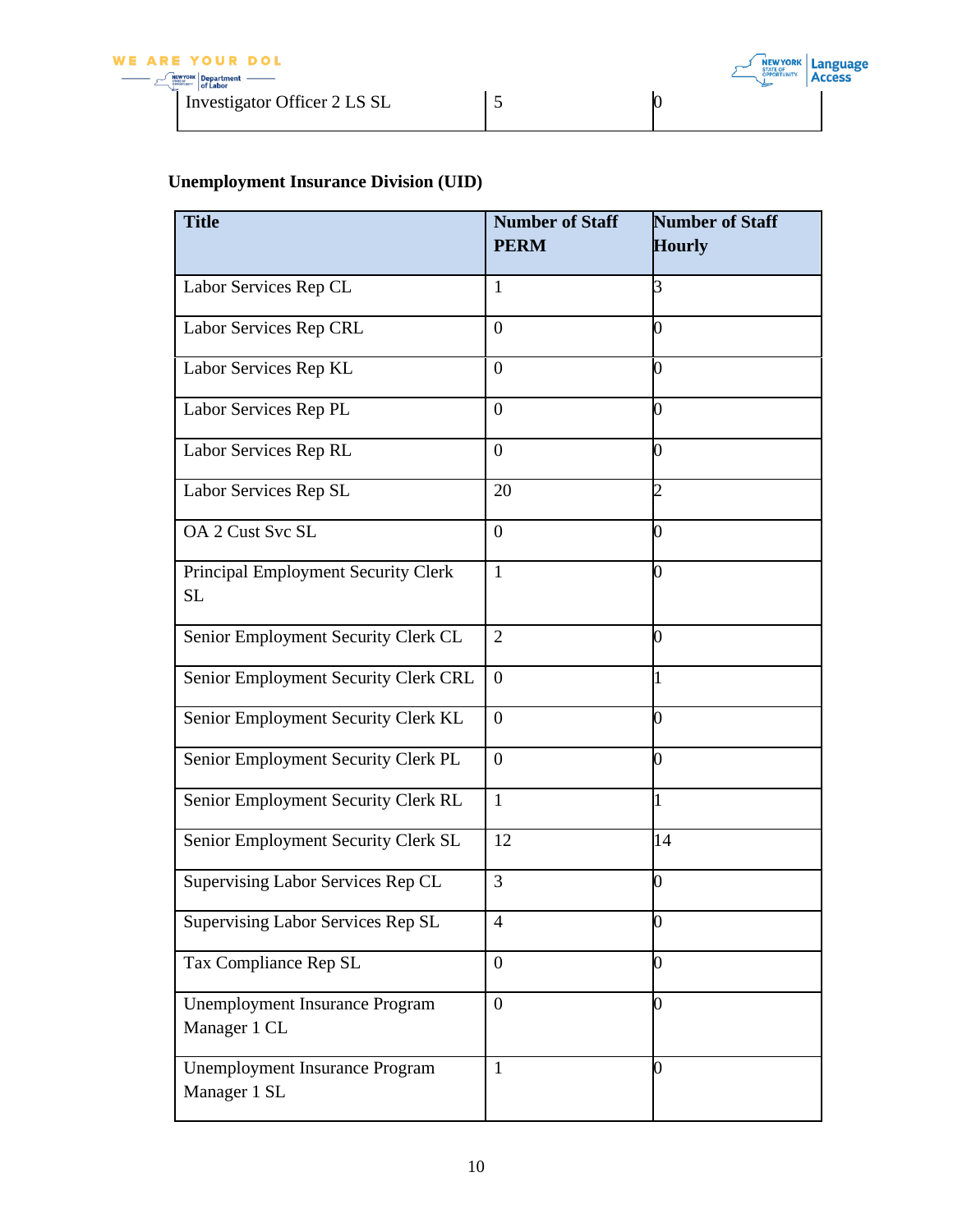

 $\boxtimes$  Bilingual staff members who provide oral interpreting services on a volunteer basis

**Number of staff and languages spoken:** At the Department of Labor, we have a volunteer "Language Bank", which consists of approximately 100 people speaking one or more of the following languages: Arabic, Belarus, Bengali, Cantonese, Dutch, Ewe, French, German, Gujarati, Hebrew, Hindi, Ibo, Japanese, Korean, Malay, Malayalam, Mandarin, Marathi, Polish, Portuguese, Punjabi, Russian, Sanskrit, Shanghainese, Spanish, Tagalog, Taiwanese, Toishanese, Ukrainian, Urdu, Wolof, Yiddish, Yoruba.

#### ☒ Telephonic interpreting service

**Name of vendors:** Our primary telephonic interpretation service is LanguageLine Solutions, and we may potentially utilize any vendor under the OGS Statewide Administrative Services Contract.

 $\Box$  Contracts or other arrangements with school and community organizations **Number of staff and languages spoken:**

 $\Box$  Other (Describe)

**Our agency protocols for informing LEP individuals that free interpreting services will be provided and that they do not need to provide their own interpreters is as follows:**

☒ **During office in-person encounters:** Staff show LEP individuals the Language Identification Tool. The tool contains language that informs the individual that the interpreter will be provided at no cost to the customer.

☒ **At initial contact in the field:** We have reduced the Language Identification Tool to a wallet card size specifically for field staff. The tool contains language that informs the individual that the interpreter will be provided at no cost to the customer. Also, the customer may say the name of his or her preferred language in English.

☒ **When speaking on the telephone:** More often than not, the customer says the name of their preferred language in English. If they do not, the employee should attempt to ascertain the customer's preferred language. Then, we can have the interpreter explain that the service is provided at no cost to the customer.

☒ **For pre-planned appointments with LEP individuals:** The preferred language is determined at the time the appointment is made.

☐ **Other (describe):**

**Our agency's protocols for obtaining interpreting services in a timely manner is as follows:**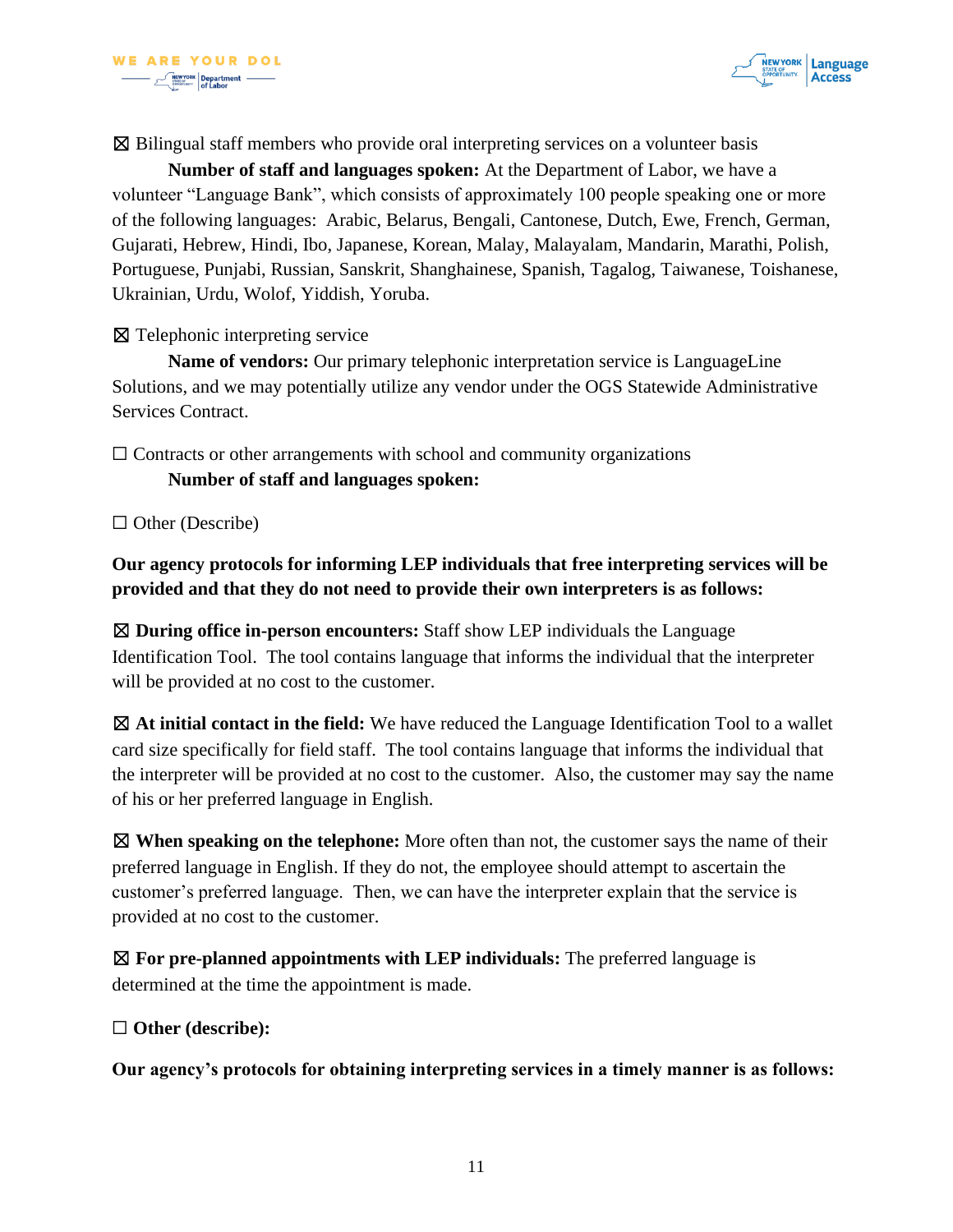For over the phone interpretation, we have a pre-qualified vendor on stand-by for on-demand services. For in person (consecutive and simultaneous) interpretation service we have a prequalified vendor under contract. Requests for services are submitted by e-mail. For translation services, we have an OGS vendor identified. Forms and publications are submitted for translation as they are developed. Incoming correspondence is sent out for translation promptly upon receipt.

## **If an LEP individual insists on using a family member, friend, or other person as an interpreter, our protocols for deciding whether to accept or decline such an arrangement is as follows:**

LEP individuals that come into contact with our agency will be informed of the availability of free interpreting services. Generally, an LEP individual may not use a family member, friend, or a minor as an interpreter. However, during emergencies an LEP individual will be permitted to use a minor, a family member or friend as an interpreter. Upon request, an LEP individual may also be permitted to use a minor, a family member or friend as an interpreter for routine matters, such as asking the location of the office, hours of operation or rescheduling an appointment. Where the interaction with the LEP individual occurs at the agency's office, and an individual is permitted to use an interpreter of his or her choosing, he or she must fill out a written consent/waiver form.

Where an LEP individual is engaged in official business with the agency, the agency will provide an independent interpreter at all times. An LEP individual will not be permitted to use an independent interpreter of his or her choosing when filling out applications or when involved in other legal matters.

## **Our agency provides information to all staff members who have contact with the public about how to obtain oral interpreting services. Our protocol in this regard is as follows:**

Staff is informed by mandatory annual training from the Governor's Office of Employee Relations. Language Assistance resources are available on the agency Intranet.

#### **The agency's Language Access Coordinator ("LAC") maintains a list of oral interpreting resources that are available to staff. This resource list includes:**

- ☒ Names and contact information for all resources
- ☒ Names and locations of staff members who are available to act as interpreters or provide services directly in an LEP individual's primary language
- $\boxtimes$  Languages in which each interpreter or service is qualified
- ⊠ Procedures for accessing each interpreter or service

#### **Our agency records and maintains documentation of oral interpreting services provided to LEP individuals at each encounter. Our protocol in this regard is as follows:**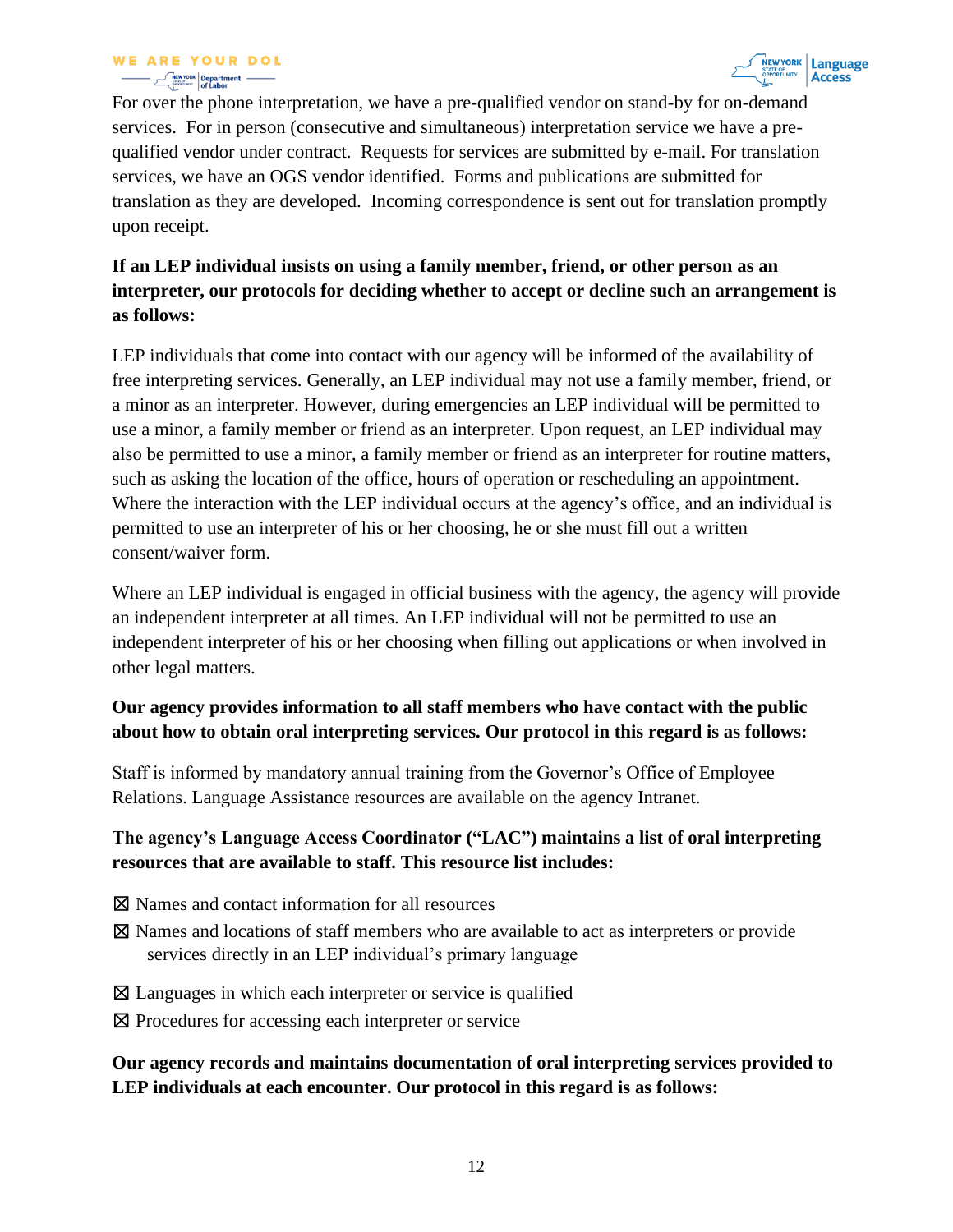

The various divisions and offices within the Department of Labor report language usage, including oral interpretation and translation, to the LAC quarterly. The LAC sends reminders by e-mail.

#### **Cultural Competence and Confidentiality**

#### **Our agency makes sure interpreters are culturally competent<sup>2</sup> in the following ways:**

Where DOL utilizes independent interpreting services, that vendor will implement quality assurance standards to guarantee that its interpreters are trained and are linguistically and culturally competent. Occasionally and for routine matters, DOL uses multilingual staff volunteers who are self-assessed in their own language competency.

#### **Our agency makes sure interpreters follow state and federal confidentiality protocols in the following ways:**

Training provided to staff addresses the importance of confidentiality. Furthermore, independent interpreters will enforce standards of confidentiality in accordance with NYS Law.

#### **C. Translations of Documents**

**At least every two years after the effective date of this Plan, our agency determines and reassesses vital documents (including website content) that must be translated. This process is accomplished in the following ways:**

The agency's Language Access Coordinator has meetings with each division or office in the Department of Labor to discuss and assess their forms and publications.

#### **Our agency's process for making sure documents are written in plain language<sup>3</sup> before they are translated into other languages is as follows:**

Before a document is translated into other languages, it must first be written in plain language. Program staff will work with the Office of Communications to review forms, publications and web content and make sure they are written in plain language.

The Communications office has also placed on the Intranet various plain language resources including checklists, tip sheets, videos, and a Plain Language handbook available to all staff.

#### **Our agency has the following resources available for translation of documents:**

☒ Contracts with vendors for translation services

<sup>2</sup> Cultural Competence is defined as *a set of congruent behaviors, attitudes, and policies that come together in a system or agency or among professionals that enables effective interactions in a cross-cultural framework.* U.S. Department of Health and Human Services, Office of Minority Health. 2000. Assuring Cultural Competence in Health Care: Recommendations for National Standards and an Outcomes-Focused Research Agenda. Extracted from:

[https://minorityhealth.hhs.gov/Assets/pdf/checked/Assuring\\_Cultural\\_Competence\\_in\\_Health\\_Care-1999.pdf](https://minorityhealth.hhs.gov/Assets/pdf/checked/Assuring_Cultural_Competence_in_Health_Care-1999.pdf)

<sup>&</sup>lt;sup>3</sup> The [Plain Writing Act of 2010](https://www.govinfo.gov/app/details/PLAW-111publ274) defines plain language as writing that is clear, concise, well-organized, and follows other best practices appropriate to the subject or field and intended audience. Extracted from: [https://www.govinfo.gov/app/details/PLAW-](https://www.govinfo.gov/app/details/PLAW-111publ274)[111publ274](https://www.govinfo.gov/app/details/PLAW-111publ274)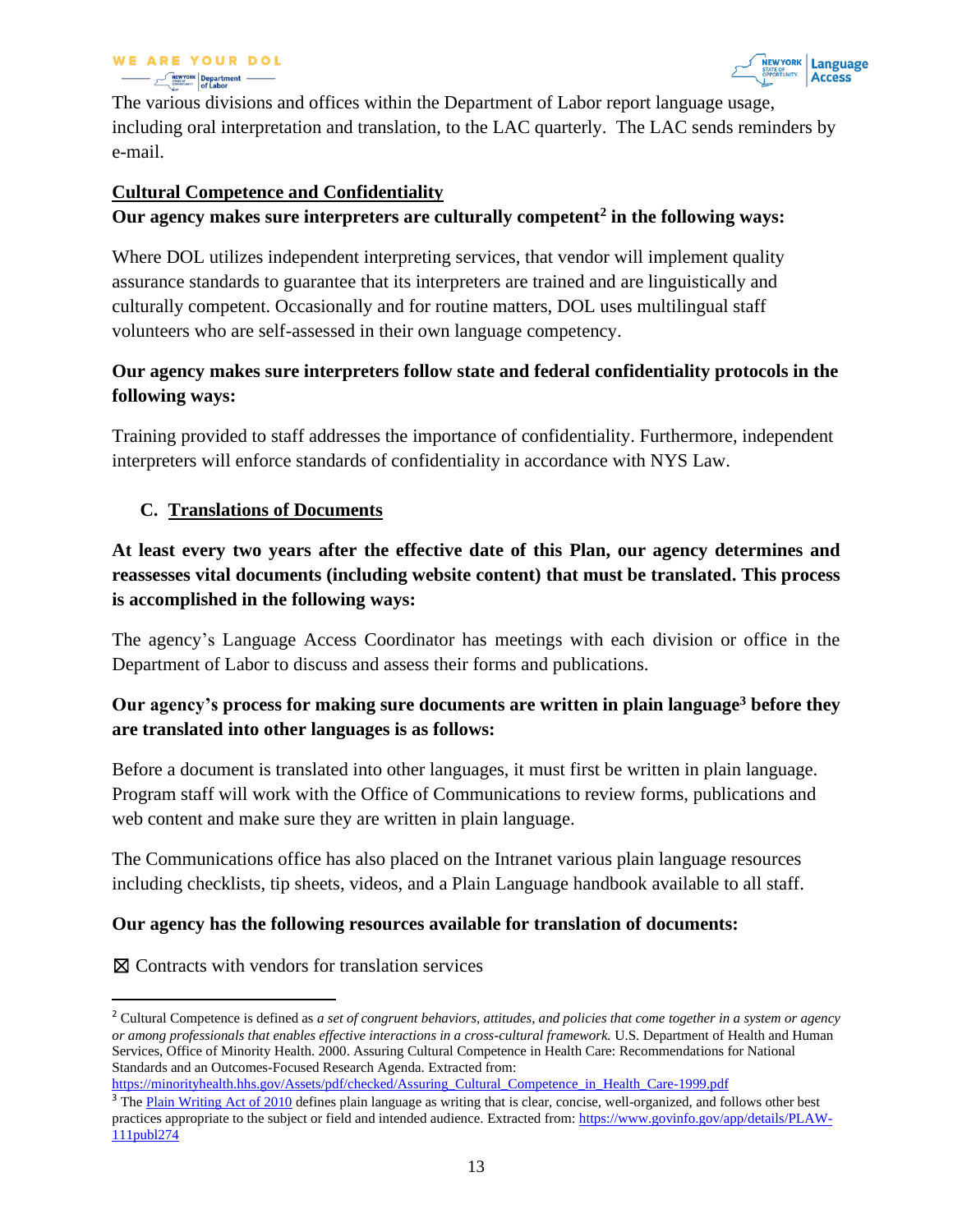



**Names of vendors/languages:** LinguaLinx and potentially any other vendor under the OGS Statewide Administrative Services Contract.

## $\Box$  Contracts or other arrangements with schools and community organizations

#### **Names of schools/organizations and languages:**

- $\Box$  Translation of documents by bilingual staff members
- $\Box$  Other (describe)

#### **The agency's Language Access Coordinator ("LAC") maintains a list of translation resources that are available to staff. This resource list includes:**

- ☒ Names and contact information for all resources
- ☒ Names and locations of staff members who are available to provide translations of documents
- $\boxtimes$  Languages in which each translation service is qualified
- ⊠ Procedures for accessing each translation service

#### **Our agency translates documents that LEP individuals submit in their primary languages in a timely manner. Our protocol in this regard is as follows:**

If correspondence or a complaint form is received in a language other than English, it is promptly sent to a translation service.

#### **The following non-exhaustive list of documents are currently translated by our agency in the languages indicated:**

In compliance with Executive Order 26.1, our agency will complete translations of the vital documents in the newly added top languages (Arabic, Italian, Polish, and Yiddish) by August 1, 2022.

The below list contains both vital and non-vital documents that are currently translated into the languages indicated in the table. Non-vital documents may not be translated into the E.O. 26.1 languages.

- *AR: Arabic*
- *BE: Bengali*
- *CH: Chinese*
- *HA: Haitian-Creole*
- *IT: Italian*
- *KO: Korean*
- *PO: Polish*
- *RU: Russian*
- *SP: Spanish*
- *YI: Yiddish*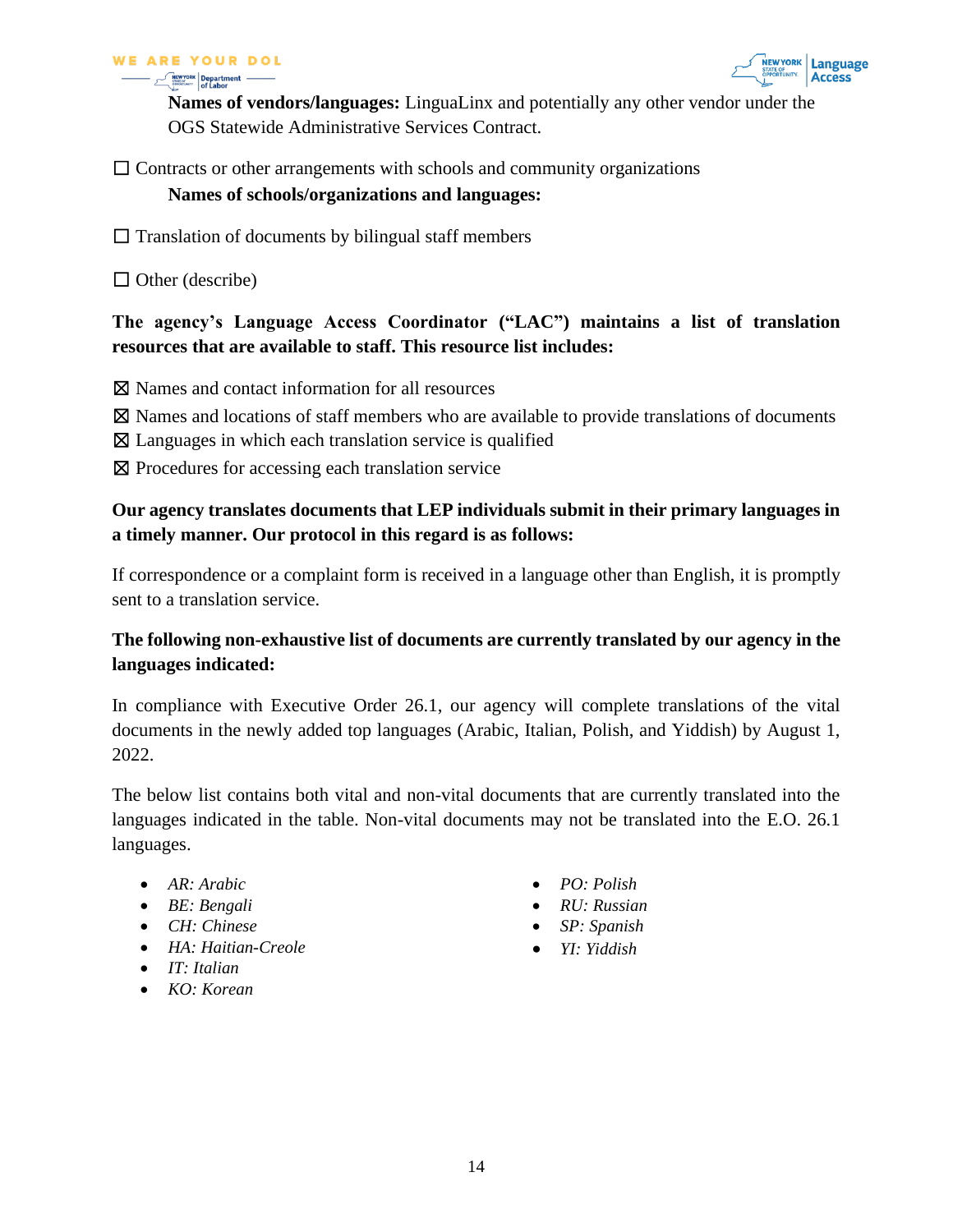



|              | <b>NEWYORK Department</b> |  |
|--------------|---------------------------|--|
| OPPORTUNITY. |                           |  |
|              | of Labor                  |  |

| <b>Form</b><br>$\#$     | <b>Name</b>                                                                                                | <b>Top Ten Languages</b> |                      |                       |                      |                       |                       |                                 |                                 |                      |                                 |                                                |  |
|-------------------------|------------------------------------------------------------------------------------------------------------|--------------------------|----------------------|-----------------------|----------------------|-----------------------|-----------------------|---------------------------------|---------------------------------|----------------------|---------------------------------|------------------------------------------------|--|
|                         |                                                                                                            | <b>AR</b>                | <b>BE</b>            | <b>CH</b>             | HA                   | IT                    | KO                    | PO                              | RU                              | SP                   | YI                              |                                                |  |
| <b>DEOD</b>             |                                                                                                            |                          |                      |                       |                      |                       |                       |                                 |                                 |                      |                                 |                                                |  |
| <b>DEOD</b><br>310      | Equal<br>Opportunity<br>is the Law                                                                         | $\checkmark$             | $\checkmark$         | $\checkmark$          | $\checkmark$         | $\checkmark$          | $\checkmark$          | $\checkmark$                    | $\checkmark$                    | $\checkmark$         |                                 | Albanian,<br>Bosnian,<br>French,<br>Vietnamese |  |
| DEOD <sub>8</sub><br>32 | Notice<br>Under the<br>Americans<br>with<br><b>Disabilities</b><br>Act                                     | In<br>progress           | In<br>progress       | In<br>progress        | In<br>progress       | In<br>progress        | In<br>progress        | $\rm{In}$<br>progress           | In<br>progress                  | In<br>progress       | $\rm{In}$<br>progress           |                                                |  |
| DEOD<br>834             | Complaint<br>Form,<br>Including<br>Discriminati<br>on<br>Complaints                                        |                          |                      |                       | ✓                    |                       |                       |                                 |                                 | $\checkmark$         |                                 | Albanian                                       |  |
| <b>DEOD</b><br>835      | Americans<br>with<br><b>Disabilities</b><br>Act<br>Complaint<br>Form                                       | In<br>progress           | In<br>progress       | In<br>progress        | In<br>progress       | In<br>progress        | In<br>progress        | In<br>progress                  | In<br>progress                  | In<br>progress       | $\rm{In}$<br>progress           |                                                |  |
| GA 816                  | Grievance<br>Procedure<br>under the<br>Americans<br>with<br><b>Disabilities</b><br>Act                     | In<br>progress           | $\rm In$<br>progress | $\rm{In}$<br>progress | $\rm In$<br>progress | $\rm{In}$<br>progress | $\rm{In}$<br>progress | $\operatorname{In}$<br>progress | $\operatorname{In}$<br>progress | $\rm In$<br>progress | $\operatorname{In}$<br>progress |                                                |  |
|                         | Equal<br>Opportunity<br>and<br>Nondiscrimi<br>nation<br>Complaint<br>Processing<br>Procedures<br>Technical | $\rm{In}$<br>progress    | In<br>progress       | In<br>progress        | In<br>progress       | $\rm{In}$<br>progress | In<br>progress        | In<br>progress                  | In<br>progress                  | In<br>progress       | $\operatorname{In}$<br>progress |                                                |  |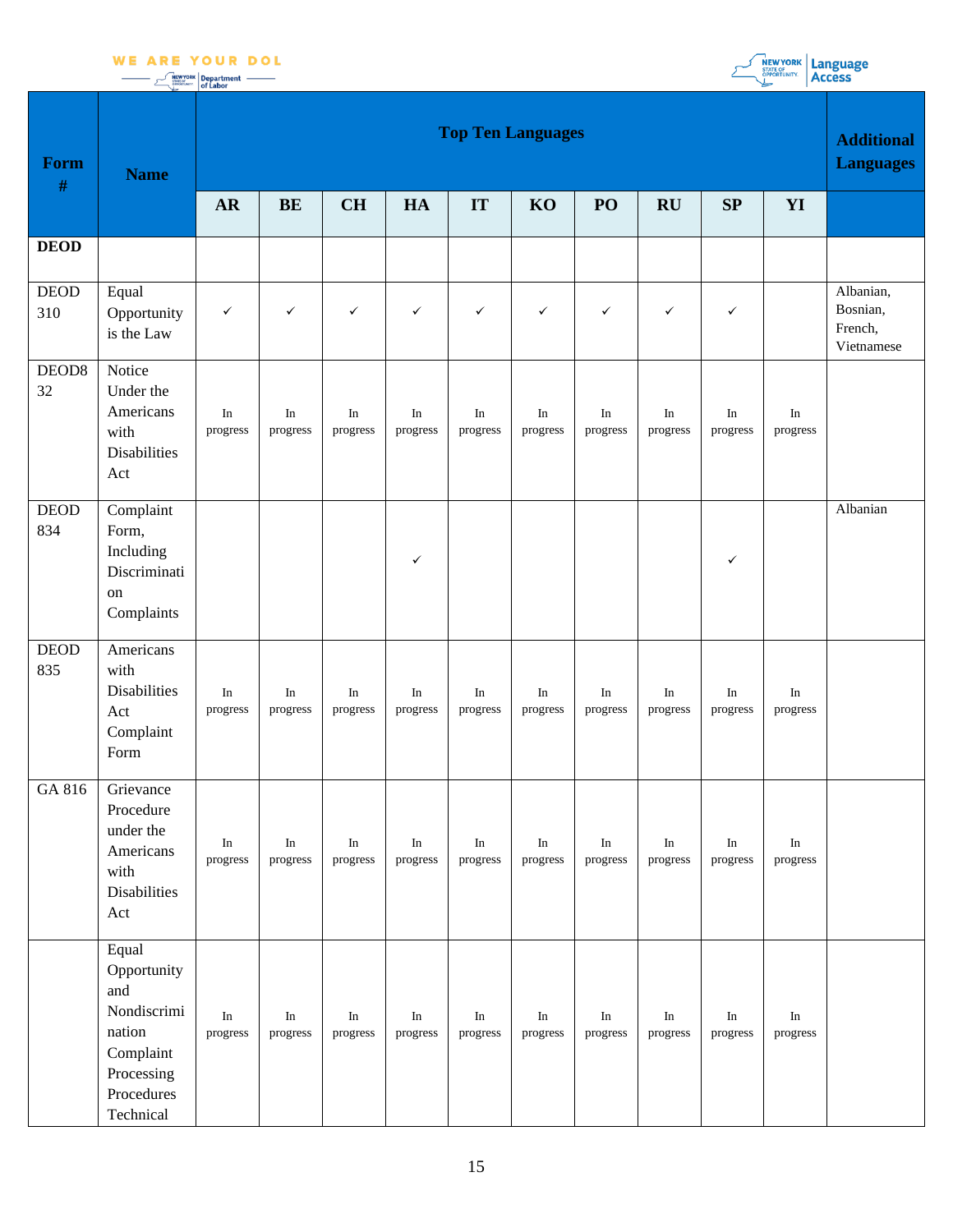|             | <b>WE ARE YOUR DOL</b><br>NEW YORK                                                                                                                                                                                                                                                                                                                                                                                     | Department<br>of Labor |              |              |              |              |              |              |              |              | <b>NEW YORK Language</b> |
|-------------|------------------------------------------------------------------------------------------------------------------------------------------------------------------------------------------------------------------------------------------------------------------------------------------------------------------------------------------------------------------------------------------------------------------------|------------------------|--------------|--------------|--------------|--------------|--------------|--------------|--------------|--------------|--------------------------|
|             | Advisory<br>and<br>Attachments<br>$(A-E)$ :<br>A: WIOA<br>Equal<br>Opportunity<br>and<br>Nondiscrimi<br>nation<br>Processing<br>Procedures<br>$B$ :<br>Complain<br>Procedure<br>Overview<br>C:<br>Procedures<br>for<br>Handling<br>Complaints<br>Referred for<br>Mediation<br>D: Local<br>Government<br>Signature<br>Sheet<br>E: Local<br>Workforce<br>Developmen<br>t $\mathop{\mathrm{Board}}$<br>Signature<br>Sheet |                        |              |              |              |              |              |              |              |              |                          |
| <b>DEWS</b> |                                                                                                                                                                                                                                                                                                                                                                                                                        |                        |              |              |              |              |              |              |              |              |                          |
| ES100       | Customer<br>Registration<br>$\ensuremath{\textnormal{\textbf{Form}}}$                                                                                                                                                                                                                                                                                                                                                  |                        | $\checkmark$ | $\checkmark$ | $\checkmark$ | $\checkmark$ | $\checkmark$ | $\checkmark$ | $\checkmark$ | $\checkmark$ |                          |
| ES834       | Customer<br>Complant<br>$\ensuremath{\mathsf{Form}}\xspace$                                                                                                                                                                                                                                                                                                                                                            |                        | $\checkmark$ | $\checkmark$ | $\checkmark$ | $\checkmark$ | $\checkmark$ | $\checkmark$ | $\checkmark$ | $\checkmark$ |                          |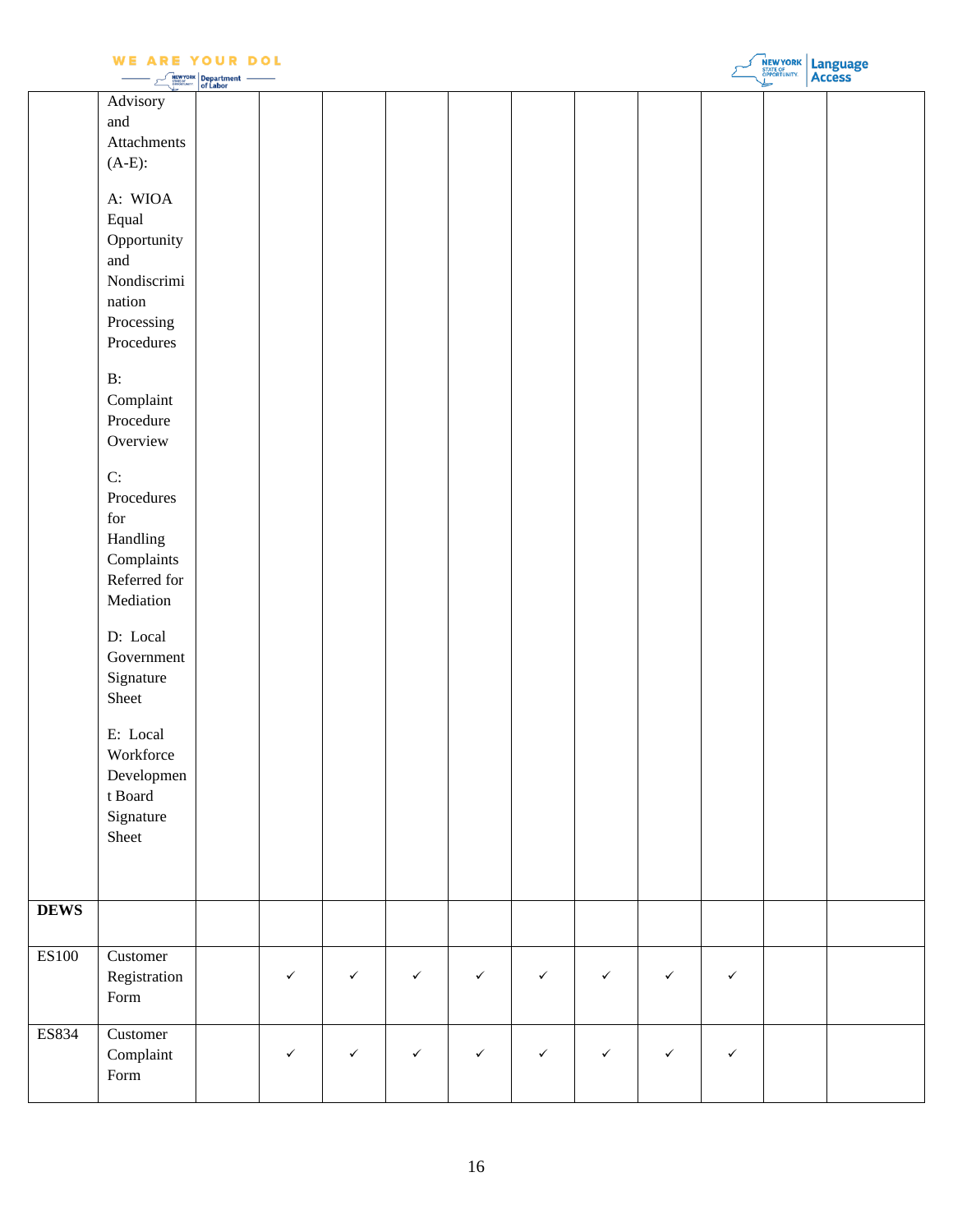| <b>WE ARE YOUR DOL</b><br><b>NEW YORK Language</b><br><b>NEW YORK</b><br>SHARE <b>Department</b> |                                                                                                                       |                  |              |                  |              |              |              |              |              |              |              |  |
|--------------------------------------------------------------------------------------------------|-----------------------------------------------------------------------------------------------------------------------|------------------|--------------|------------------|--------------|--------------|--------------|--------------|--------------|--------------|--------------|--|
| P <sub>239</sub>                                                                                 | Federal<br>Bonding<br>Program<br>Fact sheet                                                                           |                  | $\checkmark$ | $\checkmark$     | $\checkmark$ | $\checkmark$ | $\checkmark$ | $\checkmark$ | $\checkmark$ | $\checkmark$ |              |  |
| WS1                                                                                              | Unemploym<br>ent<br>insurance<br>eligibility<br>questionnair<br>${\bf e}$                                             |                  | $\checkmark$ | $\checkmark$     | $\checkmark$ | $\checkmark$ | $\checkmark$ | $\checkmark$ | $\checkmark$ | $\checkmark$ | $\checkmark$ |  |
| WS <sub>2</sub>                                                                                  | Work<br>Search Plan<br>${\rm for}$<br>Unemploym<br>ent<br>Insurance                                                   |                  | $\checkmark$ | $\checkmark$     | $\checkmark$ | $\checkmark$ | $\checkmark$ | $\checkmark$ | $\checkmark$ | $\checkmark$ | $\checkmark$ |  |
| WS3                                                                                              | Re-<br>employment<br>Plan                                                                                             |                  | $\checkmark$ | $\checkmark$     | $\checkmark$ | $\checkmark$ | $\checkmark$ | $\checkmark$ | $\checkmark$ | $\checkmark$ | $\checkmark$ |  |
| <b>DIPA</b>                                                                                      |                                                                                                                       |                  |              |                  |              |              |              |              |              |              |              |  |
| AL 500                                                                                           | Field<br>Registration<br>Form                                                                                         |                  |              |                  | $\checkmark$ |              |              |              |              | $\checkmark$ |              |  |
| AL 516                                                                                           | Terms and<br>Conditions<br>$\mathrm{of}% \left\vert \mathcal{H}\right\vert$<br>Employmen<br>$\ensuremath{\mathbf{t}}$ |                  |              |                  |              |              |              |              |              | $\checkmark$ |              |  |
| $\mathbf{AL}$<br>790.11                                                                          | Agricultural<br>Employers<br>and the<br>Wage Theft<br>Prevention<br>Act                                               |                  |              | $\checkmark$     |              |              |              |              |              | $\checkmark$ |              |  |
| FL 157                                                                                           | New Well<br>Water<br>Testing<br>Requiremen<br>ts for H-2A<br>Worker<br>Housing                                        |                  |              | $\checkmark$     |              |              |              |              |              | $\checkmark$ |              |  |
| HT $1\,$                                                                                         | Questionnai                                                                                                           | $\overline{\ln}$ | In           | $\overline{\ln}$ | In           | In           | In           | $\rm In$     | $\rm{In}$    | In           | In           |  |

progress

progress

progress

progress

progress

progress

re for

progress

progress

progress

progress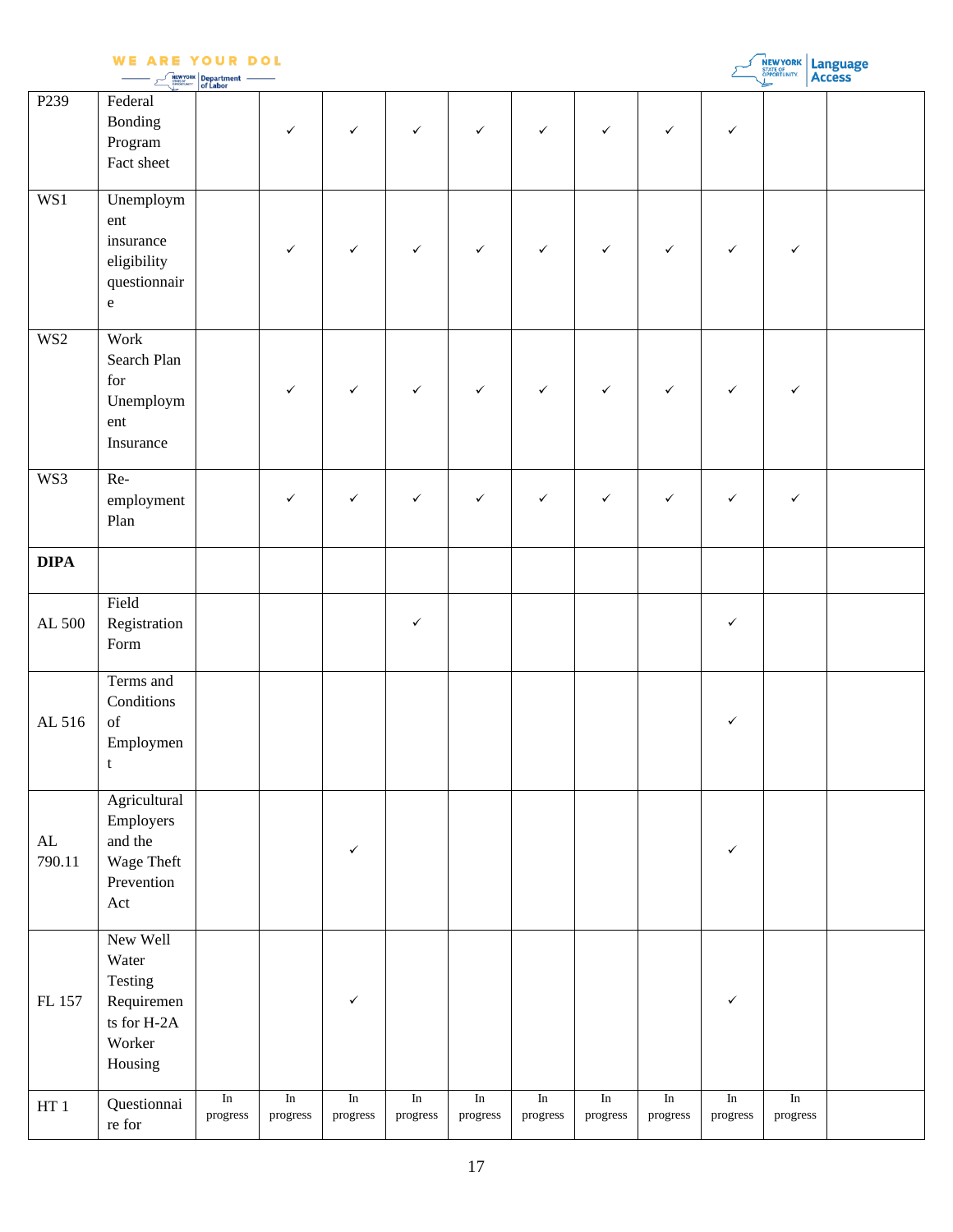|                 | <b>WE ARE YOUR DOL</b>                                                         | <b>NEW YORK</b> Department |              |              |              |              |              |              |              |              | <b>NEW YORK Language</b> |                                                                                                        |
|-----------------|--------------------------------------------------------------------------------|----------------------------|--------------|--------------|--------------|--------------|--------------|--------------|--------------|--------------|--------------------------|--------------------------------------------------------------------------------------------------------|
|                 | Detection of<br>Human<br>Trafficking                                           |                            |              |              |              |              |              |              |              |              |                          |                                                                                                        |
| LA <sub>1</sub> | Access to<br>Services in<br>Your<br>Language:<br>Complant<br>Form              |                            | ✓            | $\checkmark$ | $\checkmark$ | $\checkmark$ | $\checkmark$ | $\checkmark$ | $\checkmark$ | $\checkmark$ |                          | <b>Burmese</b><br>Swahili                                                                              |
| P 132           | Agriculture<br>Labor<br>${\bf Program}$                                        |                            |              |              | $\checkmark$ |              |              |              |              | $\checkmark$ |                          |                                                                                                        |
| P-704           | Minimum<br>Wage Card                                                           |                            |              |              |              |              |              |              |              | $\checkmark$ |                          |                                                                                                        |
| P 711           | Know Your<br>Rights as a<br>Worker                                             | $\checkmark$               | $\checkmark$ | $\checkmark$ | $\checkmark$ | $\checkmark$ | $\checkmark$ | $\checkmark$ | $\checkmark$ | $\checkmark$ |                          | French<br>Hindi<br>Ukrainian<br>Urdu                                                                   |
| P 730           | Your Rights<br>as an H-2A<br>Worker                                            |                            |              |              |              |              |              |              |              | $\checkmark$ |                          |                                                                                                        |
| P 735           | Protection<br>for Farm<br>Workers                                              |                            | ✓            | $\checkmark$ | $\checkmark$ |              | $\checkmark$ |              | $\checkmark$ | $\checkmark$ |                          |                                                                                                        |
| P 737           | Services and<br>Protections<br>for<br>Farmworker<br>${\bf S}$                  |                            |              |              | $\checkmark$ |              |              |              |              | $\checkmark$ |                          |                                                                                                        |
| P 740           | <b>DIPA Fact</b><br>Sheet                                                      | $\checkmark$               | $\checkmark$ | $\checkmark$ | $\checkmark$ | $\checkmark$ | $\checkmark$ | $\checkmark$ | $\checkmark$ | ✓            |                          | <b>Burmese</b><br>French<br>Hindi<br>Karen<br>${\it Nepali}$<br>Somali<br>Swahili<br>Ukrainian<br>Urdu |
| P 741           | Know Your<br>Rights:<br>$\rm Language$<br>Services at<br>the<br>${\tt NYSDOL}$ |                            | $\checkmark$ | $\checkmark$ | $\checkmark$ | $\checkmark$ | $\checkmark$ | $\checkmark$ | $\checkmark$ | $\checkmark$ |                          | Burmese<br>Swahili                                                                                     |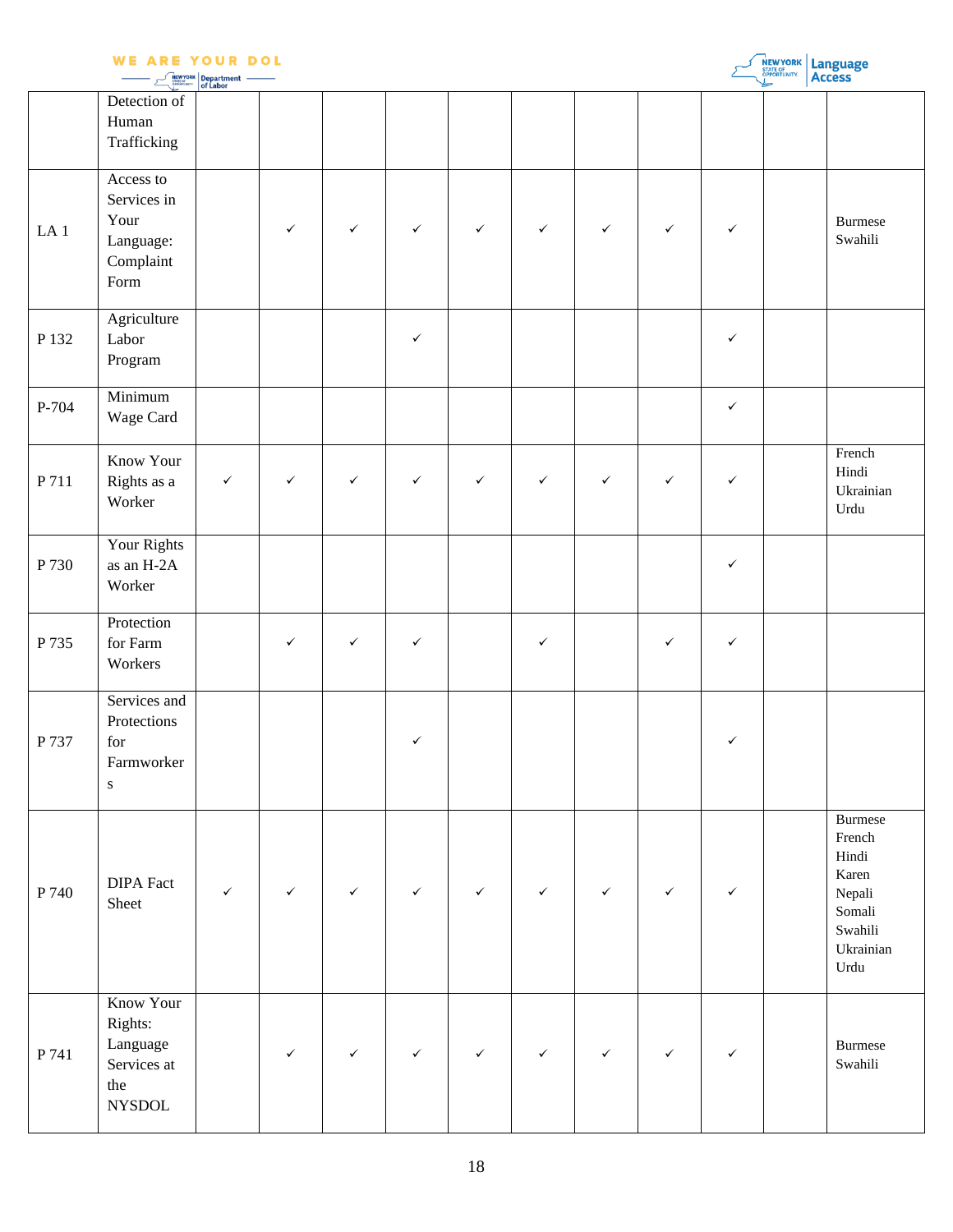|                  | <b>WE ARE YOUR DOL</b>                                                 | <b>NEW YORK</b> Department      |                       |                      |                                    |                       |                       |                                 |                       |                       | <b>NEW YORK Language</b>       |                                                                                                 |
|------------------|------------------------------------------------------------------------|---------------------------------|-----------------------|----------------------|------------------------------------|-----------------------|-----------------------|---------------------------------|-----------------------|-----------------------|--------------------------------|-------------------------------------------------------------------------------------------------|
| P 742            | New Rights<br>and<br>Protections<br>for All<br>Farmworker<br>${\bf S}$ |                                 |                       |                      |                                    |                       |                       |                                 |                       | $\checkmark$          |                                |                                                                                                 |
| P 744            | Human<br>Trafficking<br>Tri-fold<br>Fact Sheet                         | $\checkmark$                    | $\checkmark$          | $\checkmark$         | $\checkmark$                       | $\checkmark$          | $\checkmark$          | $\checkmark$                    | $\checkmark$          | $\checkmark$          |                                | French<br>Hindi<br>Sinhala<br>Tagalog<br>Tamil<br>Ukrainian<br>Urdu<br>Vietnamese               |
| P 746            |                                                                        |                                 |                       |                      |                                    |                       |                       |                                 |                       | $\checkmark$          |                                |                                                                                                 |
| P 746.1          |                                                                        |                                 |                       |                      |                                    |                       |                       |                                 |                       | $\checkmark$          |                                |                                                                                                 |
| P 746.2          | Human<br>Trafficking<br>Resource<br>Card                               | $\checkmark$                    | $\checkmark$          | $\checkmark$         | $\checkmark$                       | $\checkmark$          | $\checkmark$          | $\checkmark$                    | $\checkmark$          | $\checkmark$          |                                | $\overline{F}$ rench<br>Hindi<br>Sinhala<br>Tagalog<br>Tamil<br>Ukrainian<br>Urdu<br>Vietnamese |
| P 746.3          | Human<br>Trafficking<br>tri-fold<br>wallet card                        | $\checkmark$                    | $\checkmark$          | $\checkmark$         | $\checkmark$                       | $\checkmark$          | $\checkmark$          | $\checkmark$                    | $\checkmark$          | $\checkmark$          |                                | French<br>Hindi<br>Sinhala<br>Tagalog<br>Tamil<br>Ukrainian<br>Urdu<br>Vietnamese               |
| P 748            |                                                                        |                                 | $\checkmark$          | $\checkmark$         | $\checkmark$                       |                       | $\checkmark$          | $\checkmark$                    | $\checkmark$          | $\checkmark$          |                                | Burmese                                                                                         |
| <b>DOSH</b>      |                                                                        |                                 |                       |                      |                                    |                       |                       |                                 |                       |                       |                                |                                                                                                 |
| P <sub>217</sub> | Guide for<br>Amusement<br>Device<br>Operators in<br>New York<br>State  | $\operatorname{In}$<br>progress | $\rm{In}$<br>progress | $\rm In$<br>progress | $\mathop{\mathrm{In}}$<br>progress | $\rm{In}$<br>progress | $\rm{In}$<br>progress | $\operatorname{In}$<br>progress | $\rm{In}$<br>progress | $\rm{In}$<br>progress | $\rm{In}$<br>$\bold{progress}$ |                                                                                                 |
| SH 86            | Daily<br>Inspection<br>$\&$ Test of                                    |                                 | $\checkmark$          | $\checkmark$         | $\checkmark$                       |                       | $\checkmark$          | $\checkmark$                    | $\checkmark$          | $\checkmark$          |                                |                                                                                                 |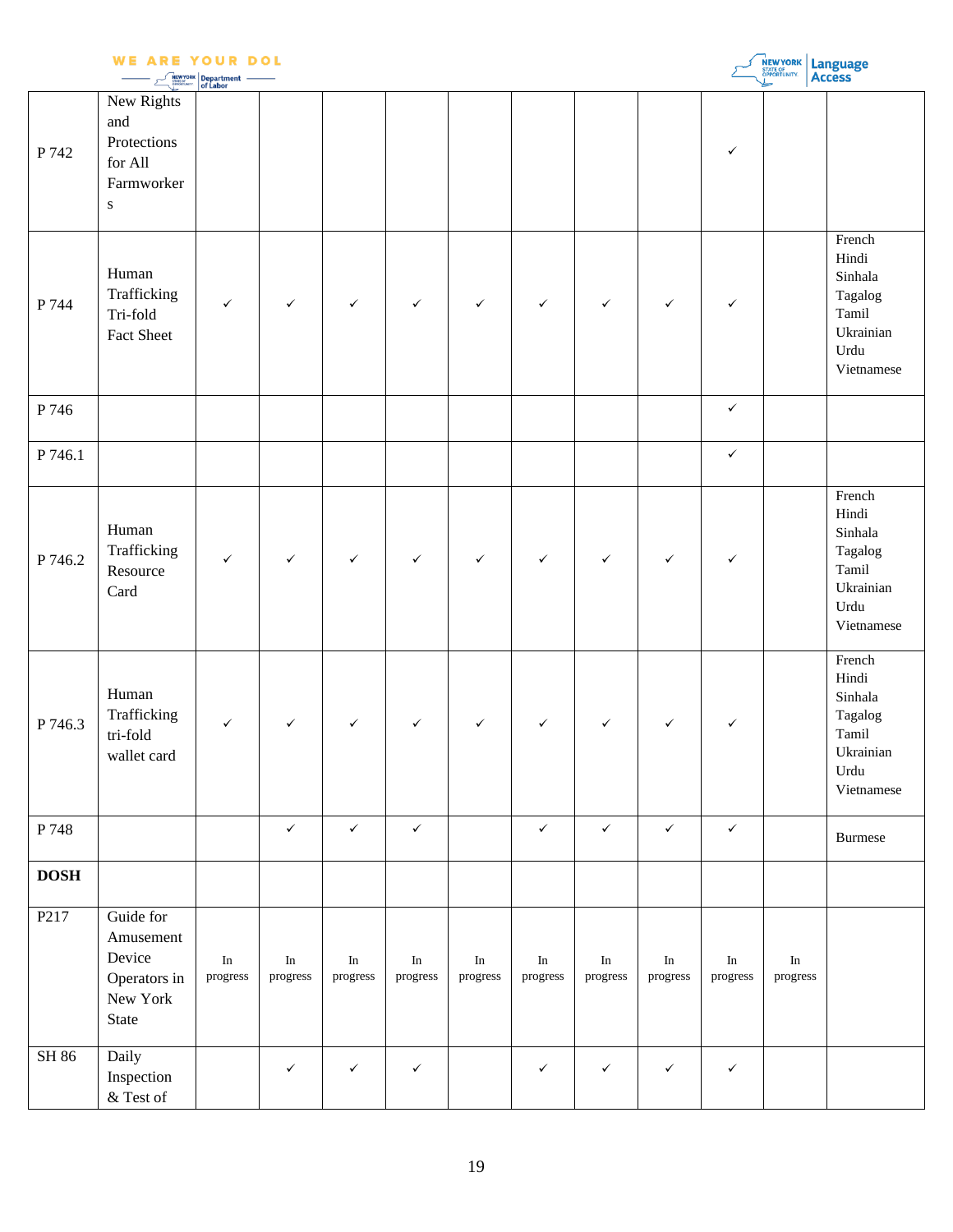|  | <b>NEW YORK Department</b> |  |
|--|----------------------------|--|

|              |                                                                                             | of Labor              |                       |                                 |                                 |                      |                |                       |                       |                | ➤<br>л.                            |  |
|--------------|---------------------------------------------------------------------------------------------|-----------------------|-----------------------|---------------------------------|---------------------------------|----------------------|----------------|-----------------------|-----------------------|----------------|------------------------------------|--|
|              | Amusement<br>Equipment                                                                      |                       |                       |                                 |                                 |                      |                |                       |                       |                |                                    |  |
| <b>SH78</b>  | Aerial Act<br>Location<br>Notice                                                            | $\rm{In}$<br>progress | In<br>progress        | In<br>progress                  | In<br>progress                  | $\rm In$<br>progress | In<br>progress | $\rm{In}$<br>progress | In<br>progress        | In<br>progress | In<br>progress                     |  |
| P 217        | Guide for<br>Amusement<br>Device<br>Operators in<br>New York<br>State (Fact<br>Sheet)       | $\rm{In}$<br>progress | In<br>progress        | In<br>progress                  | In<br>progress                  | In<br>progress       | In<br>progress | In<br>progress        | In<br>progress        | In<br>progress | In<br>progress                     |  |
| <b>SH 81</b> | Amusement<br>Devices,<br>Viewing<br>Stands and<br>$Tents -$<br>Permit<br>Information        | $\rm{In}$<br>progress | In<br>progress        | In<br>progress                  | In<br>progress                  | In<br>progress       | In<br>progress | In<br>progress        | In<br>progress        | In<br>progress | In<br>progress                     |  |
| <b>SH 80</b> | Application<br>for<br>Amusement<br>Device,<br>Viewing<br>Stand and/or<br><b>Tent Permit</b> | In<br>progress        | In<br>progress        | In<br>progress                  | In<br>progress                  | In<br>progress       | In<br>progress | $\rm{In}$<br>progress | In<br>progress        | In<br>progress | In<br>progress                     |  |
| SH 87        | Location<br>Notice                                                                          | $\rm{In}$<br>progress | $\rm{In}$<br>progress | $\operatorname{In}$<br>progress | $\operatorname{In}$<br>progress | $\rm In$<br>progress | In<br>progress | $\rm{In}$<br>progress | $\rm{In}$<br>progress | In<br>progress | $\mathop{\mathrm{In}}$<br>progress |  |
| SH 87.1      | Equipment<br>Inventory                                                                      | In<br>progress        | In<br>progress        | In<br>progress                  | In<br>progress                  | In<br>progress       | In<br>progress | In<br>progress        | In<br>progress        | In<br>progress | In<br>progress                     |  |
| <b>SH 88</b> | Statement of<br>Load Test<br>for<br>Passenger<br>Carrying<br>Amusement<br>Device            | $\rm{In}$<br>progress | In<br>progress        | In<br>progress                  | In<br>progress                  | In<br>progress       | In<br>progress | $\rm{In}$<br>progress | In<br>progress        | In<br>progress | In<br>progress                     |  |
| LS           |                                                                                             |                       |                       |                                 |                                 |                      |                |                       |                       |                |                                    |  |
| LS11         | Letter of<br>Representati<br>on                                                             |                       | ✓                     | $\checkmark$                    | $\checkmark$                    | $\checkmark$         | $\checkmark$   | $\checkmark$          | $\checkmark$          | $\checkmark$   | In<br>progress                     |  |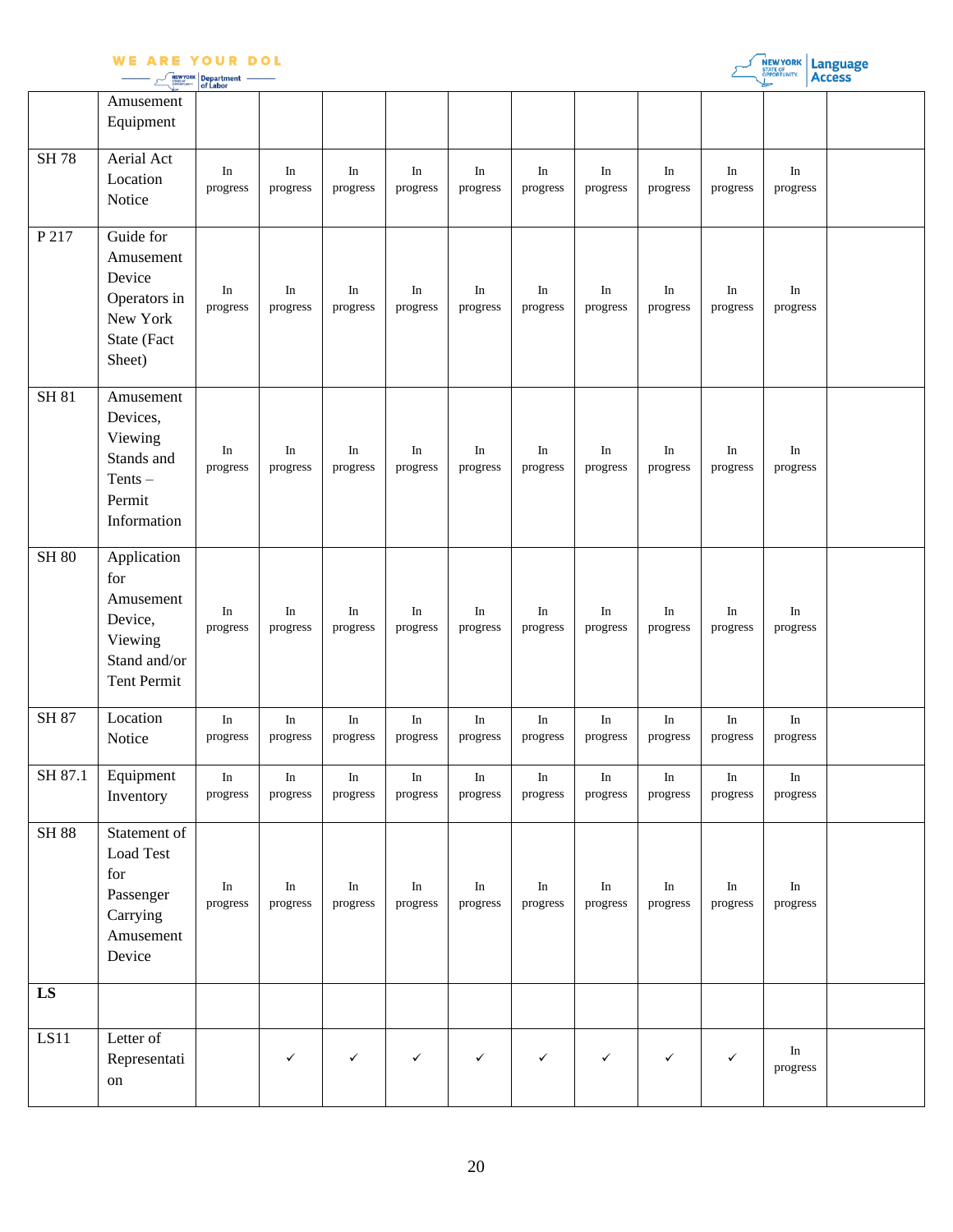|  | - - | -                                                                                                               |  |
|--|-----|-----------------------------------------------------------------------------------------------------------------|--|
|  |     | the contract of the contract of the contract of the contract of the contract of the contract of the contract of |  |

| <b>WE ARE YOUR DOL</b><br>NEW YORK<br>Language<br>Access<br>Department<br>of Labor |                                                                                                              |  |  |              |              |              |              |              |              |              |                       |  |
|------------------------------------------------------------------------------------|--------------------------------------------------------------------------------------------------------------|--|--|--------------|--------------|--------------|--------------|--------------|--------------|--------------|-----------------------|--|
| LS 13                                                                              | The<br>Division of<br>Labor<br><b>Standards</b><br>and Your<br><b>Business</b>                               |  |  | $\checkmark$ | $\checkmark$ | $\checkmark$ | $\checkmark$ |              | $\checkmark$ | $\checkmark$ | In<br>progress        |  |
| LS<br>51<br>Pay<br>Notice                                                          | Notice and<br>Acknowledg<br>ement of<br>Wage<br>$Rate(s)$ for<br>Temporary<br><b>Help Firms</b>              |  |  | $\checkmark$ | $\checkmark$ | $\checkmark$ | $\checkmark$ | $\checkmark$ | $\checkmark$ | $\checkmark$ | In<br>progress        |  |
| ${\rm LS}$<br>53<br>Instructi<br>ons                                               | Instructions<br>for Notices<br>of Pay Rates<br>and Pay<br>Days under<br>Section<br>195.1                     |  |  | $\checkmark$ | $\checkmark$ | $\checkmark$ | $\checkmark$ | $\checkmark$ | $\checkmark$ | $\checkmark$ | $\rm{In}$<br>progress |  |
| ${\rm LS}$<br>54<br>Pay<br>Notice                                                  | Pay Notice<br>for Hourly<br>Rate<br>Employees                                                                |  |  | $\checkmark$ | $\checkmark$ | $\checkmark$ | $\checkmark$ | $\checkmark$ | $\checkmark$ | $\checkmark$ | $\rm{In}$<br>progress |  |
| ${\rm LS}$<br>55<br>Pay<br>Notice                                                  | Pay Notice<br>for Multiple<br>Hourly<br>Rates                                                                |  |  | $\checkmark$ | $\checkmark$ | $\checkmark$ | $\checkmark$ | $\checkmark$ | $\checkmark$ | $\checkmark$ | In<br>progress        |  |
| 56<br>LS<br>Pay<br>Notice                                                          | Pay Notice<br>for<br>Employees<br>Paid a<br>Weekly<br>Rate or<br>Salary for a<br>Fixed<br>Number of<br>Hours |  |  | $\checkmark$ | $\checkmark$ | $\checkmark$ | $\checkmark$ | $\checkmark$ | $\checkmark$ | $\checkmark$ | In<br>progress        |  |
| ${\rm LS}$<br>57<br>Pay<br>Notice                                                  | Pay Notice<br>for<br>Employees<br>Paid a<br>Salary for<br>Varying<br>Hours, Day<br>Rate, Piece               |  |  | $\checkmark$ | $\checkmark$ | $\checkmark$ | $\checkmark$ | $\checkmark$ | $\checkmark$ | $\checkmark$ | $\rm{In}$<br>progress |  |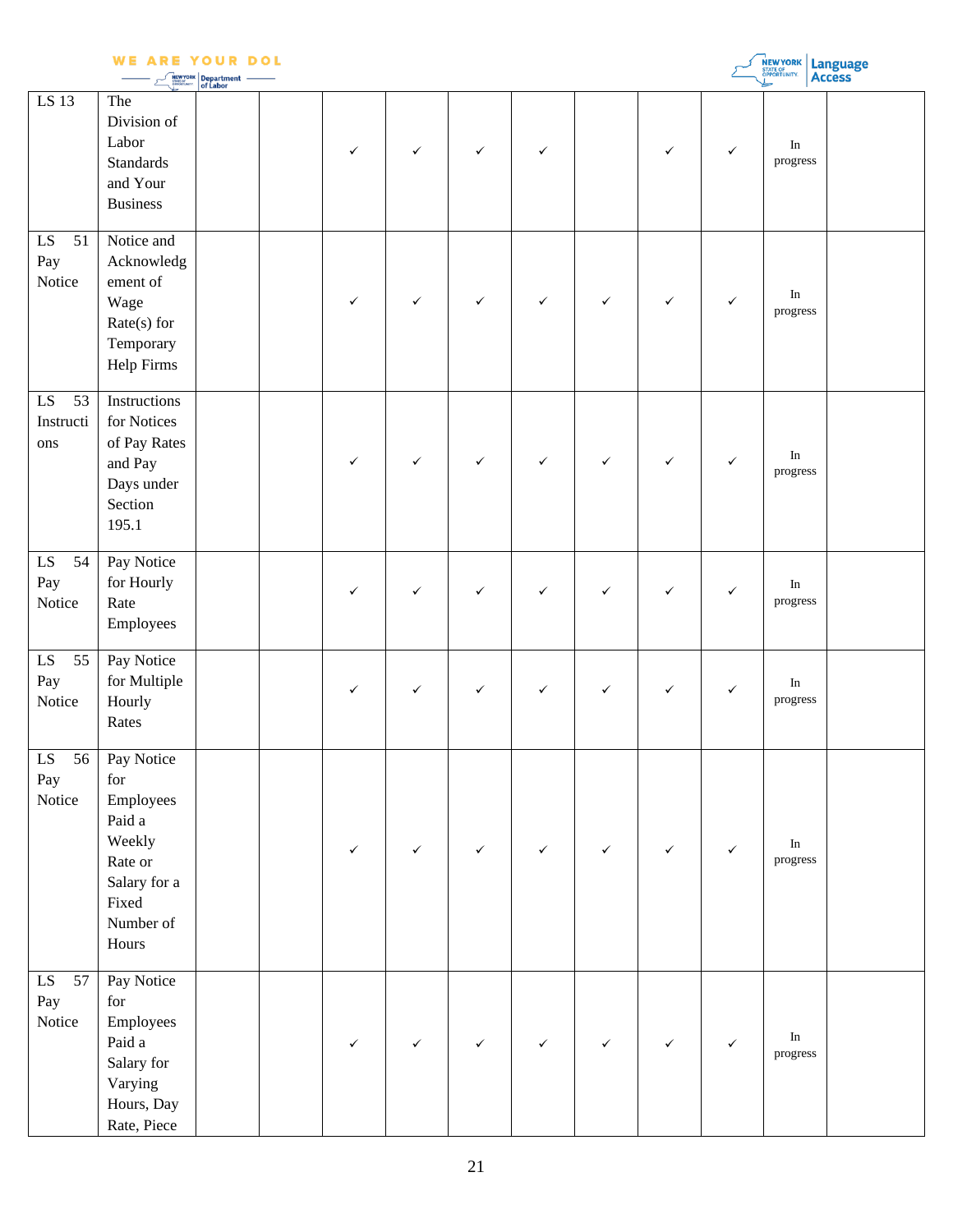|                                   | ARE                                                                                            | YOUR DOL<br><b>NEW YORK</b> Department |              |              |              |              |              |              |              |              | <b>NEW YORK</b>                 | Language<br>Access |
|-----------------------------------|------------------------------------------------------------------------------------------------|----------------------------------------|--------------|--------------|--------------|--------------|--------------|--------------|--------------|--------------|---------------------------------|--------------------|
|                                   | Rate, Flat<br>Rate or<br>Other Non-<br><b>Hourly Pay</b>                                       |                                        |              |              |              |              |              |              |              |              |                                 |                    |
| ${\rm LS}$<br>58<br>Pay<br>Notice | Pay Notice<br>for<br>Prevailing<br>Rate and<br>Other Jobs                                      |                                        | ✓            | $\checkmark$ | $\checkmark$ | $\checkmark$ | $\checkmark$ | $\checkmark$ | $\checkmark$ | ✓            | $\rm{In}$<br>progress           |                    |
| ${\rm LS}$<br>59<br>Pay<br>Notice | Pay Notice<br>for Exempt<br>Employees                                                          |                                        |              | $\checkmark$ | $\checkmark$ | $\checkmark$ | $\checkmark$ | $\checkmark$ | $\checkmark$ | ✓            | In<br>progress                  |                    |
| LS 62                             | Pay Notice<br>for Home<br>Care Aides                                                           |                                        | $\checkmark$ | $\checkmark$ | $\checkmark$ | $\checkmark$ | $\checkmark$ | $\checkmark$ | $\checkmark$ | ✓            | In<br>progress                  |                    |
| LS 70                             | Written<br>Authorizatio<br>n for Wage<br>Advances                                              |                                        |              | $\checkmark$ | $\checkmark$ | $\checkmark$ | $\checkmark$ |              | $\checkmark$ | ✓            | $\rm In$<br>progress            |                    |
| LS 177                            | Information<br>about a<br>Division of<br>Labor<br><b>Standards</b><br>Compliance<br>Conference |                                        |              | $\checkmark$ | $\checkmark$ | $\checkmark$ | $\checkmark$ |              | $\checkmark$ | $\checkmark$ | $\rm{In}$<br>progress           |                    |
| LS 203                            | Apparel<br>Industry<br>Minimum<br>Wage Poster                                                  |                                        | $\checkmark$ | $\checkmark$ | $\checkmark$ | $\checkmark$ | $\checkmark$ | $\checkmark$ | $\checkmark$ | $\checkmark$ | $\operatorname{In}$<br>progress |                    |
| Part 141                          | <b>Building</b><br>Service<br>Industry<br>Minimum<br>Wage Order<br>Summary                     |                                        | ✓            | $\checkmark$ | $\checkmark$ | $\checkmark$ | $\checkmark$ | ✓            | $\checkmark$ | $\checkmark$ | $\rm{In}$<br>progress           |                    |
| LS 223                            | Unpaid<br>Wages<br>Claim Form<br>[This claim<br>form is used<br>to file for                    |                                        | ✓            | ✓            | ✓            | ✓            | ✓            | ✓            | $\checkmark$ | ✓            | $\rm{In}$<br>progress           |                    |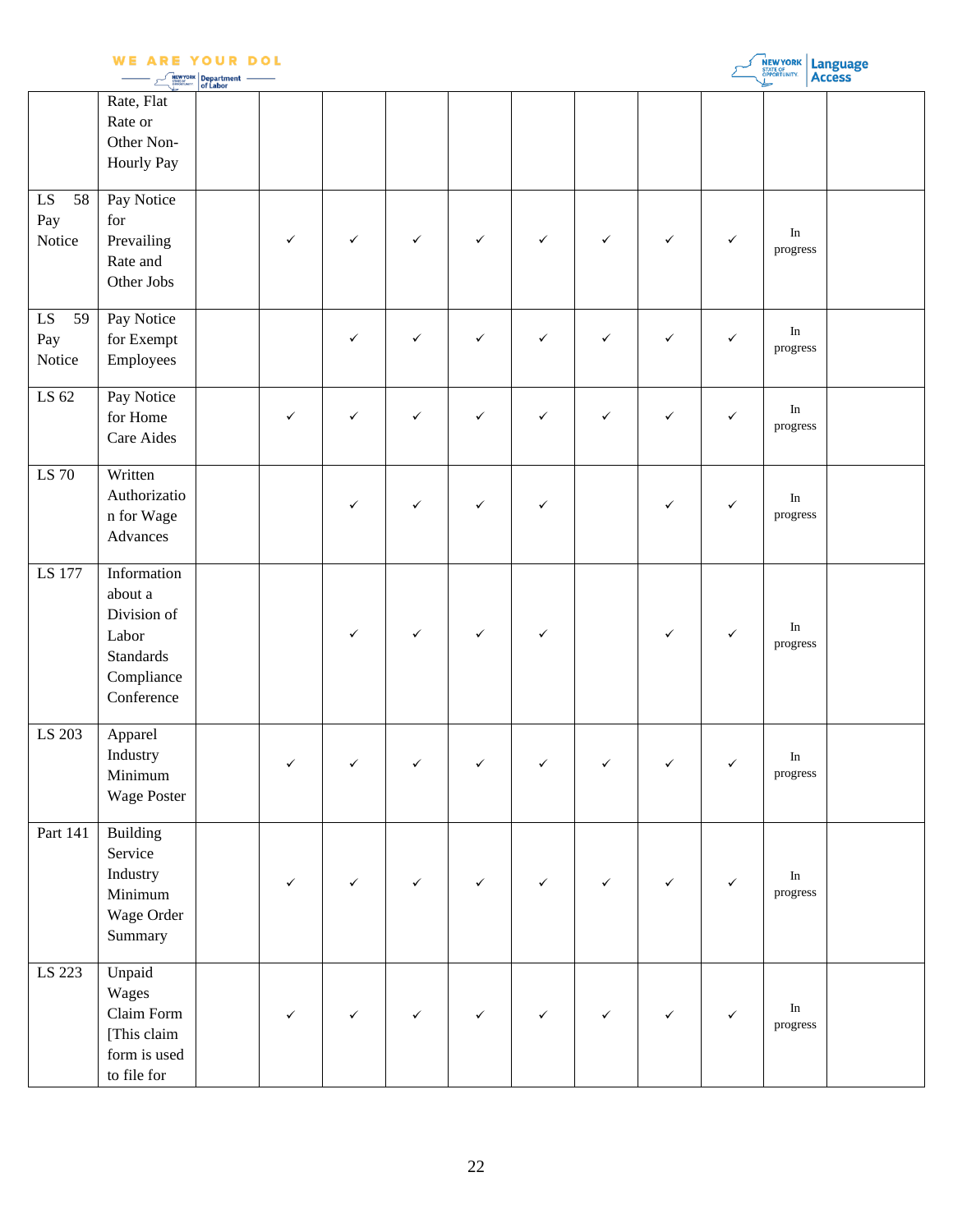|                     | W E<br>ARE                                                                                                                                                                                                                                            | YOUR DOL<br><b>NEW YORK</b> Department |              |              |              |              |              |              |              |              | <b>NEW YORK Language</b>       |  |
|---------------------|-------------------------------------------------------------------------------------------------------------------------------------------------------------------------------------------------------------------------------------------------------|----------------------------------------|--------------|--------------|--------------|--------------|--------------|--------------|--------------|--------------|--------------------------------|--|
|                     | unpaid<br>wages].                                                                                                                                                                                                                                     |                                        |              |              |              |              |              |              |              |              |                                |  |
| LS 110              | Farm<br>Minimum<br>Wage Poster                                                                                                                                                                                                                        |                                        | $\checkmark$ | $\checkmark$ | $\checkmark$ | $\checkmark$ | $\checkmark$ | $\checkmark$ | $\checkmark$ | $\checkmark$ | $\rm{In}$<br>progress          |  |
| LS<br>113.1         | Application<br>For Farm<br>Labor<br>Contractor<br>Certificate<br>$% \left( \left( \mathcal{A},\mathcal{A}\right) \right) =\left( \mathcal{A},\mathcal{A}\right)$ of<br>Registration<br>/Application<br>for Farm<br>Labor Camp<br>Commissary<br>Permit |                                        | $\checkmark$ | $\checkmark$ | $\checkmark$ | $\checkmark$ | $\checkmark$ | $\checkmark$ | $\checkmark$ | $\checkmark$ | In<br>progress                 |  |
| ${\rm LS}$<br>114.1 | Contractor<br>Instruction<br>Letter                                                                                                                                                                                                                   |                                        |              | $\checkmark$ | $\checkmark$ | $\checkmark$ | $\checkmark$ | $\checkmark$ | $\checkmark$ | $\checkmark$ | $\rm{In}$<br>progress          |  |
| LS 121              | Fingerprint<br>Screening<br>Instructions<br>for New<br>Applicants<br>for Farm<br>Labor<br>Contractor<br>Registration<br>Certificates                                                                                                                  |                                        |              | $\checkmark$ | $\checkmark$ | $\checkmark$ | $\checkmark$ | $\checkmark$ | $\checkmark$ | $\checkmark$ | $\rm In$<br>progress           |  |
| LS 122              | <b>Finger Print</b><br>Cards for<br>Farm<br>Contractors<br>[Guidelines]                                                                                                                                                                               |                                        |              | $\checkmark$ | $\checkmark$ | $\checkmark$ | $\checkmark$ | $\checkmark$ | $\checkmark$ | $\checkmark$ | In<br>progress                 |  |
| LS 171              | Working<br>Hours for<br>Minors                                                                                                                                                                                                                        |                                        | $\checkmark$ | $\checkmark$ | $\checkmark$ | $\checkmark$ | $\checkmark$ | $\checkmark$ | $\checkmark$ | $\checkmark$ | In<br>progress                 |  |
| LS 207              | Minimum<br>Wage Poster<br>(Miscellane<br>ous<br>Industries<br>and                                                                                                                                                                                     |                                        | ✓            | $\checkmark$ | $\checkmark$ | $\checkmark$ | $\checkmark$ | $\checkmark$ | $\checkmark$ | $\checkmark$ | $\rm{In}$<br>$\bold{progress}$ |  |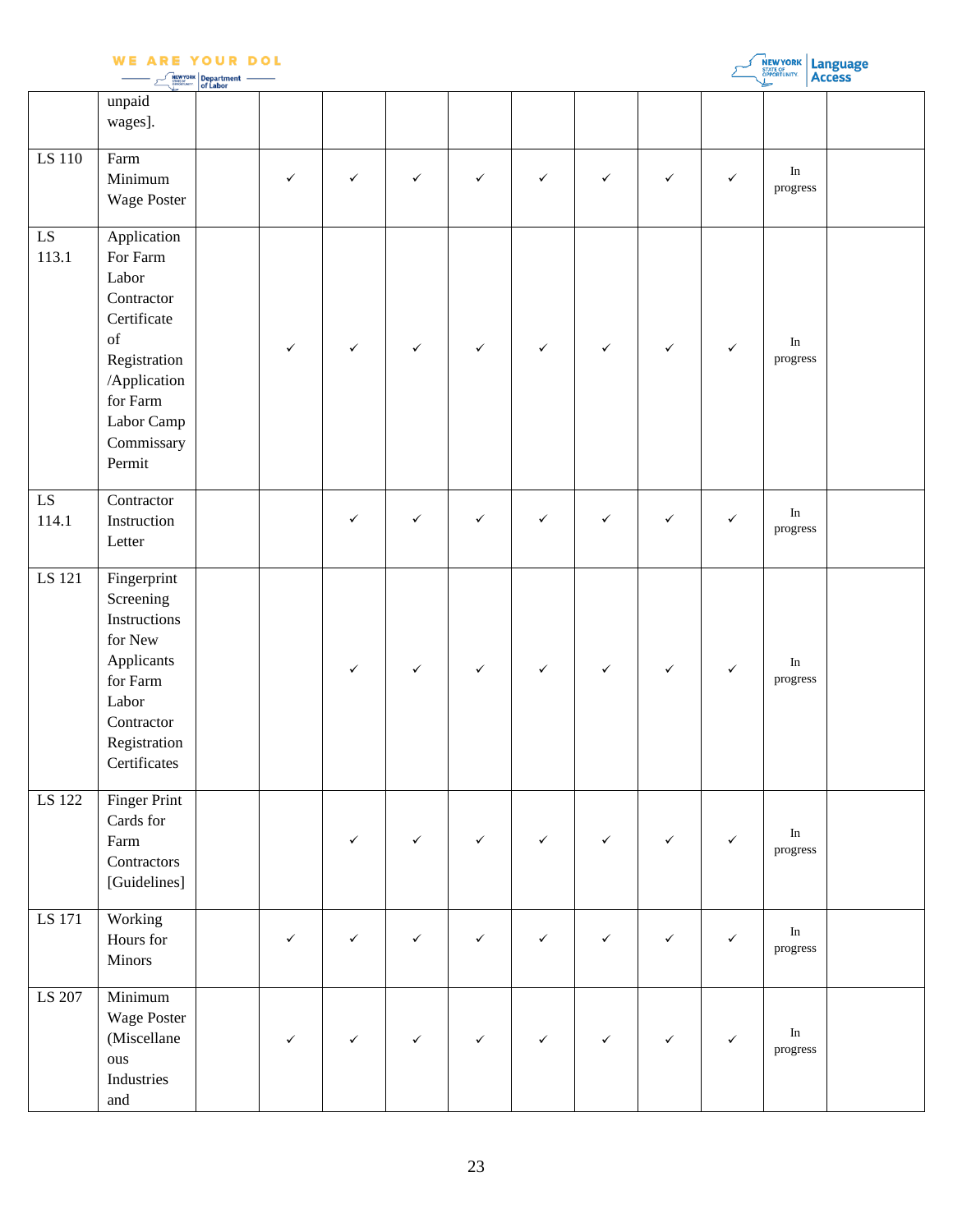|                     | <b>WE ARE YOUR DOL</b>                                                                 |                        | <b>NEW YORK</b><br>STATE OF<br>OPPORTUNITY.<br>Language<br>Access |              |              |              |              |              |              |              |                       |  |
|---------------------|----------------------------------------------------------------------------------------|------------------------|-------------------------------------------------------------------|--------------|--------------|--------------|--------------|--------------|--------------|--------------|-----------------------|--|
|                     | Occupations<br>$\mathcal{L}$                                                           | Department<br>of Labor |                                                                   |              |              |              |              |              |              |              |                       |  |
| ${\rm LS}$<br>207.2 | Minimum<br>Wage Poster<br>(Building<br>Services<br>Industry)                           |                        | ✓                                                                 | $\checkmark$ | $\checkmark$ | $\checkmark$ | $\checkmark$ | $\checkmark$ | $\checkmark$ | ✓            | $\rm{In}$<br>progress |  |
| Part 190            | Farm<br>Workers<br>Minimum<br>Wage Order<br>Summary                                    |                        | ✓                                                                 | $\checkmark$ | $\checkmark$ | $\checkmark$ | $\checkmark$ | $\checkmark$ | $\checkmark$ | $\checkmark$ | $\rm In$<br>progress  |  |
| Part 146            | Hospitality<br>Industry<br>Minimum<br>Wage Order<br>Summary                            |                        | ✓                                                                 |              | $\checkmark$ | ✓            | $\checkmark$ | $\checkmark$ | $\checkmark$ | ✓            | In<br>progress        |  |
| ${\rm LS}$<br>207.3 | Minimum<br>Wage Poster<br>(Hospitality<br>Industry)                                    |                        | ✓                                                                 | $\checkmark$ | $\checkmark$ | $\checkmark$ | $\checkmark$ | ✓            | $\checkmark$ | ✓            | $\rm{In}$<br>progress |  |
| Part 142            | Miscellaneo<br>us Industries<br>and<br>Occupations<br>Minimum<br>Wage Order<br>Summary |                        | ✓                                                                 | $\checkmark$ | $\checkmark$ | $\checkmark$ | $\checkmark$ | $\checkmark$ | $\checkmark$ | $\checkmark$ | $\rm In$<br>progress  |  |
| LS 309              | Farm Work<br>Agreement                                                                 |                        | $\checkmark$                                                      | $\checkmark$ | $\checkmark$ | $\checkmark$ | $\checkmark$ | $\checkmark$ | $\checkmark$ | $\checkmark$ | $\rm{In}$<br>progress |  |
| LS 355              | Application<br>for an<br>Employmen<br>t Agency<br>License                              |                        |                                                                   | $\checkmark$ | $\checkmark$ | ✓            | $\checkmark$ |              | $\checkmark$ | $\checkmark$ | In<br>progress        |  |
| LS<br>355.1         | Application<br>for an<br>Employmen<br>t Agency<br>License<br>Renewal                   |                        |                                                                   | $\checkmark$ | $\checkmark$ | $\checkmark$ | $\checkmark$ |              | $\checkmark$ | $\checkmark$ | $\rm{In}$<br>progress |  |
| LS<br>355.2         | Application<br>$\quad$ for an                                                          |                        |                                                                   | $\checkmark$ | $\checkmark$ | $\checkmark$ | $\checkmark$ |              | $\checkmark$ | $\checkmark$ | $\rm In$<br>progress  |  |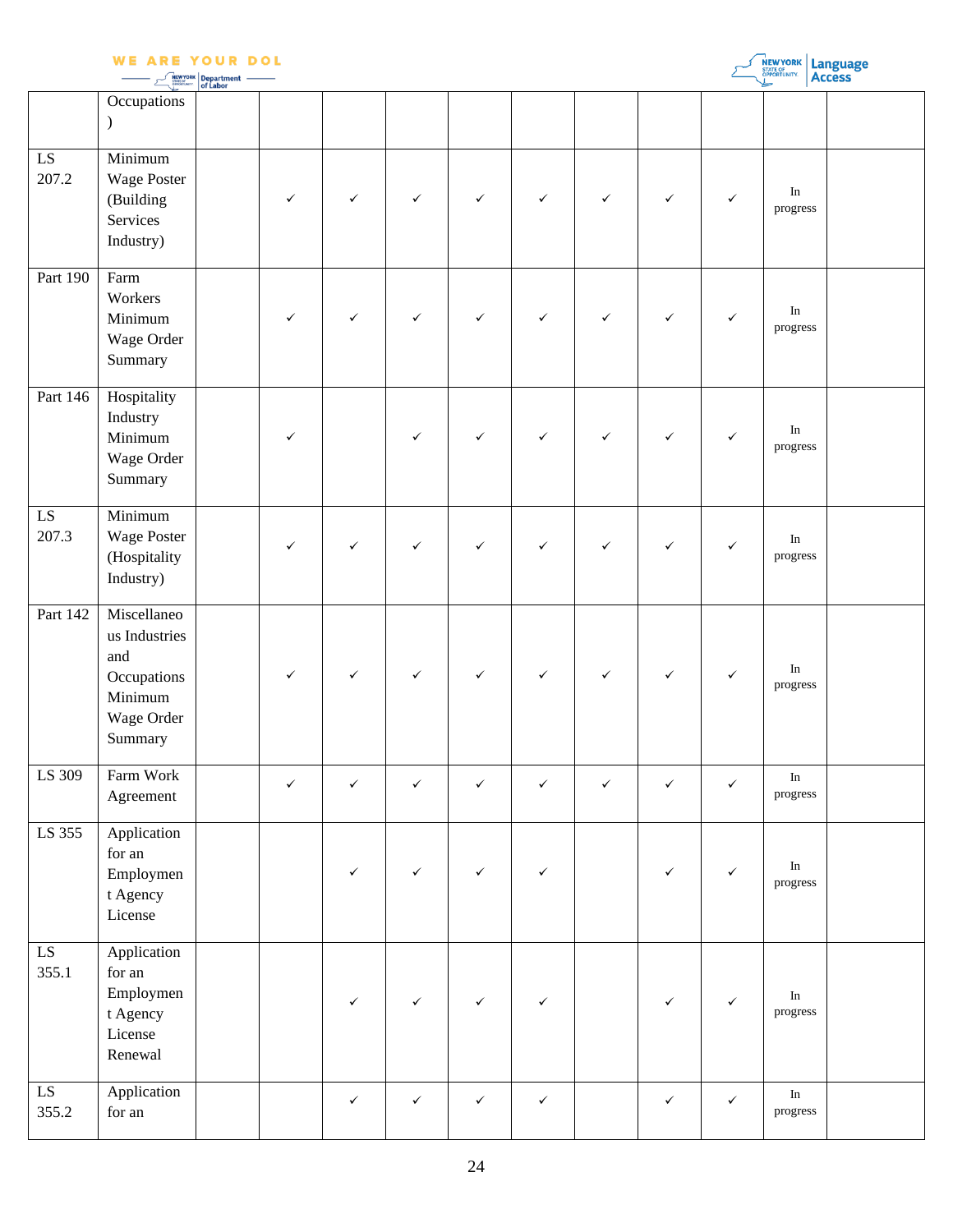|                     | <b>WE ARE YOUR DOL</b>                                                                                                            | <b>NEW YORK Department</b> |              |              |              |              |              |              |              |              | NEW YORK                        | Language<br>Access |
|---------------------|-----------------------------------------------------------------------------------------------------------------------------------|----------------------------|--------------|--------------|--------------|--------------|--------------|--------------|--------------|--------------|---------------------------------|--------------------|
|                     | Employmen<br>t Agency<br>Manager<br>Permit                                                                                        |                            |              |              |              |              |              |              |              |              |                                 |                    |
| LS 392              | Supplement<br>ary<br>Application<br>by<br>Registered<br>Contractors<br>Whose<br>Services<br>Are Utilized<br>for 5 Days<br>or Less |                            |              | $\checkmark$ | $\checkmark$ | $\checkmark$ | $\checkmark$ | $\checkmark$ | $\checkmark$ | $\checkmark$ | In<br>progress                  |                    |
| LS 400              | Guidance<br>for the New<br>York State<br>Hospitality<br>Industry on<br>Uniforms                                                   |                            | $\checkmark$ | $\checkmark$ | $\checkmark$ | $\checkmark$ | $\checkmark$ | $\checkmark$ | $\checkmark$ | $\checkmark$ | In<br>progress                  |                    |
| ${\rm LS}$<br>428.1 | Notice to<br>Farm Labor<br>Contractors                                                                                            |                            | $\checkmark$ | $\checkmark$ | $\checkmark$ | $\checkmark$ | $\checkmark$ | $\checkmark$ | $\checkmark$ | $\checkmark$ | $\operatorname{In}$<br>progress |                    |
| LS 602              | Small<br>Claims<br>Court Flyer                                                                                                    |                            |              | $\checkmark$ | $\checkmark$ | $\checkmark$ | $\checkmark$ | $\checkmark$ | $\checkmark$ | $\checkmark$ | $\rm{In}$<br>progress           |                    |
| LS<br>608.1         | Salary<br>History<br>Complant<br>Form                                                                                             |                            | $\checkmark$ | $\checkmark$ | $\checkmark$ | $\checkmark$ | $\checkmark$ | $\checkmark$ | $\checkmark$ | $\checkmark$ | $\rm{In}$<br>progress           |                    |
| LS<br>608.2         | Pay Equity<br>Complaint<br>Form                                                                                                   |                            | $\checkmark$ | $\checkmark$ | $\checkmark$ | $\checkmark$ | $\checkmark$ | $\checkmark$ | $\checkmark$ | $\checkmark$ | $\rm{In}$<br>progress           |                    |
| LS 621              | Notification<br>of Labor<br>Standards<br>Enforcemen<br>t Process -<br>English/Spa<br>nish<br>(Trifold)                            |                            |              |              |              |              |              |              |              | $\checkmark$ | $\rm{In}$<br>progress           |                    |
| LS 650              | Parent/Guar<br>dian                                                                                                               |                            |              | $\checkmark$ | $\checkmark$ | $\checkmark$ | $\checkmark$ | $\checkmark$ | $\checkmark$ | $\checkmark$ | $\overline{\ln}$<br>progress    |                    |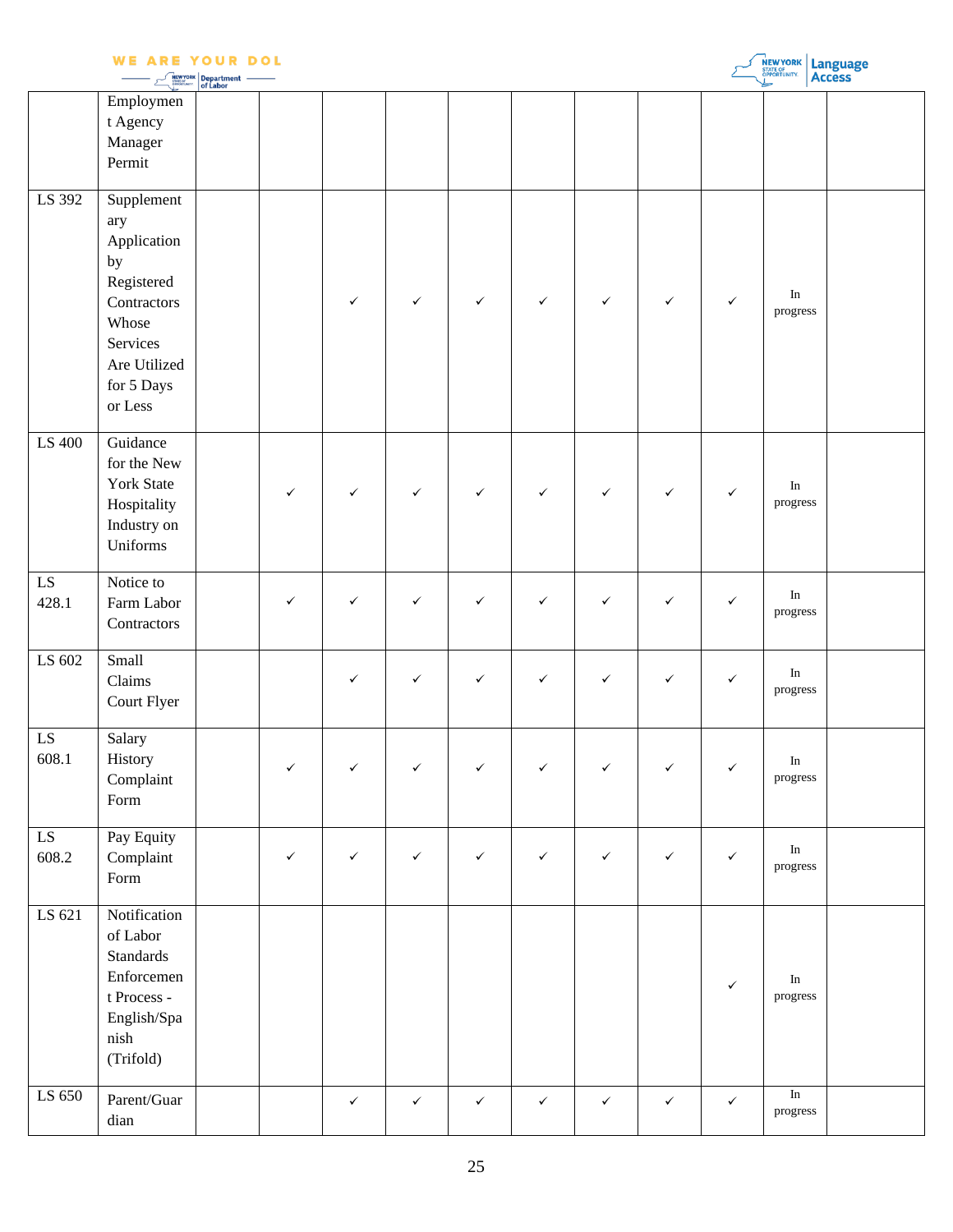|                               | <b>WE ARE YOUR DOL</b>                                                 | $\left  \frac{NEWYORK}{NPLWMVORK} \right $ Department $-$ |                     |                      |                     |              |              |              |                     |                     | <b>NEW YORK Language</b> |                                                                             |
|-------------------------------|------------------------------------------------------------------------|-----------------------------------------------------------|---------------------|----------------------|---------------------|--------------|--------------|--------------|---------------------|---------------------|--------------------------|-----------------------------------------------------------------------------|
|                               | Statement of<br>Consent                                                |                                                           |                     |                      |                     |              |              |              |                     |                     |                          |                                                                             |
| LS 680                        | Mandatory<br>Overtime<br>Complaint<br>Form                             |                                                           |                     |                      |                     |              |              |              |                     |                     | In<br>progress           |                                                                             |
| LS 710                        | Farm<br>Workers'<br>Complaint<br>Form                                  |                                                           |                     |                      |                     |              |              |              |                     | $\checkmark$        | In<br>progress           |                                                                             |
| <b>DOSH</b>                   |                                                                        |                                                           |                     |                      |                     |              |              |              |                     |                     |                          |                                                                             |
| P897                          | Bureau of<br>Public<br>Work: A<br>Guide for<br>Employees               |                                                           | $\checkmark$        | $\checkmark$         | $\checkmark$        | $\checkmark$ | $\checkmark$ | $\checkmark$ |                     | $\checkmark$        | In<br>process            |                                                                             |
| P898                          | Bureau of<br>Public<br>Work: A<br>Guide for<br>Employers               |                                                           | In<br>process       | In<br>process        | In<br>process       |              |              |              | In<br>process       | In<br>process       | $\rm{In}$<br>process     |                                                                             |
| P899                          | Bureau of<br>Public<br>Work: A<br>Guide for<br>Contracting<br>Agencies |                                                           | $\rm In$<br>process | In<br>process        | $\rm In$<br>process |              |              |              | In<br>process       | In<br>process       | $\rm In$<br>process      |                                                                             |
| PW4                           | Employee<br>Complaint                                                  |                                                           | $\checkmark$        | $\checkmark$         | $\checkmark$        | $\checkmark$ | $\checkmark$ | $\checkmark$ |                     | $\checkmark$        | $\checkmark$             |                                                                             |
| PW <sub>5</sub>               | Non-<br>Employee<br>Complaint                                          |                                                           | $\checkmark$        | $\checkmark$         | $\checkmark$        | $\checkmark$ | $\checkmark$ |              | $\checkmark$        | $\checkmark$        | $\checkmark$             |                                                                             |
| $\mathbf{P}\mathbf{W}$<br>101 | Public Work<br>Project<br>Poster                                       |                                                           | In<br>process       | $\rm{In}$<br>process | In<br>process       |              |              |              | $\rm In$<br>process | $\rm In$<br>process | In<br>process            |                                                                             |
| $\mathbf{U}$                  |                                                                        |                                                           |                     |                      |                     |              |              |              |                     |                     |                          |                                                                             |
| $TC$ 10                       | Notice to<br>Claimant of<br>Important<br>Document                      | $\checkmark$                                              | $\checkmark$        | $\checkmark$         | $\checkmark$        |              | $\checkmark$ | ✓            | ✓                   | $\checkmark$        | $\checkmark$             | Albanian<br>Bosnian<br>Italian Latin<br>Croatian<br>French<br>${\rm Greek}$ |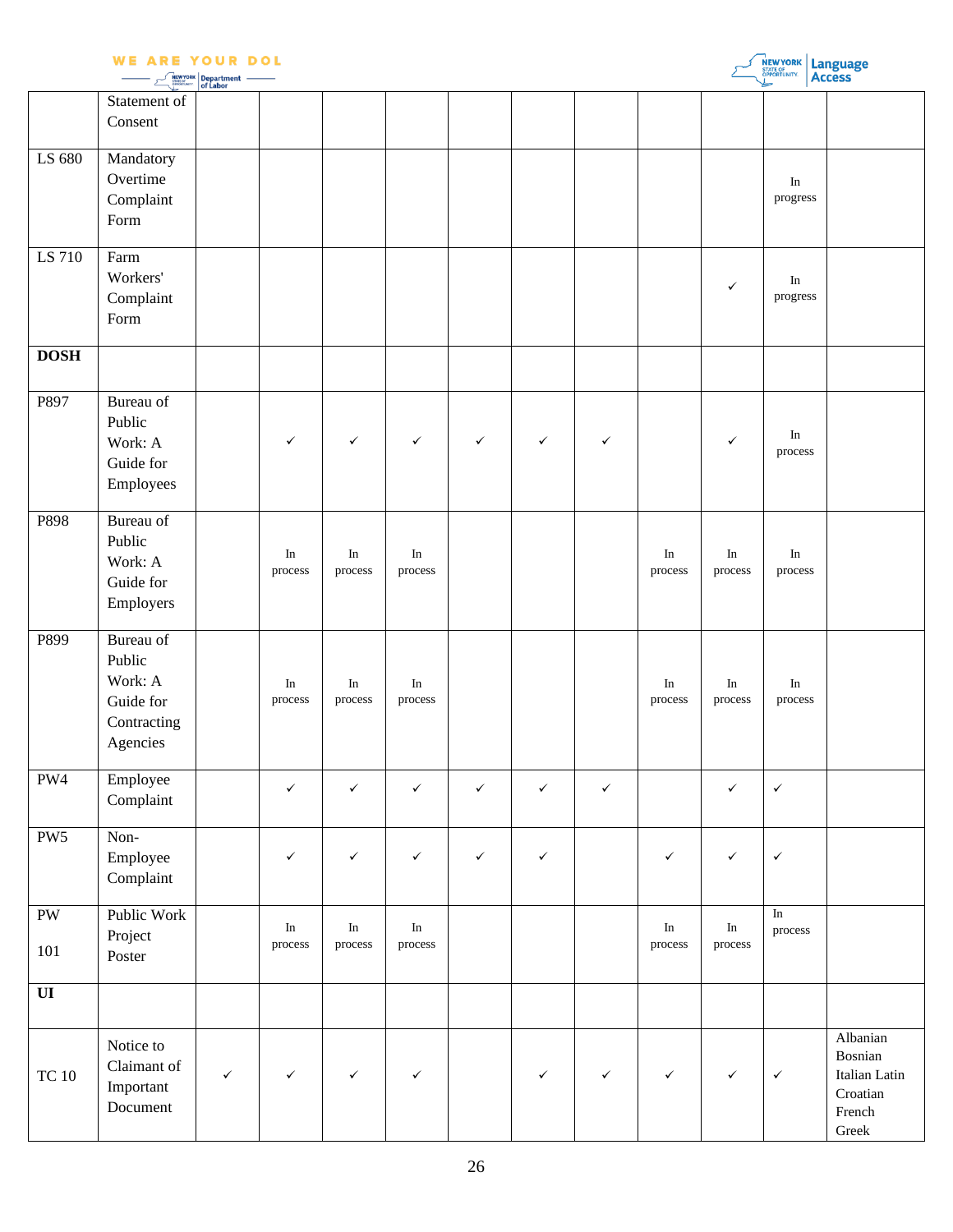|                                     | <b>WE ARE YOUR DOL</b>                                     | <b>NEW YORK</b> Department |              |              |              |              |              |              |              |              | <b>NEW YORK Language</b> |                                                                       |
|-------------------------------------|------------------------------------------------------------|----------------------------|--------------|--------------|--------------|--------------|--------------|--------------|--------------|--------------|--------------------------|-----------------------------------------------------------------------|
|                                     |                                                            |                            |              |              |              |              |              |              |              |              |                          | Hindi<br>Japanese<br>Portuguese<br>Serbian-<br>Cyrillic<br>Vietnamese |
| E403R<br>$\boldsymbol{\rm{A}}$      | Request for<br>Alternate<br><b>Base Period</b>             |                            | $\checkmark$ | $\checkmark$ | $\checkmark$ |              |              |              | $\checkmark$ | $\checkmark$ | $\checkmark$             | $\ast$                                                                |
| E403R<br>${\bf R}$                  | Request for<br>Reconsidera<br>tion                         |                            | $\checkmark$ | $\checkmark$ | $\checkmark$ |              |              |              | $\checkmark$ | $\checkmark$ |                          | $\ast$                                                                |
| IA133                               | Notice to<br>Employers                                     |                            | $\checkmark$ | $\checkmark$ | $\checkmark$ | $\checkmark$ | $\checkmark$ | $\checkmark$ | $\checkmark$ | $\checkmark$ |                          |                                                                       |
| LO346                               | Letter to<br>claimant to<br>actively<br>search for<br>work |                            |              |              |              |              |              |              |              | $\checkmark$ |                          | $\ast$                                                                |
| LO347                               | Letter to<br>claimant to<br>actively<br>search for<br>work |                            |              |              |              |              |              |              |              | $\checkmark$ |                          | $\ast$                                                                |
| LO348                               | Letter to<br>claimant to<br>actively<br>search for<br>work |                            |              |              |              |              |              |              |              | ✓            |                          | $\ast$                                                                |
| LO403.<br>$\&$<br>5<br>LO403.<br>5i | Request for<br>Rate Based<br>on Weeks of<br>Employmen<br>t | $\checkmark$               | $\checkmark$ | $\checkmark$ | $\checkmark$ | $\checkmark$ | $\checkmark$ | $\checkmark$ | $\checkmark$ | $\checkmark$ |                          | Albanian<br>French<br>$**$                                            |
| LO 412                              | Notice of<br>Determinati<br>on to<br>Claimant              |                            |              |              |              |              |              |              |              |              |                          | $\ast$                                                                |
| LO424.<br>$\overline{4}$            | List of<br>Attorney<br>and<br>Authorized<br>Agents         |                            |              |              |              |              |              |              |              | $\checkmark$ |                          | $\ast$                                                                |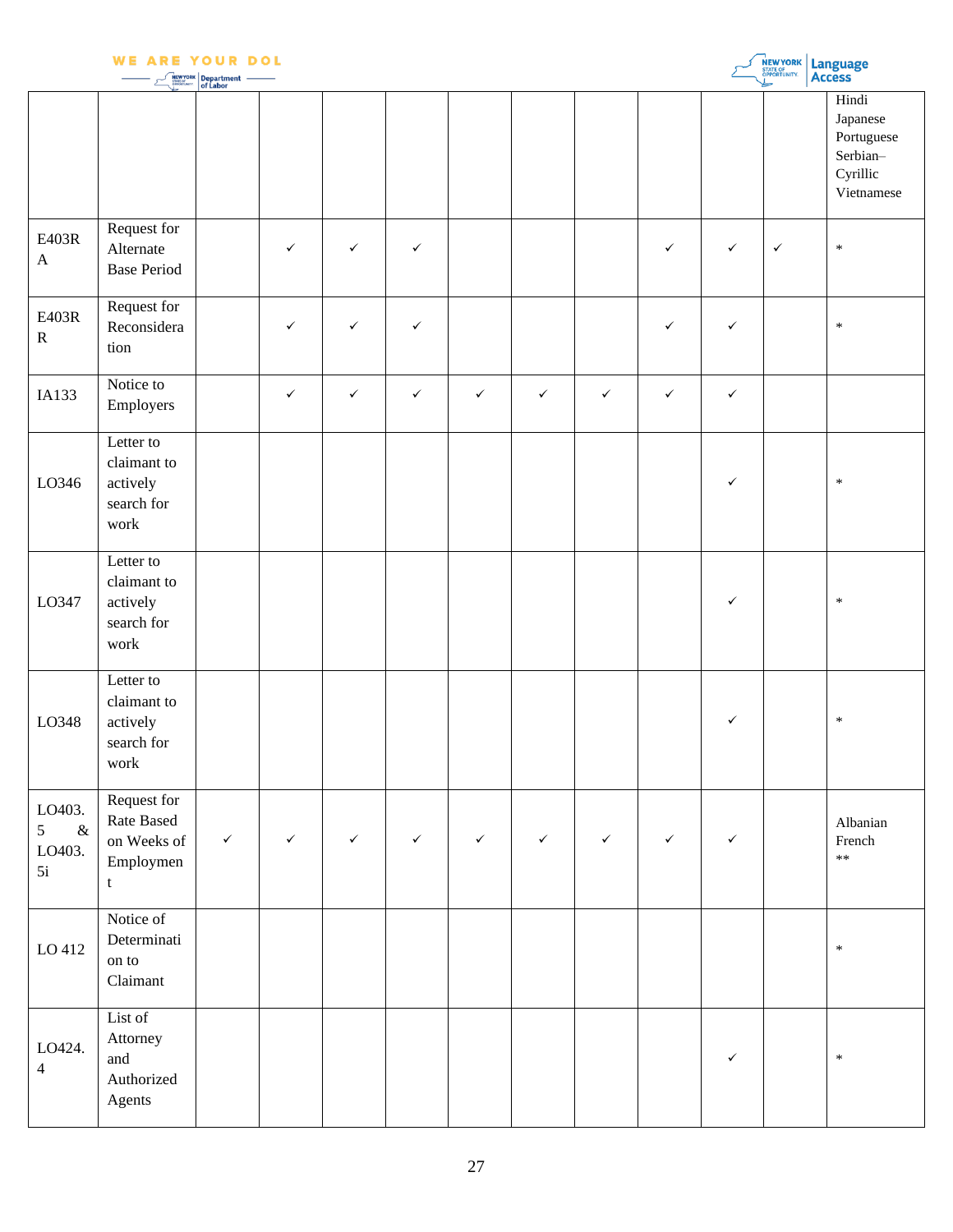| <b>WE ARE YOUR DOL</b> |  |  |
|------------------------|--|--|
|                        |  |  |

|  | <b>NEWYORK</b> Department |  |
|--|---------------------------|--|

|                      |                                                                                                                                                                                                                                                                 | <b>NEW YORK</b> Department — |              |              |              |              |              |              |              |              | <b>OPPORTUNITY.</b> | <b>Access</b>      |
|----------------------|-----------------------------------------------------------------------------------------------------------------------------------------------------------------------------------------------------------------------------------------------------------------|------------------------------|--------------|--------------|--------------|--------------|--------------|--------------|--------------|--------------|---------------------|--------------------|
| LO 435               | Claimant<br>Request for<br>Hearing                                                                                                                                                                                                                              | $\checkmark$                 | $\checkmark$ | $\checkmark$ | $\checkmark$ | $\checkmark$ | $\checkmark$ | $\checkmark$ | $\checkmark$ | $\checkmark$ |                     | Albanian<br>French |
| LO 436               | Employer<br>Request for<br>Hearing                                                                                                                                                                                                                              |                              | ✓            | ✓            | ✓            | $\checkmark$ | $\checkmark$ | ✓            | $\checkmark$ | $\checkmark$ |                     |                    |
| IA 998               | <b>NYSDOL</b><br>Required<br>Notice<br>under<br>Article 25-C<br>of the Labor<br>$Law -$<br>Commercial<br>$\operatorname{Good}$<br>$\label{eq:transport} \begin{minipage}{.4\linewidth} \textbf{Transportati} \end{minipage}$<br>on Industry<br>Fair Play<br>Act |                              | $\checkmark$ | $\checkmark$ | $\checkmark$ | $\checkmark$ | $\checkmark$ | $\checkmark$ | $\checkmark$ | $\checkmark$ |                     | Portuguese         |
| IA 999               | New York<br>State<br>Constructio<br>n Industry<br>Fair Play<br>Act Poster                                                                                                                                                                                       |                              | $\checkmark$ | $\checkmark$ | $\checkmark$ | $\checkmark$ | $\checkmark$ | ✓            | $\checkmark$ | ✓            |                     | Portuguese         |
| SI412.2<br>${\bf R}$ | Special<br>Investigatio<br>$\bf ns$                                                                                                                                                                                                                             |                              |              |              |              |              |              |              |              | $\checkmark$ |                     | $\ast$             |
| SW2.1                | Shared<br>Work<br>Program<br>Application                                                                                                                                                                                                                        |                              | ✓            | ✓            | ✓            | $\checkmark$ | ✓            |              | ✓            | $\checkmark$ |                     |                    |
| SW2.2                | Shared<br>Work Plan<br>Participant<br>Listing                                                                                                                                                                                                                   |                              | ✓            | $\checkmark$ | $\checkmark$ | $\checkmark$ | $\checkmark$ |              | ✓            | $\checkmark$ |                     |                    |
| SW330                | Application<br>for Benefits,<br>Shared<br>Work Plan                                                                                                                                                                                                             |                              | $\checkmark$ | $\checkmark$ | $\checkmark$ | $\checkmark$ | $\checkmark$ |              | $\checkmark$ | $\checkmark$ |                     |                    |
| SW330.<br>$\sqrt{2}$ | Continuatio<br>$\mathbf n$ of                                                                                                                                                                                                                                   |                              | $\checkmark$ | $\checkmark$ | $\checkmark$ | $\checkmark$ | $\checkmark$ |              | $\checkmark$ | $\checkmark$ |                     |                    |

**NEW YORK** Language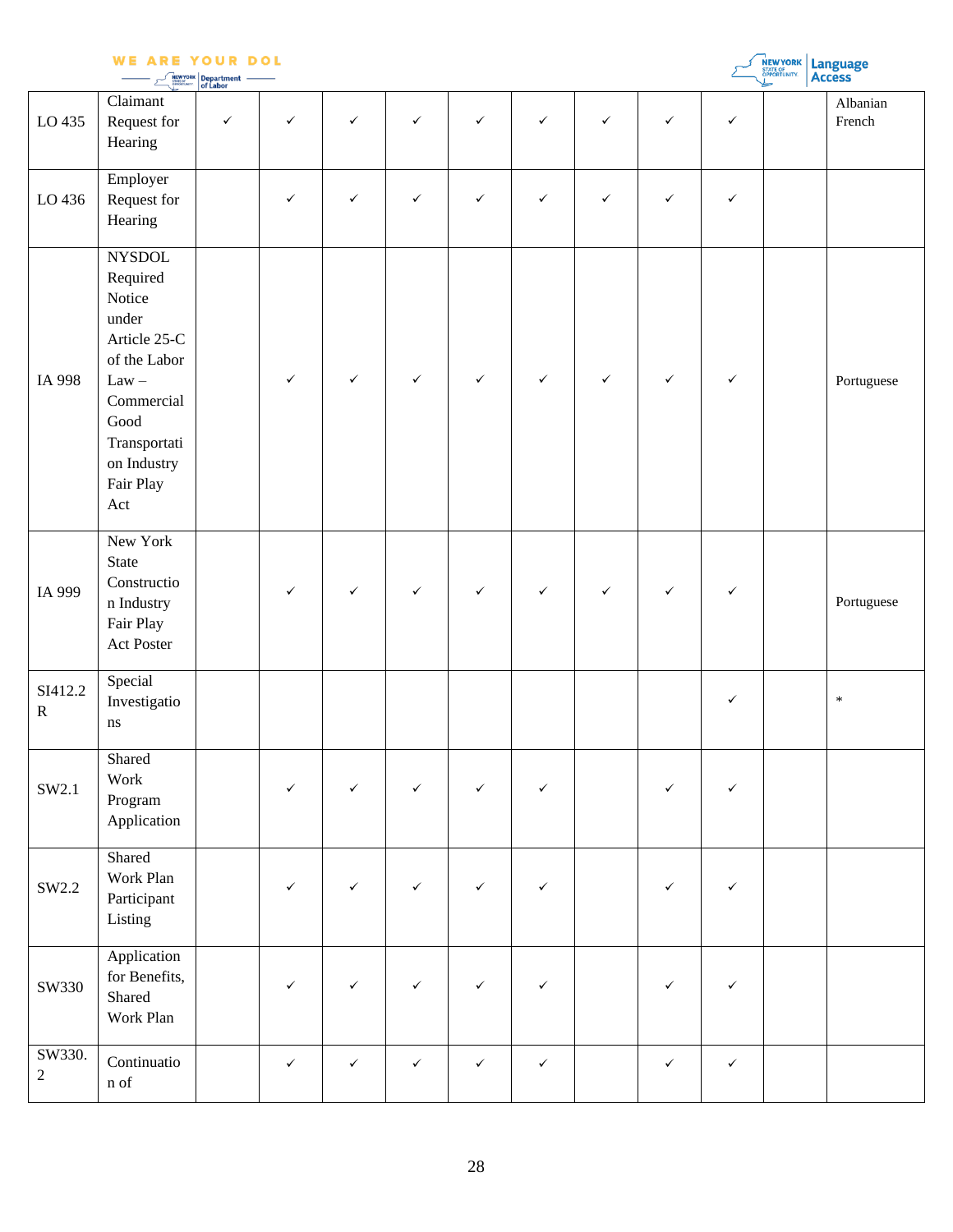|                           | <b>WE ARE YOUR DOL</b>                                                                | <b>NEW YORK</b> Department |              |              |              |              |              |              |              |              | <b>NEW YORK</b> Language |                                  |
|---------------------------|---------------------------------------------------------------------------------------|----------------------------|--------------|--------------|--------------|--------------|--------------|--------------|--------------|--------------|--------------------------|----------------------------------|
|                           | Employmen<br>t Record                                                                 |                            |              |              |              |              |              |              |              |              |                          |                                  |
| SW4                       | Shared<br>Work<br>Continued<br>Claim Form                                             |                            |              |              |              |              | $\checkmark$ |              |              | $\checkmark$ |                          |                                  |
| SW4.1                     | Shared<br>Work<br>Continued<br>Claim Form                                             |                            |              |              |              |              | $\checkmark$ |              |              | $\checkmark$ |                          |                                  |
| SW4.2                     | Important<br>Information<br>Regarding<br>your Income<br>Tax<br>Withholding<br>Options |                            |              |              |              |              | $\checkmark$ |              |              | $\checkmark$ |                          |                                  |
| T402B                     | Monetary<br>Benefit<br>Determinati<br>on                                              | $\checkmark$               | ✓            | $\checkmark$ | $\checkmark$ | $\checkmark$ | $\checkmark$ | $\checkmark$ | $\checkmark$ | $\checkmark$ |                          | Albanian<br>French<br>$\ast\ast$ |
| <b>T402N</b>              | Monetary<br>Benefit<br>Determinati<br>on (non-<br>entitled)                           | $\checkmark$               | $\checkmark$ | $\checkmark$ |              | $\checkmark$ | $\checkmark$ | $\checkmark$ | $\checkmark$ | $\checkmark$ |                          | Albanian<br>French<br>$\ast\ast$ |
| <b>TC</b><br>318.3        | Claimant<br>Handbook                                                                  | $\checkmark$               | $\checkmark$ | $\checkmark$ | $\checkmark$ | $\checkmark$ | $\checkmark$ | $\checkmark$ | $\checkmark$ | $\checkmark$ |                          | Albanian<br>French               |
| <b>TC334</b>              | Registration<br>for work<br>and claim<br>for Benefits                                 |                            |              |              |              |              |              |              |              |              |                          | $\ast$                           |
| <b>TC403</b><br>HA        | Request for<br>Alternate<br><b>Base Period</b>                                        | $\checkmark$               | $\checkmark$ | $\checkmark$ | $\checkmark$ | $\checkmark$ | $\checkmark$ | $\checkmark$ | $\checkmark$ | $\checkmark$ |                          | Albanian<br>French<br>$\ast\ast$ |
| <b>TC403</b><br>$\rm{HR}$ | Request for<br>Reconsidera<br>tion                                                    | $\checkmark$               | $\checkmark$ | $\checkmark$ | $\checkmark$ | $\checkmark$ | $\checkmark$ | $\checkmark$ | $\checkmark$ | $\checkmark$ |                          | Albanian<br>French<br>$\ast\ast$ |
| TC418i<br>$\mathbf{a}$    | Request for<br>Verification<br>of $\operatorname{\mathsf{Work}}$                      |                            |              |              |              |              |              |              |              | $\checkmark$ |                          | $\ast$                           |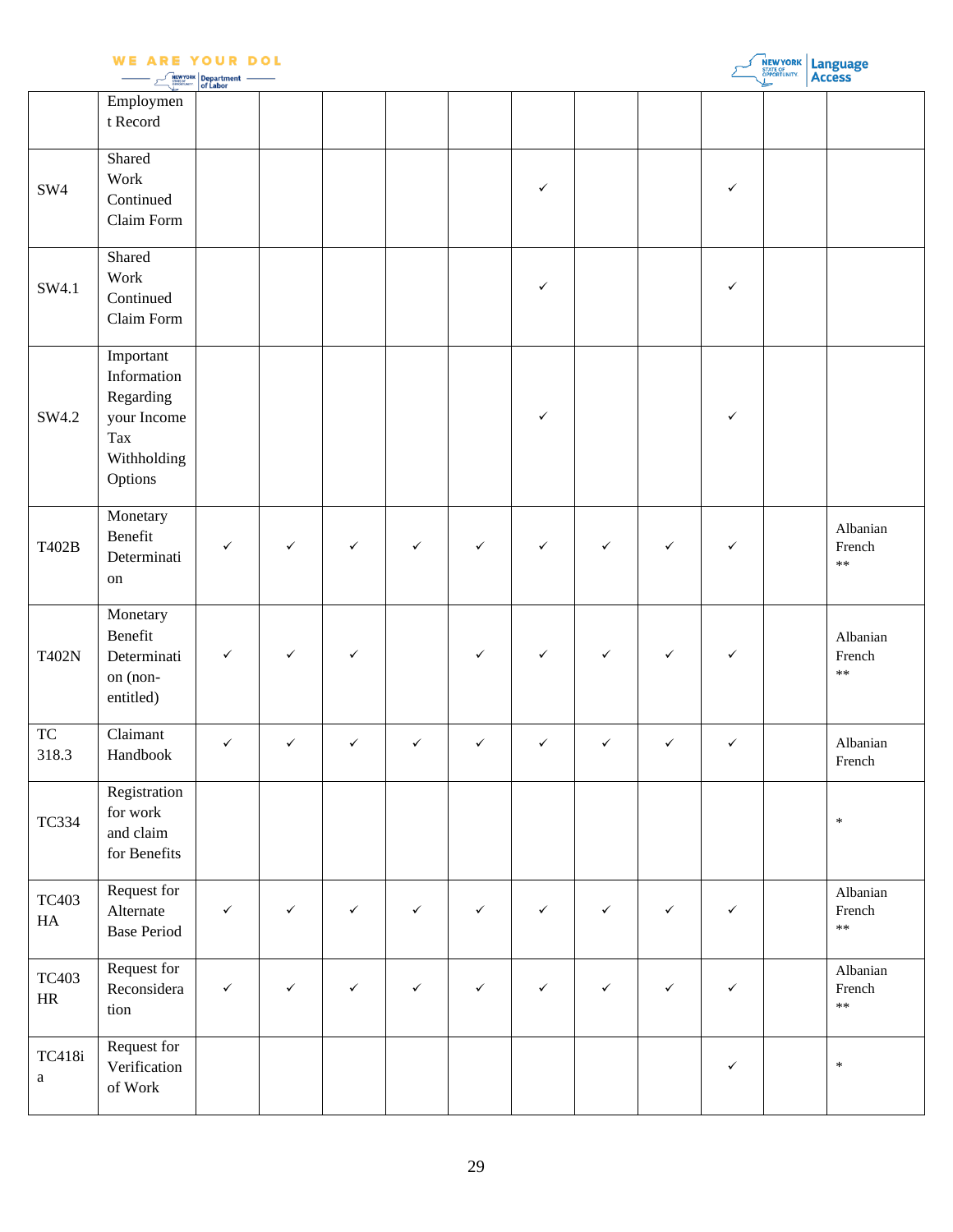|                        | <b>WE ARE YOUR DOL</b>                                                | Department<br>of Labor |              |              |              |              |              |              |              |              | NEW YORK | Language<br>Access         |
|------------------------|-----------------------------------------------------------------------|------------------------|--------------|--------------|--------------|--------------|--------------|--------------|--------------|--------------|----------|----------------------------|
| <b>TC418I</b><br>A2    | Secondary<br>Verification                                             |                        |              |              |              |              |              |              |              | $\checkmark$ |          | $\ast$                     |
| TC418i<br>${\rm d}$    | Request for<br>Identificatio<br>n or other<br>information             |                        |              |              |              |              |              |              |              | $\checkmark$ |          | $\ast$                     |
| ${\rm TC}$<br>424.1    | Hearings<br>before<br>Unemploym<br>ent<br>Insurance<br>Law Judges     |                        | $\checkmark$ | $\checkmark$ | $\checkmark$ | $\checkmark$ | $\checkmark$ | $\checkmark$ | $\checkmark$ | $\checkmark$ |          |                            |
| ${\rm TC}$<br>424.2    | Q & A<br>About your<br>${\bf UIB}$<br>Hearing                         |                        | $\checkmark$ | $\checkmark$ | $\checkmark$ | $\checkmark$ | $\checkmark$ | $\checkmark$ | $\checkmark$ | $\checkmark$ |          |                            |
| TCC40<br>$6L$          | Certification<br>coupon                                               | $\checkmark$           | $\checkmark$ | $\checkmark$ | $\checkmark$ | $\checkmark$ | $\checkmark$ | ✓            | $\checkmark$ | $\checkmark$ |          | Albanian<br>French<br>$**$ |
| TCC41<br>8.1           | Check<br>Replacemen<br>t                                              |                        |              |              |              |              |              |              |              | $\checkmark$ |          | $\ast$                     |
| TCC41<br>$8\text{IA}$  | Request for<br>Alien<br>Employmen<br>t<br>Verification                |                        |              |              |              |              |              |              |              | $\checkmark$ |          | $\ast$                     |
| TCC41<br><b>8IA2</b>   | Request for<br>Identificatio<br>$\mathbf n$                           |                        |              |              |              |              |              |              |              | $\checkmark$ |          | $\ast$                     |
| $TCC41$<br>$8{\rm ID}$ | <b>SSA</b><br>Request for<br>Identificatio<br>$\mathbf n$             |                        |              |              |              |              |              |              |              | $\checkmark$ |          | $\ast$                     |
| TCC41<br>$8\mathbf{R}$ | Entitlement                                                           |                        |              |              |              |              |              |              |              | $\checkmark$ |          | $\ast$                     |
| <b>WS 5</b>            | Work<br>Search<br>Record<br>$\ensuremath{\textnormal{\textbf{Form}}}$ | $\checkmark$           | $\checkmark$ | $\checkmark$ | $\checkmark$ | $\checkmark$ | $\checkmark$ | $\checkmark$ | $\checkmark$ | $\checkmark$ |          | Albanian<br>French         |
| P 738                  | How to<br>know if a                                                   |                        | $\checkmark$ | $\checkmark$ | $\checkmark$ | $\checkmark$ | $\checkmark$ |              | $\checkmark$ | $\checkmark$ |          |                            |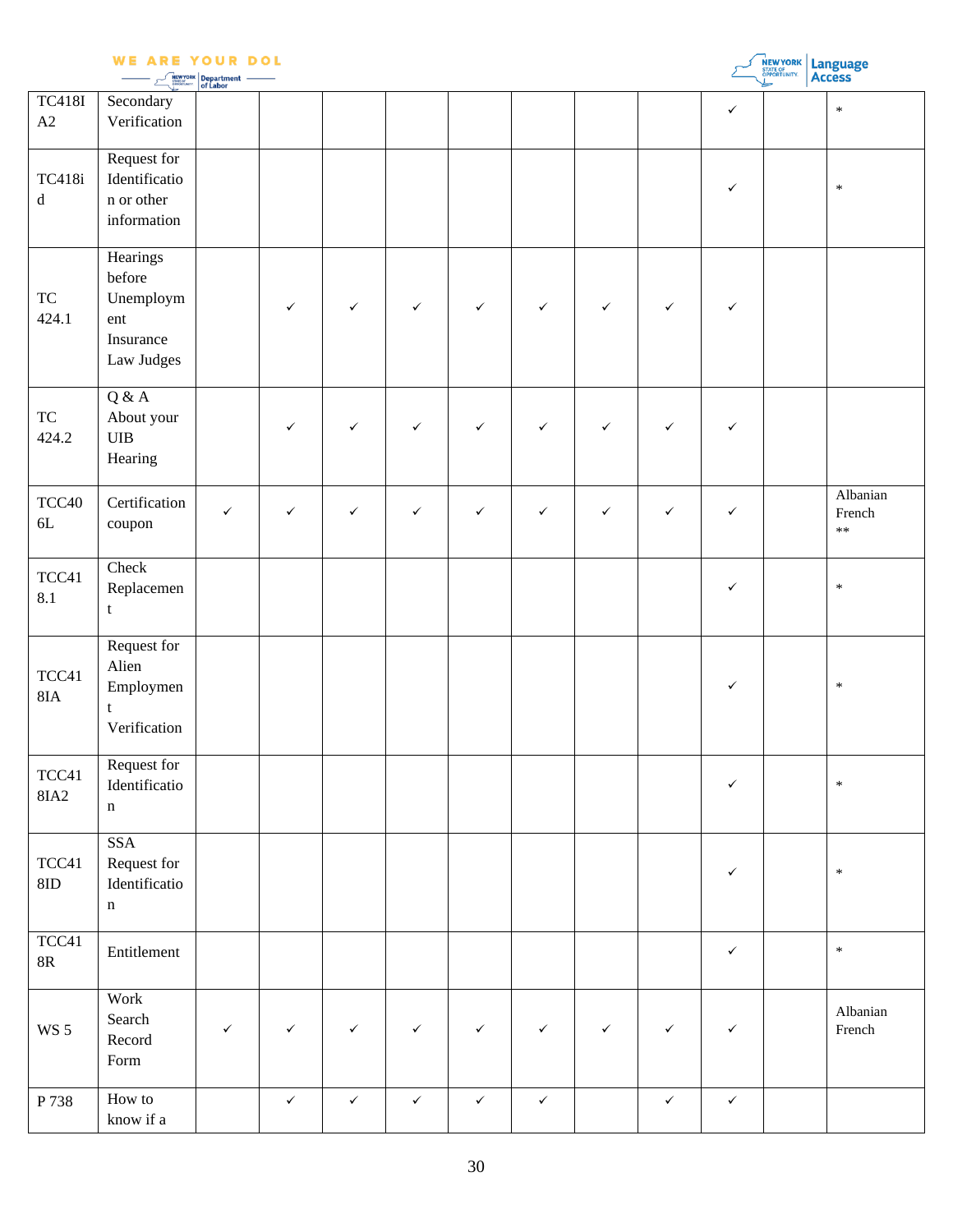|       | <b>WE ARE YOUR DOL</b>                                                                                             | <b>NEW YORK</b> Department — |              |              |              |              |              |              |              |              | <b>NEW YORK Language</b> |                                                                          |
|-------|--------------------------------------------------------------------------------------------------------------------|------------------------------|--------------|--------------|--------------|--------------|--------------|--------------|--------------|--------------|--------------------------|--------------------------------------------------------------------------|
|       | construction<br>worker is an<br>employee or<br>${\rm an}$<br>independent<br>contractor                             |                              |              |              |              |              |              |              |              |              |                          |                                                                          |
| P 800 | Applying<br>for<br>Unemploym<br>ent<br>Insurance<br><b>Benefits</b>                                                | $\checkmark$                 | $\checkmark$ | $\checkmark$ | $\checkmark$ | $\checkmark$ | $\checkmark$ | $\checkmark$ | $\checkmark$ | $\checkmark$ |                          | Albanian<br>French<br>Hindi<br>Japanese<br>Punjabi<br>Urdu<br>Vietnamese |
| P-808 | <b>UI</b> Agent<br>Fact Sheet<br>(Do you<br>help others<br>apply or file<br>for<br>Unemploym<br>ent<br>Insurance?) | $\checkmark$                 | $\checkmark$ | $\checkmark$ | $\checkmark$ | $\checkmark$ | $\checkmark$ | $\checkmark$ | $\checkmark$ | $\checkmark$ |                          | Albanian<br>French                                                       |
| P 812 | Work<br>Search is<br>Required to<br>Collect UI<br><b>Benefits</b>                                                  | $\checkmark$                 | $\checkmark$ | $\checkmark$ | $\checkmark$ | $\checkmark$ | $\checkmark$ | $\checkmark$ | $\checkmark$ | $\checkmark$ |                          | Albanian<br>French                                                       |
| P 821 | Unemploym<br>ent<br>Insurance<br><b>State</b><br>Information<br>Data<br>Exchange<br>System                         | $\checkmark$                 | $\checkmark$ | $\checkmark$ | $\checkmark$ | $\checkmark$ | $\checkmark$ | $\checkmark$ | $\checkmark$ | $\checkmark$ |                          | Albanian<br>French                                                       |
| P 822 | Unemploym<br>ent<br>Insurance<br>Reform for<br>Employers                                                           | $\checkmark$                 | $\checkmark$ | $\checkmark$ | $\checkmark$ | $\checkmark$ | $\checkmark$ | $\checkmark$ | $\checkmark$ | $\checkmark$ |                          | Albanian<br>French                                                       |
| P 823 | <b>UI</b> Reform<br>for<br>Claimants                                                                               |                              | $\checkmark$ | $\checkmark$ | $\checkmark$ | $\checkmark$ | $\checkmark$ |              | $\checkmark$ | $\checkmark$ |                          |                                                                          |
| P 825 | Dismissal or<br>Severance<br>Pay and                                                                               | $\checkmark$                 | $\checkmark$ | $\checkmark$ | $\checkmark$ | $\checkmark$ | $\checkmark$ | $\checkmark$ | $\checkmark$ | $\checkmark$ |                          | Albanian<br>French                                                       |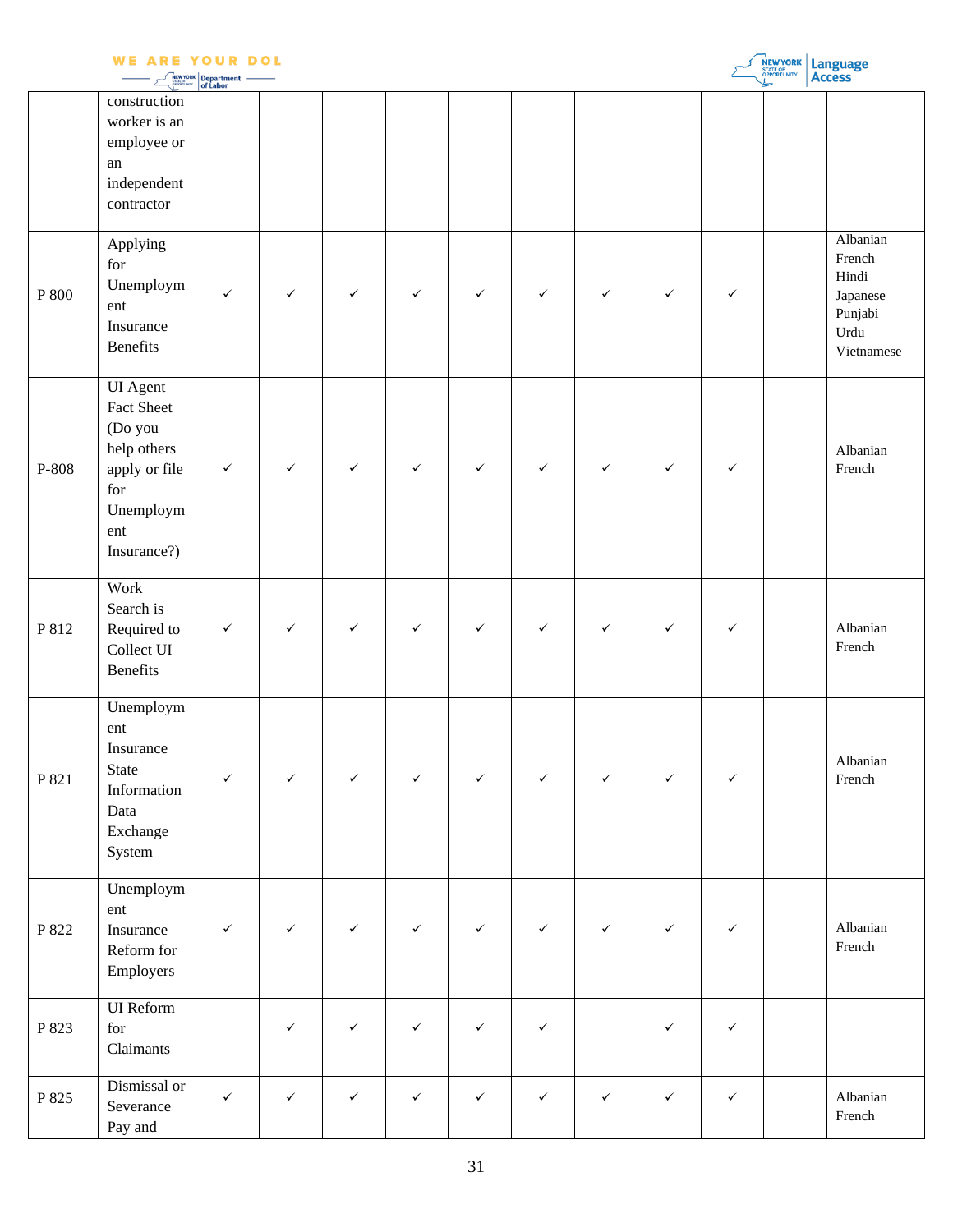|                                  | <b>WE ARE YOUR DOL</b>                                                   | Department<br>of Labor |              |              |              |              |              |              |              |              | NEW YORK | Language<br>Access |
|----------------------------------|--------------------------------------------------------------------------|------------------------|--------------|--------------|--------------|--------------|--------------|--------------|--------------|--------------|----------|--------------------|
|                                  | Your UI<br><b>Benefits</b>                                               |                        |              |              |              |              |              |              |              |              |          |                    |
| P 826                            | Receiving a<br>Pension and<br>Your UI<br><b>Benefits</b>                 | $\checkmark$           | $\checkmark$ | $\checkmark$ | $\checkmark$ | $\checkmark$ | $\checkmark$ | $\checkmark$ | $\checkmark$ | $\checkmark$ |          | Albanian<br>French |
| P 831                            | What is the<br>Claimant<br>Advocate<br>Office                            | ✓                      | $\checkmark$ | $\checkmark$ | $\checkmark$ | $\checkmark$ | $\checkmark$ | $\checkmark$ | $\checkmark$ | $\checkmark$ |          | Albanian<br>French |
| <b>UIAB</b>                      |                                                                          |                        |              |              |              |              |              |              |              |              |          |                    |
| $AB-$<br>ApplLtr                 | Appeal<br>Letter (hard<br>copy letter)                                   |                        | $\checkmark$ | $\checkmark$ |              | ✓            | $\checkmark$ | $\checkmark$ | ✓            | ✓            |          |                    |
| $AB-$<br>$AL_Ty$<br>pe05         | Copy<br>$\ensuremath{\text{Enclosed}}\xspace/N$<br>o Reply<br>Permitted  |                        | $\checkmark$ | $\checkmark$ |              | $\checkmark$ | $\checkmark$ | $\checkmark$ | $\checkmark$ | $\checkmark$ |          |                    |
| $AB-$<br>$\mbox{AL\_Ty}$<br>pe08 | Closed<br>Enclosed/Re<br>ply<br>Permitted<br>By Deadline                 |                        | $\checkmark$ | $\checkmark$ |              | $\checkmark$ | $\checkmark$ | $\checkmark$ | $\checkmark$ | $\checkmark$ |          |                    |
| $AB-$<br>$AL_Ty$<br>pe15         | Decision is<br>Final/<br>Section 624<br>-Right of<br>Appeal to<br>Courts |                        | $\checkmark$ | ✓            |              | $\checkmark$ | $\checkmark$ | $\checkmark$ | $\checkmark$ | $\checkmark$ |          |                    |
| $AB-$<br>$AL_Ty$<br>pe10         | Denial<br>Letter/7<br>Options                                            |                        | $\checkmark$ | $\checkmark$ |              | $\checkmark$ | $\checkmark$ | $\checkmark$ | $\checkmark$ | $\checkmark$ |          |                    |
| $AB-$<br>$AL_Ty$<br>pe11         | Extension<br>Request<br>Denied                                           |                        | $\checkmark$ | $\checkmark$ |              | $\checkmark$ | $\checkmark$ | ✓            | $\checkmark$ | ✓            |          |                    |
| $AB-$<br>$AL_Ty$<br>pe07         | Extension<br>Request<br>Granted                                          |                        | $\checkmark$ | $\checkmark$ |              | $\checkmark$ | $\checkmark$ | $\checkmark$ | $\checkmark$ | $\checkmark$ |          |                    |
| $AB-$<br>$AL_Ty$<br>pe04         | Transcript<br>$\mathop{\text{In}}\nolimits/$ Copy of                     |                        | $\checkmark$ | $\checkmark$ |              | $\checkmark$ | $\checkmark$ | $\checkmark$ | $\checkmark$ | $\checkmark$ |          |                    |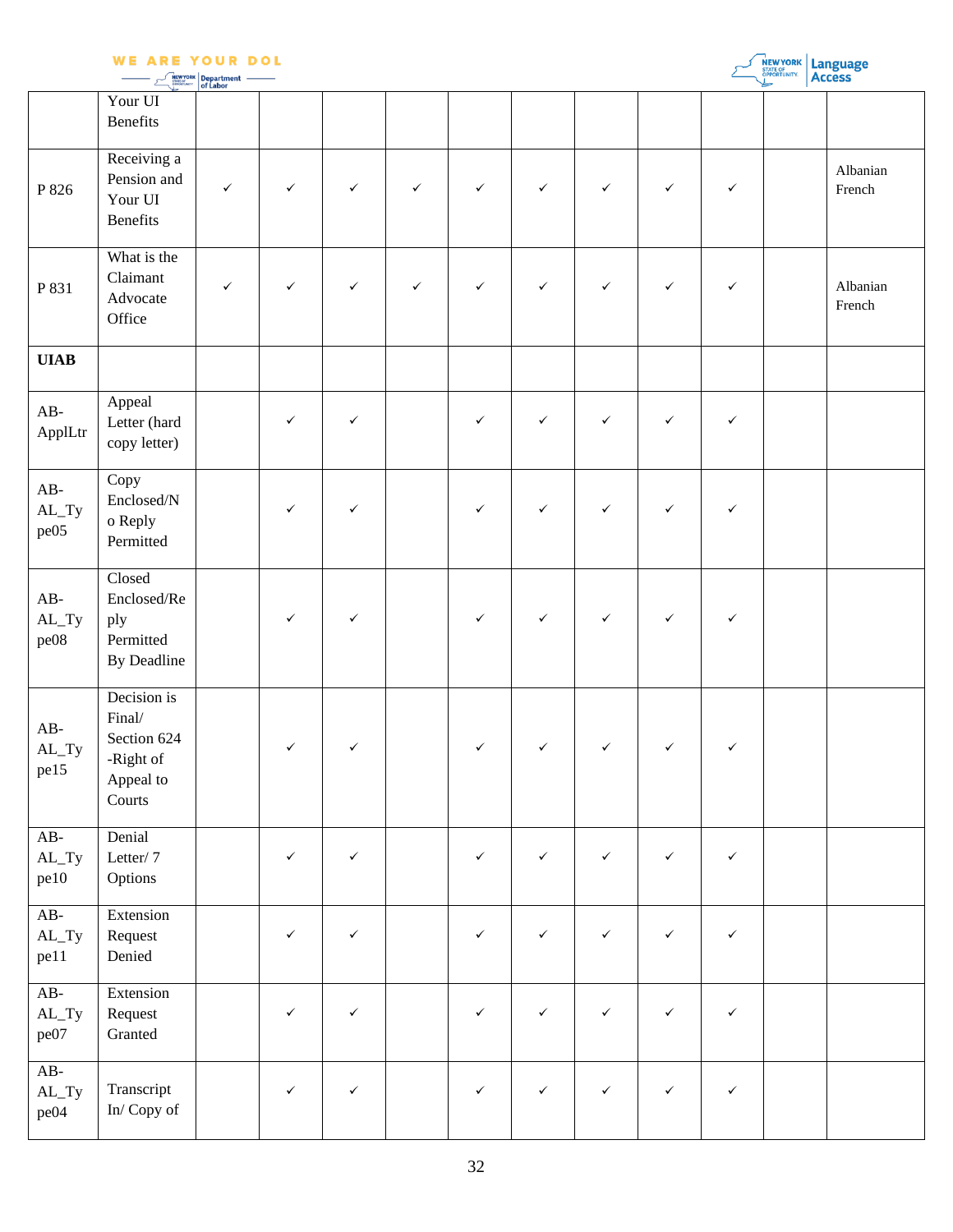|  | <b>NEW YORK</b> Department |  |
|--|----------------------------|--|

| <b>NEW YORK   Language</b><br><b>ACCESS</b> |
|---------------------------------------------|
|                                             |

|                                | Transcript<br>Enclosed                                          |              |              |              |              |              |              |              |  |
|--------------------------------|-----------------------------------------------------------------|--------------|--------------|--------------|--------------|--------------|--------------|--------------|--|
| $AB-$<br>$AL_Ty$<br>pe02       | Transcript<br>In/Minutes<br>in Appeal<br>Board                  | ✓            | $\checkmark$ | ✓            | $\checkmark$ | $\checkmark$ | $\checkmark$ | $\checkmark$ |  |
| $AB-$<br>$AL_Ty$<br>pe03       | Transcript<br>In/Minutes<br>in Local<br>Office                  | $\checkmark$ | $\checkmark$ | $\checkmark$ | $\checkmark$ | $\checkmark$ | $\checkmark$ | $\checkmark$ |  |
| $AB-$<br>$AL_Ty$<br>pe05       | Transcript<br>$\mathrm{In}/\,\mathrm{No}$<br>Reply<br>Permitted | ✓            | $\checkmark$ | $\checkmark$ | $\checkmark$ | $\checkmark$ | ✓            | $\checkmark$ |  |
| $AB-$<br>$AL_Ty$<br>pe19       | Untimely<br>Appeal<br>Letter                                    | $\checkmark$ | $\checkmark$ | $\checkmark$ | $\checkmark$ | $\checkmark$ | $\checkmark$ | $\checkmark$ |  |
| $AB-$<br>$AL_Ty$<br>pe20       | Untimely<br>Appeal<br>Statement                                 | $\checkmark$ | $\checkmark$ | $\checkmark$ | $\checkmark$ | $\checkmark$ | ✓            | $\checkmark$ |  |
| $AB-$<br>$2\mathrm{LR}$        | Letter<br>Remand                                                | $\checkmark$ | $\checkmark$ | $\checkmark$ | $\checkmark$ | $\checkmark$ | $\checkmark$ | $\checkmark$ |  |
| $AB-$<br>$2LR_R$<br>${\rm ev}$ | Revised<br>Letter<br>Remand                                     | $\checkmark$ | $\checkmark$ | ✓            | $\checkmark$ | $\checkmark$ | $\checkmark$ | $\checkmark$ |  |
| $AB-1$                         | Notice of<br>(Board)<br>Hearing                                 | $\checkmark$ | $\checkmark$ | ✓            | $\checkmark$ | $\checkmark$ | ✓            | $\checkmark$ |  |
| AB 202                         | Notice of<br>Hearing -<br>Letter<br>Remand                      | $\checkmark$ | $\checkmark$ | $\checkmark$ | $\checkmark$ | $\checkmark$ | $\checkmark$ | $\checkmark$ |  |
| $AB-4$                         | Notice of<br>Receipt of<br>Appeal to<br>Court                   | ✓            | $\checkmark$ | ✓            | $\checkmark$ | $\checkmark$ | ✓            | $\checkmark$ |  |
| $AB-$<br>100R                  | Notice of<br>Receipt of<br>Application<br>to Reopen<br>Decision | ✓            | $\checkmark$ | ✓            | $\checkmark$ | $\checkmark$ | $\checkmark$ | $\checkmark$ |  |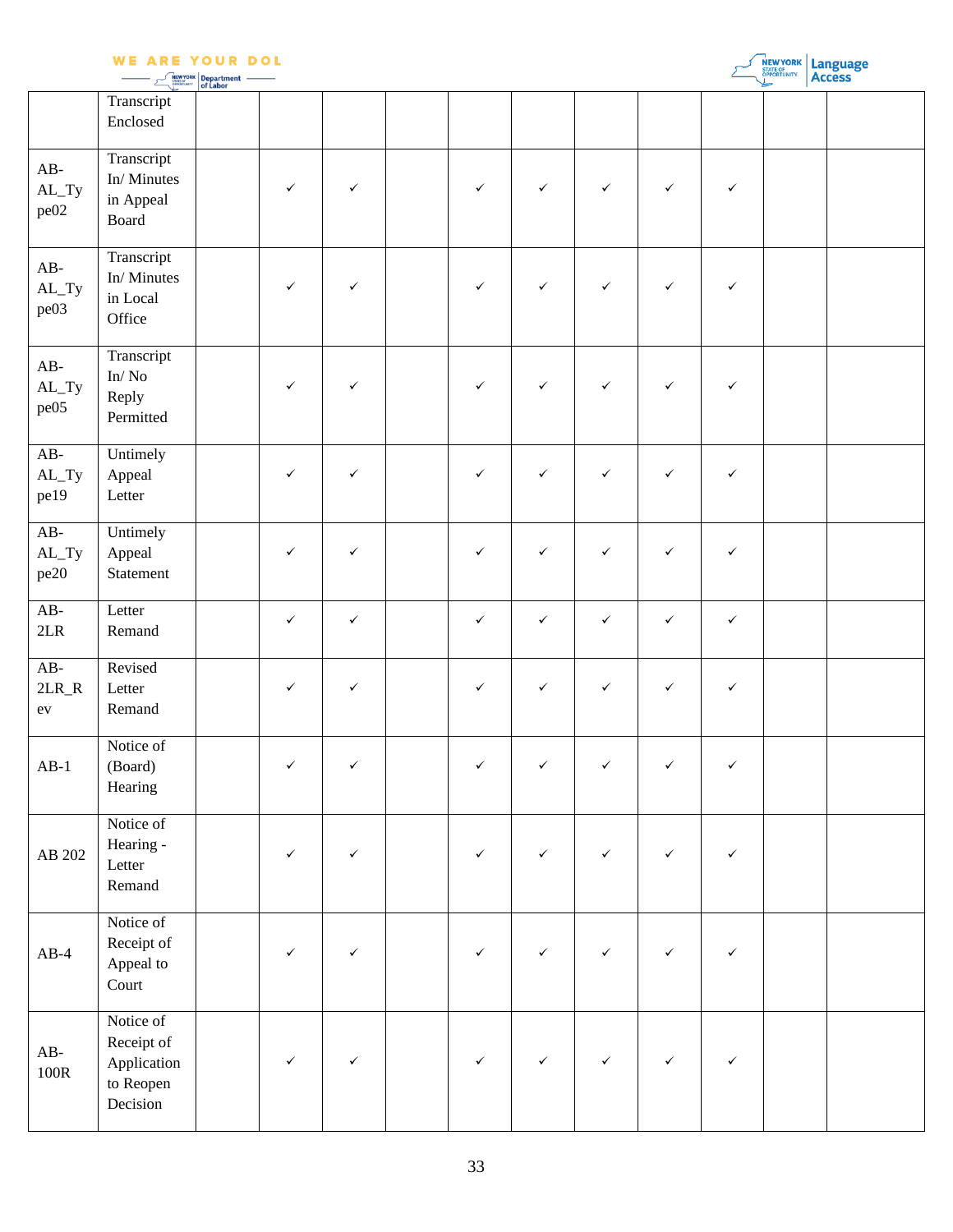|  |                                                                                                                 | − |  |
|--|-----------------------------------------------------------------------------------------------------------------|---|--|
|  | the contract of the contract of the contract of the contract of the contract of the contract of the contract of |   |  |

|                   | <b>WE ARE YOUR DOL</b><br><b>NEW YORK Department</b>                                                                                                                                                                                                                           |              |              |              |              |              |              |              |              |              | <b>NEW YORK</b> Language |                                                    |  |
|-------------------|--------------------------------------------------------------------------------------------------------------------------------------------------------------------------------------------------------------------------------------------------------------------------------|--------------|--------------|--------------|--------------|--------------|--------------|--------------|--------------|--------------|--------------------------|----------------------------------------------------|--|
| MLC-<br>3C        | Notice of<br>Reopening                                                                                                                                                                                                                                                         |              | $\checkmark$ | ✓            |              | $\checkmark$ | $\checkmark$ | $\checkmark$ | $\checkmark$ | $\checkmark$ |                          |                                                    |  |
| AB 666            | Notice of<br>Hearing                                                                                                                                                                                                                                                           |              | $\checkmark$ | $\checkmark$ |              | $\checkmark$ | $\checkmark$ | $\checkmark$ | $\checkmark$ | $\checkmark$ |                          |                                                    |  |
| $\mathrm{AB}$ 100 | Notice of<br>Receipt of<br>Appeal                                                                                                                                                                                                                                              |              | ✓            | $\checkmark$ |              | ✓            | $\checkmark$ | $\checkmark$ | $\checkmark$ | $\checkmark$ |                          |                                                    |  |
| <b>IBA</b>        |                                                                                                                                                                                                                                                                                |              |              |              |              |              |              |              |              |              |                          |                                                    |  |
| n/a               | Notice of<br>Hearing                                                                                                                                                                                                                                                           |              |              |              |              |              |              |              |              |              |                          |                                                    |  |
| n/a               | Letter to<br>petitioner<br>informing<br>petition is<br>insufficient<br>because it<br>does not<br>include the<br>Order to<br>Comply<br>subject to<br>appeal, and<br>requesting<br>an amended<br>petition with<br>the OTC<br>attached or<br>the petition<br>will be<br>dismissed |              |              |              |              |              |              |              |              |              |                          |                                                    |  |
| Comm.             |                                                                                                                                                                                                                                                                                |              |              |              |              |              |              |              |              |              |                          |                                                    |  |
| P 12              | $\rm DOL$<br>Overview<br>Fact Sheet                                                                                                                                                                                                                                            | $\checkmark$ | $\checkmark$ | $\checkmark$ | $\checkmark$ | $\checkmark$ | $\checkmark$ | $\checkmark$ | $\checkmark$ | $\checkmark$ |                          | French<br>Hindi<br>Portuguese<br>Ukrainian<br>Urdu |  |

\* = This document is sent to a claimant in English. It is accompanied by a "Notice to Claimant of Important Document" (TC 10). The Notice to Claimant of Important Document contains the following statement in 18 languages other than English. This is an important document about your claim for unemployment insurance benefits. If you need help to understand it, please contact the Telephone Claim Center at: 1-888-209-8124. An interpreter will be provided free.

\*\* = This form is not available independently in the languages listed. Rather, a blank copy of the form in the respective language is contained within the Unemployment Insurance Claimant Handbook, which is translated into that language.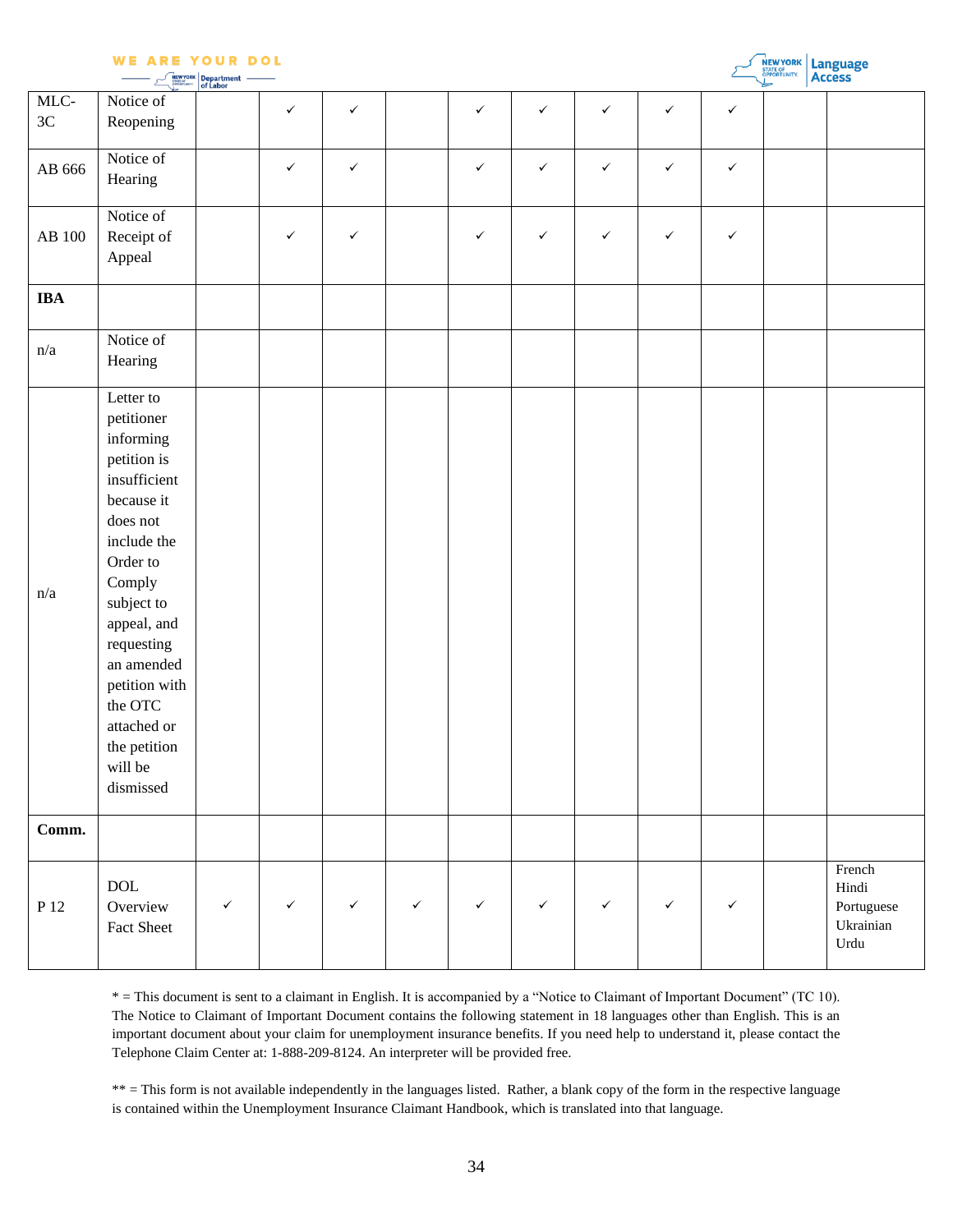#### **WE ARE YOUR DOL Department** —



New documents identified for translation after the signing of this Plan and before the 2-year reassessment will be translated in a timely manner.

## **The process for ensuring that translations are accurate and incorporate commonly used words is as follows:**

The Department of Labor strives to develop all forms and publications using "plain language". Once a form or publication is approved for publication, it is ready to be sent for translation into non-English languages. We rely on the specifications in the OGS contract relating to competency.

<span id="page-34-0"></span>

**The person in the agency who is responsible for training staff in language access services is:** Eric Denk, Agency's Language Access Coordinator.

#### **The staff training includes the following components:**

- $\boxtimes$  The agency's legal obligations to provide language access services
- ☒ The agency's resources for providing language access services
- ⊠ How to access and work with interpreters
- ☒ Cultural competence and cultural sensitivity
- $\boxtimes$  How to obtain translation services
- ☒ Maintaining records of language access services provided to LEP individuals

#### **The methods and frequency of training are as follows:**

Web-based training is provided by the Governor's Office of Employee Relations. We also have staff who provide additional training in Career Centers, a common point of contact for LEP customers.

# <span id="page-34-1"></span>**PART 6 – Monitoring the Plan and Responding to Complaints A. Monitoring**

**Our agency's Language Access Coordinator ("LAC") will monitor implementation of the Plan to make sure we are in compliance. Our protocols in this regard are as follows:**

The Language Access Coordinator has telephone calls or meetings with representatives from each division to reinforce the Department of Labor's expectations and the requirements of EO 26.1.

#### **B. Complaints**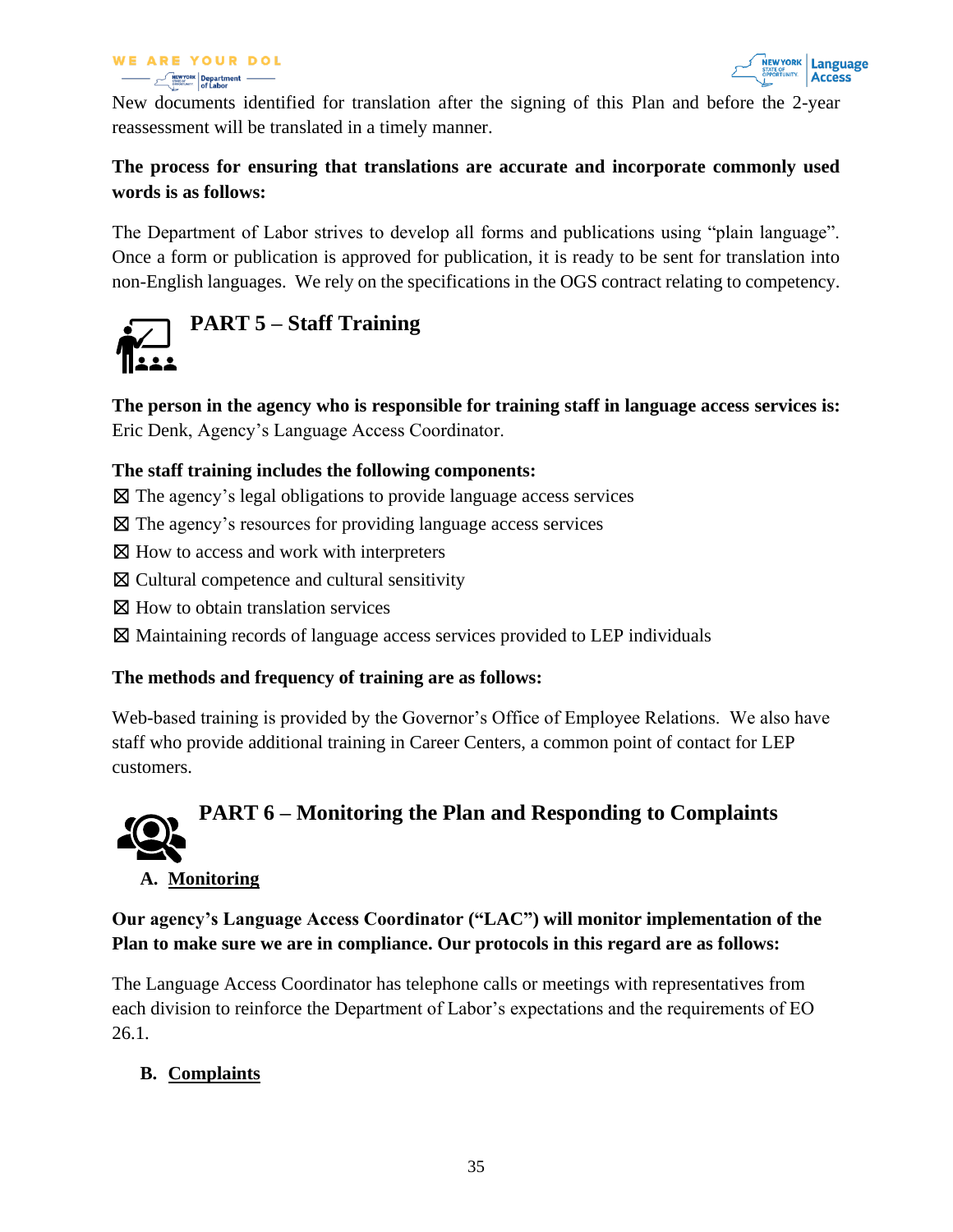

**We provide information to the public in at least the top ten most commonly spoken non-English languages in the state, advising members of the public of their right to file a complaint if they feel that they have not been provided adequate language access services or have been denied access to services because of their limited English proficiency. We do not retaliate or take other adverse action because an individual has filed a language access complaint.** 

#### **We display information on the right to file a complaint, and the procedures for filing a complaint, in the following manner:**

The standardized complaint forms, along with the procedures for filing a complaint, are available in all ten languages in our public offices upon request. The complaint forms are also available for download or online submission through our website. Additionally, information on the right to file a complaint is posted in the top ten languages on our website and in our offices in areas where it can be easily seen by the public.

## **We handle complaints made to the agency regarding the provision of language assistance services in the following manner:**

Complaints are routed to and reviewed by the Language Access Coordinator. The LAC reviews the complaint with the division that is the subject of the complaint. Remedial training will be conducted if necessary.

<span id="page-35-0"></span>All complaints are timely forwarded to the Statewide Language Access Coordinator.